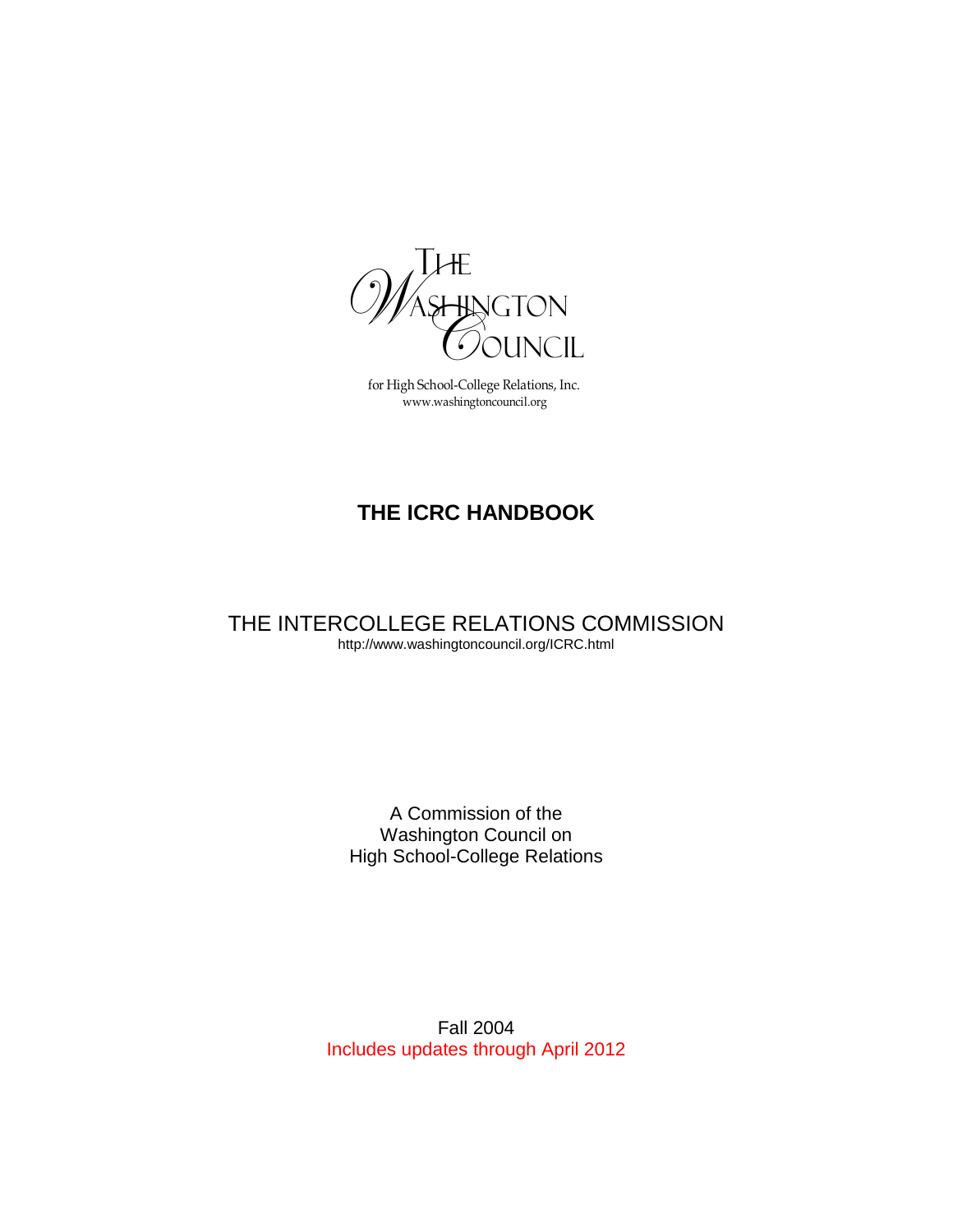# THE ICRC HANDBOOK TABLE OF CONTENTS

| I.    |                                                                                                                           |    |
|-------|---------------------------------------------------------------------------------------------------------------------------|----|
| ΙΙ.   |                                                                                                                           |    |
| III.  |                                                                                                                           |    |
| IV.   | Associate Degree Transfer Agreements in the State of Washington6                                                          |    |
| V.    | Current DTA Association Degree Guidelines (1996, effective Fall 1998)                                                     |    |
| VI.   | Policy on Intercollege Transfer and Articulation among<br>Washington Public Colleges and Universities (Umbrella Policy)14 |    |
| VII.  | Community Colleges in Washington State with a Direct<br>Transfer Degree that Meets the ICRC Guidelines21                  |    |
| VIII. | Baccalaureate Institutions in Washington that Subscribe                                                                   |    |
| IX.   |                                                                                                                           |    |
|       | B. Associate Degree Course List Part I:                                                                                   |    |
|       | C. Associate Degree Course List Part II:                                                                                  |    |
|       |                                                                                                                           |    |
|       |                                                                                                                           |    |
|       |                                                                                                                           |    |
|       |                                                                                                                           |    |
|       |                                                                                                                           |    |
|       |                                                                                                                           |    |
| J.    |                                                                                                                           | 43 |
|       |                                                                                                                           | 44 |
|       |                                                                                                                           |    |
|       |                                                                                                                           |    |
|       |                                                                                                                           |    |
|       |                                                                                                                           |    |
|       | P. Acronyms Used in Washington Higher Education 54                                                                        |    |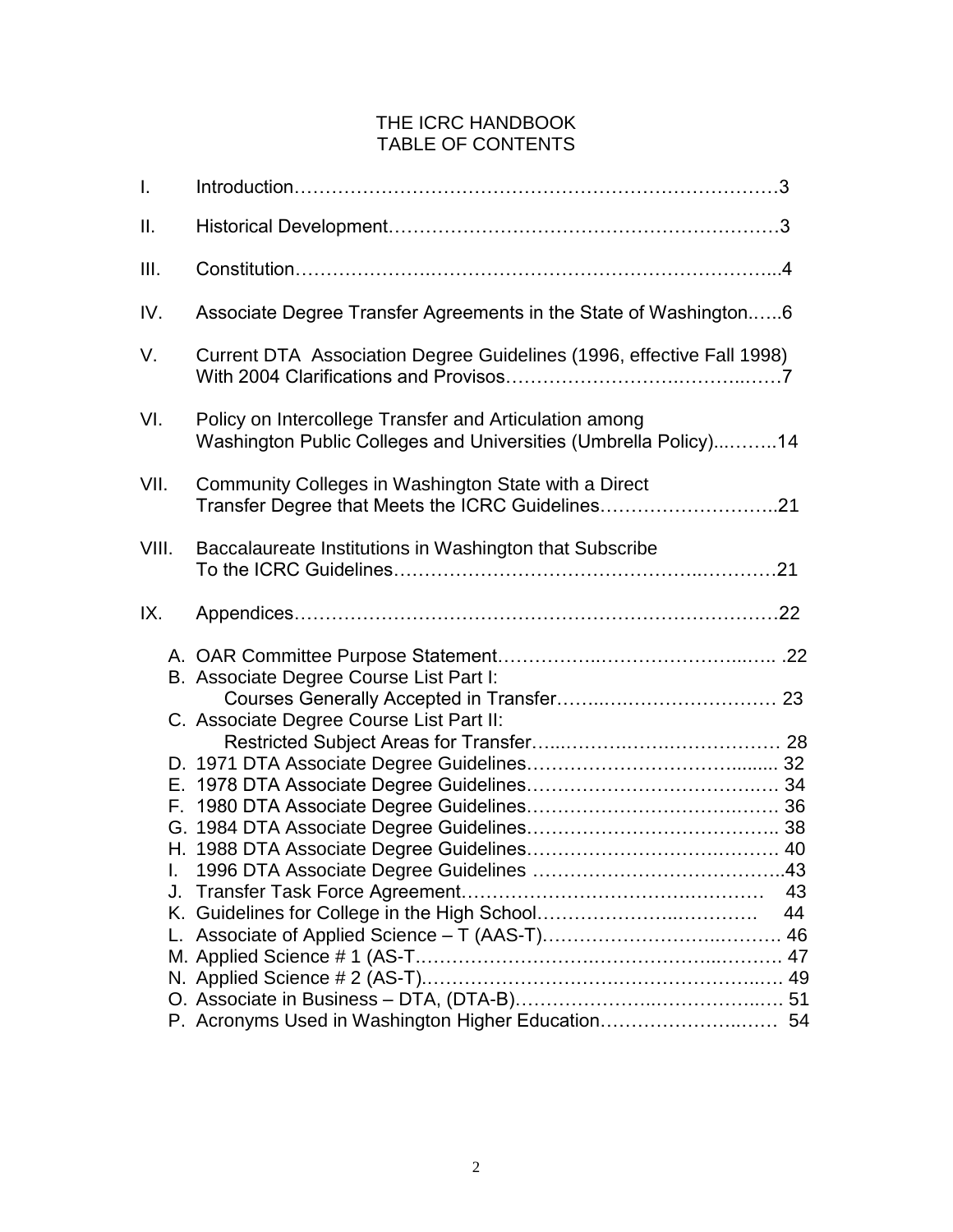# I. Introduction

The Intercollege Relations Commission (ICRC) is a voluntary association of institutions in the State of Washington which are accredited by the Northwest Association of Schools and Colleges. Representatives are appointed by the President of the various postsecondary educational institutions and by the directors of the State Board for Community and Technical Colleges and the Higher Education Coordinating Board.

The ICRC exists to facilitate the transfer of students between institutions of postsecondary education. The ICRC holds two meetings during each academic year to discuss issues, to plan and review projects, and to consider various means to resolve problems affecting the transfer of students and courses among its member institutions.

The ICRC was established in 1970 under its parent organization, the Washington Council on High School-College Relations.

# II. HISTORICAL DEVELOPMENT OF THE INTERCOLLEGE RELATIONS COMMISION IN THE STATE OF WASHINGTON

During the late 1920's and early 1930's several junior colleges were founded in the State of Washington. The primary purpose of these schools was to enable students to complete the first two years of university without leaving home. A major concern of these new institutions was the transferability of courses to the various colleges and universities in the state.

By 1965, the increase in transfer students between the postsecondary educational institutions created a need for improved communication and coordination. In response to this need, the presidents of public baccalaureate institutions established the Intercollege Articulation Committee (ICAC). In 1968, the Washington Council on High School-College Relations established a juniorsenior college committee which included representatives from community colleges and public and private baccalaureate institutions. This group met somewhat infrequently from 1968 through the spring of 1970. Perhaps the major accomplishment of these two groups was that communication about issues related to transfer students was becoming more formalized.

At their summer and fall meetings in 1970, the Washington Association of Community College Presidents (WACCP) discussed several models of organization for addressing transfer-related issues that were developing. The model finally chosen, by agreement among community colleges and public and private baccalaureate institutions, was organized under the constitution of the Washington Council on High School-College Relations. The first meeting of the Intercollege Relations Commission (ICRC) was held on December 10, 1970, at Bellevue Community College.

During the first year and a half, the Commission met several times each quarter in order to develop guidelines for Associate degree agreements. The first set of guidelines was adopted in 1971. The Commission also developed a constitution, sponsored transfer advisor workshops, examined the College Level Examination Program, focused on problems related to transfer of credit, established an institutional hotline, and gathered data on a variety of topics.

Only once in its history, during 1972, has the ICRC met with any organized institutional opposition. During the fall of that year, the presidents of the public baccalaureate institutions decided not to appoint Commission members until a review of Commission's activities,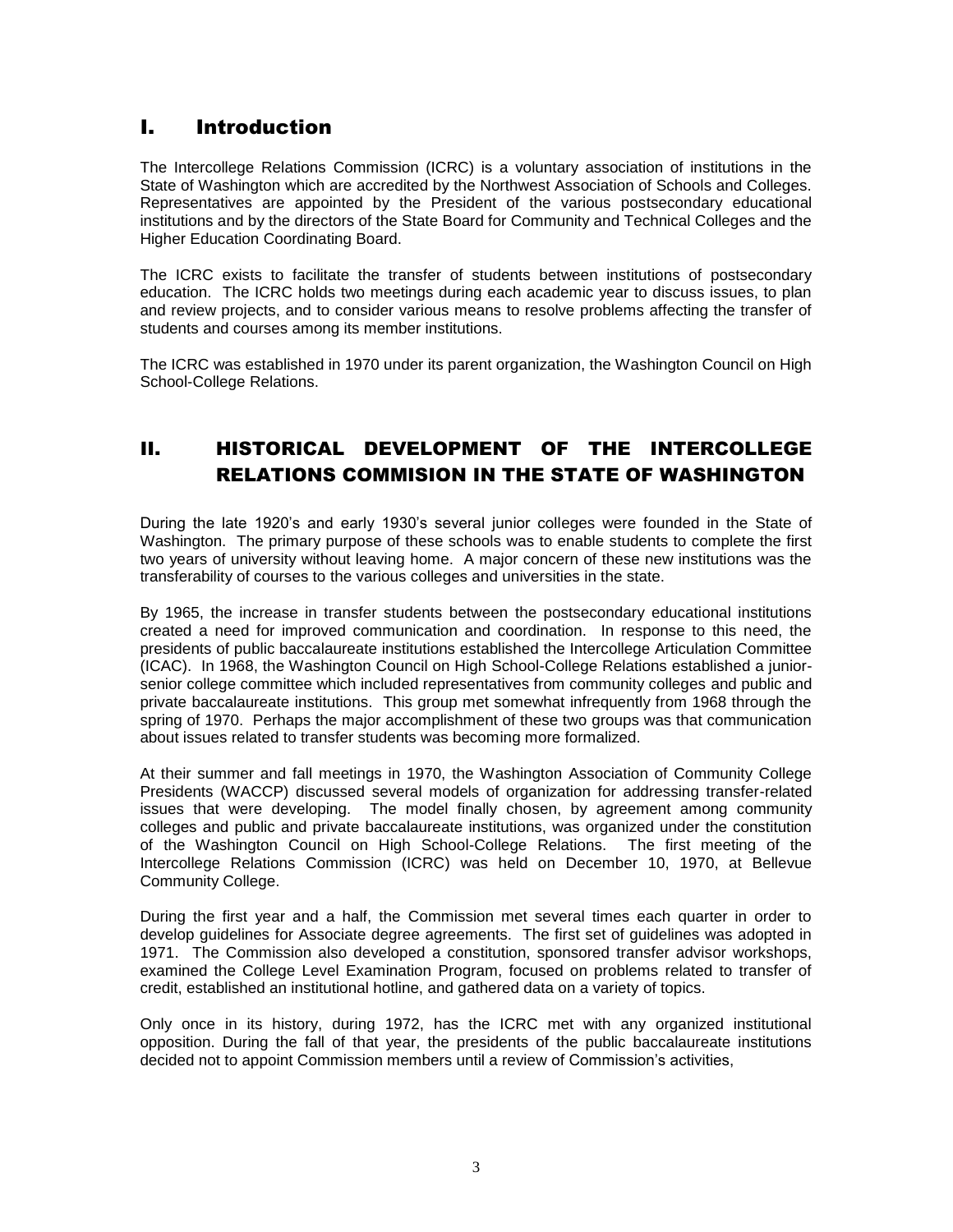membership, and procedures could be undertaken. Concern was expressed that the ICRC was developing influence which might reduce, or appear to reduce, autonomy in the individual colleges and universities. Following a report by the Academic Dean from Eastern Washington State College, the presidents again appointed representatives to the Commission.

During recent years, ICRC has focused on improving the transfer process. This effort involves the formation of committees charged with developing basic skills requirements in English and math, defining elective courses more precisely, reviewing compliance of the various colleges with the guidelines, and studying Alternatives for the Transfer of Occupational Programs (ATOPS). Several schools per year are visited by the ICRC Transfer Review Committee, which produces a confidential report to help schools improve their student transfer procedures.

In 1978, 1980, 1984, and 1988, revised sets of guidelines have been adopted by the ICRC membership. All public community colleges in the State of Washington and the Northwest Indian College have direct transfer Associate degrees that meet the ICRC guidelines. Furthermore, the guidelines were subscribed to by the six public baccalaureate institutions and twelve private colleges and universities in the State of Washington.

# III. CONSTITUTION OF THE INTERCOLLEGE RELATIONS COMMISSION OF THE WASHINGTON COUNCIL ON HIGH SCHOOL-COLLEGE RELATIONS

# *PREAMBLE*

The Intercollege Relations Commission is a unit of the Washington Council on High School-College Relations. The Commission was formed in 1970 as a successor to the Commission on College and University Relations.

# *ARTICLE I – NAME*

The name of this unit shall be the Intercollege Relations Commission.

# *ARTICLE II – PURPOSE AND OBJECTIVES*

The purpose of this Commission shall be:

- a. To implement and improve communication and liaison among public and private colleges and universities in the State of Washington.
- b. To study, evaluate, and assist in the development of solutions of transfer problems, which occur between educational institutions.
- c. To consider and promote activities of general concern to these institutions.

# *ARTICLE III – MEMBERSHIP*

The membership of this Commission shall be composed of the following:

- a. One representative from each accredited public and private institution of higher education in the State of Washington appointed by the president of each institution. (Accredited shall mean accredited as per the description of Article III of the WCHSCR constitution.)
- b. Two Washington high school principals to be appointed by the chairperson of the Washington Association of Secondary School Principals.
- c. One representative from the professional staff of the Higher Education Coordinating Board of the State of Washington (or its successor).
- d. One representative from the professional staff of the State Board for Community and Technical Colleges.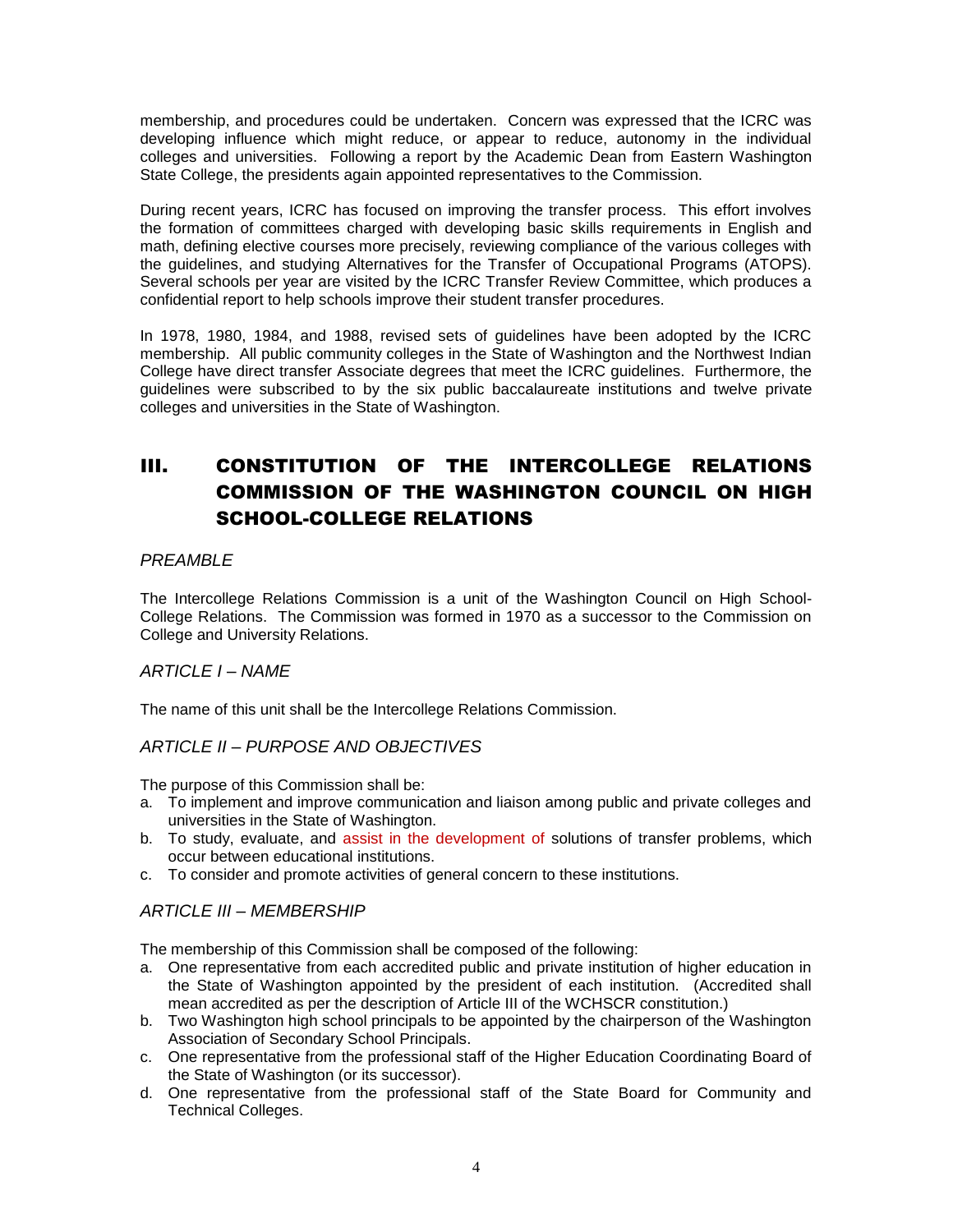- e. The chairperson of the WCHSCR as an ex officio member.
- f. One representative from each of the Washington public technical colleges accredited by the State Board of Education and/or the Northwest Association of Schools and Colleges.

# *ARITCLE IV – OFFICERS*

#### Section 1.

The officers of the Commission shall be a chairperson, a vice-chairperson, and a secretary/treasurer who shall be elected by a majority vote of the members present at the meeting designated for such elections. Duties of the officers shall be those customarily assigned to such officers. The term of office shall be one year.

#### Section 2.

Elections shall take place at the last meeting called during each school year.

#### Section 3.

The Executive Committee shall consist of the chairperson, the vice-chairperson, the secretary/treasurer, the past chairperson, and a member-at-large elected by the Commission.

#### Section 4.

The officers shall be elected so as to provide the Commission with a continuity of leadership. The vice-chairperson shall be considered as chairperson-elect, succeeding the chairperson following the incumbent's term of office. Careful consideration should be given to rotating the office of chair between community college and baccalaureate institution representatives.

### *ARTICLE V – MEETINGS*

The Commission shall hold meetings as deemed necessary by the chairperson and/or the membership.

# *ARTICLE VI – COMMITTEES*

#### Section1.

A standing committee of this Commission shall be the Ongoing Articulation Review Committee (OAR). The OAR Committee shall consist of six members, in addition to the chair, be divided equally between community/technical college and baccalaureate representatives, and also include the Executive Committee At-Large Member. The At-Large Member will cycle forward into the next Executive Committee position (Secretary/Treasurer) annually following the election of a new At-Large Member. The Committee shall be chaired by an ICRC member who is elected from within the OAR Committee membership. All OAR committee members shall serve staggered terms of no more than three years.

#### Section 2.

Ad Hoc Committees shall be appointed as needed by the Commission Chairperson.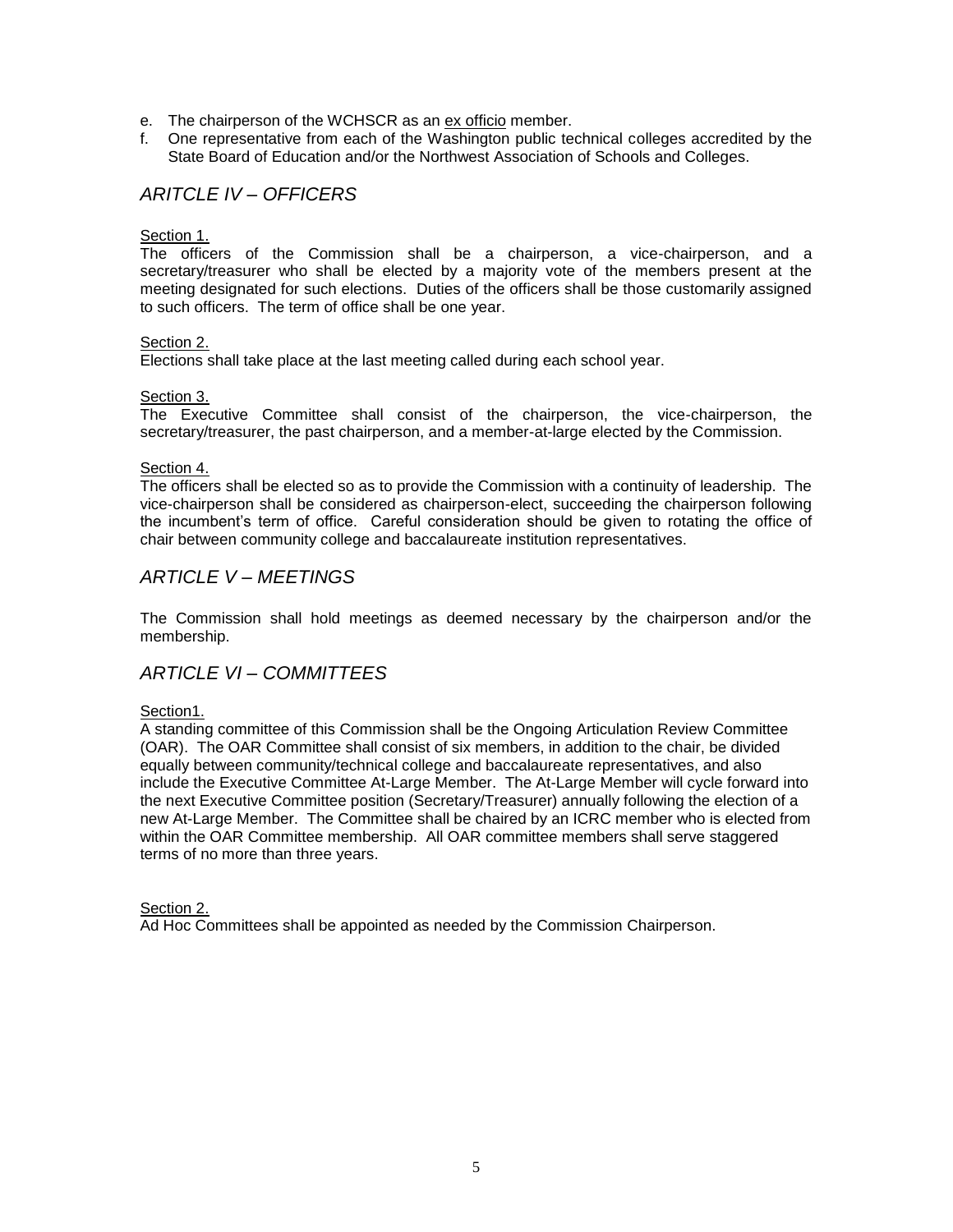# IV. ASSOCIATE DEGREE TRANSFER AGREEMENTS IN THE STATE OF WASHINGTON

The Intercollege Relations Commission has developed Associate Degree Guidelines under which an Associate degree offered by Washington community colleges may be used to satisfy the lower division general education program of baccalaureate institutions within the state. These Guidelines and their periodic revisions have encouraged the development of the general education component in Associate degrees, with the result that the general requirements within Associate degrees in Washington are currently among the most rigorous in the United States. The Guidelines will continue to be reviewed and revised periodically in response to changes in direction and emphasis in higher education.

The Associate degree curriculum which best serves the objective of a general education program for transfer purposes is:

- a. designed to develop academic skills at the college level, e.g., literacy, quantitative and critical thinking, composition, and the acquisition of information;
- b. concerned with fundamental methodological issues, e.g., modes of inquiry basic to philosophical, scientific, mathematical, social, historical, and literary studies;
- c. focused on fundamental and traditional areas of knowledge in the humanities and arts, natural and physical sciences, mathematics, and the social sciences;
- d. designed to assist students in the integration of knowledge drawn from diverse areas of study;
- e. intended to offer a general intellectual framework for understanding rather than specialized studies.

Essentially, the transfer agreements ensure that a student who completes an Associate in Arts degree (or other designated direct transfer degree) at a public community college in the State of Washington will have satisfied the lower division general education (or core) requirements at the various baccalaureate institutions. The transfer student who has earned a degree covered by the Guidelines will generally have junior-level standing (90 quarter credits or 60 semester credits) at the receiving institution. Students who transfer within these agreements must still meet requirements in major, minor and professional programs.

The adoption of the ICRC Associate Degree Guidelines does not affect the autonomy of the individual institutions to introduce new courses or new programs, to establish prerequisites, to evaluate the transferability of individual courses, or to require certain levels of quality for entrance to the various institutions. It does, however, ensure that a student receiving an approved direct transfer Associate degree from a signatory Washington community college would have satisfied all or most of the general education requirements at any signatory baccalaureate institution.

The ICRC Guidelines apply to students who hold an appropriate degree from a participating community college. There is no intention in the Guidelines to limit an individual student's mobility. However, individual objectives and circumstances are best considered by allowing each student maximum flexibility in determining the time of transfer.

The voluntary agreements suggested by these Guidelines provide mutual guarantees of institutional integrity and are consistent with the high level of voluntary cooperation that has become traditional in Washington higher education.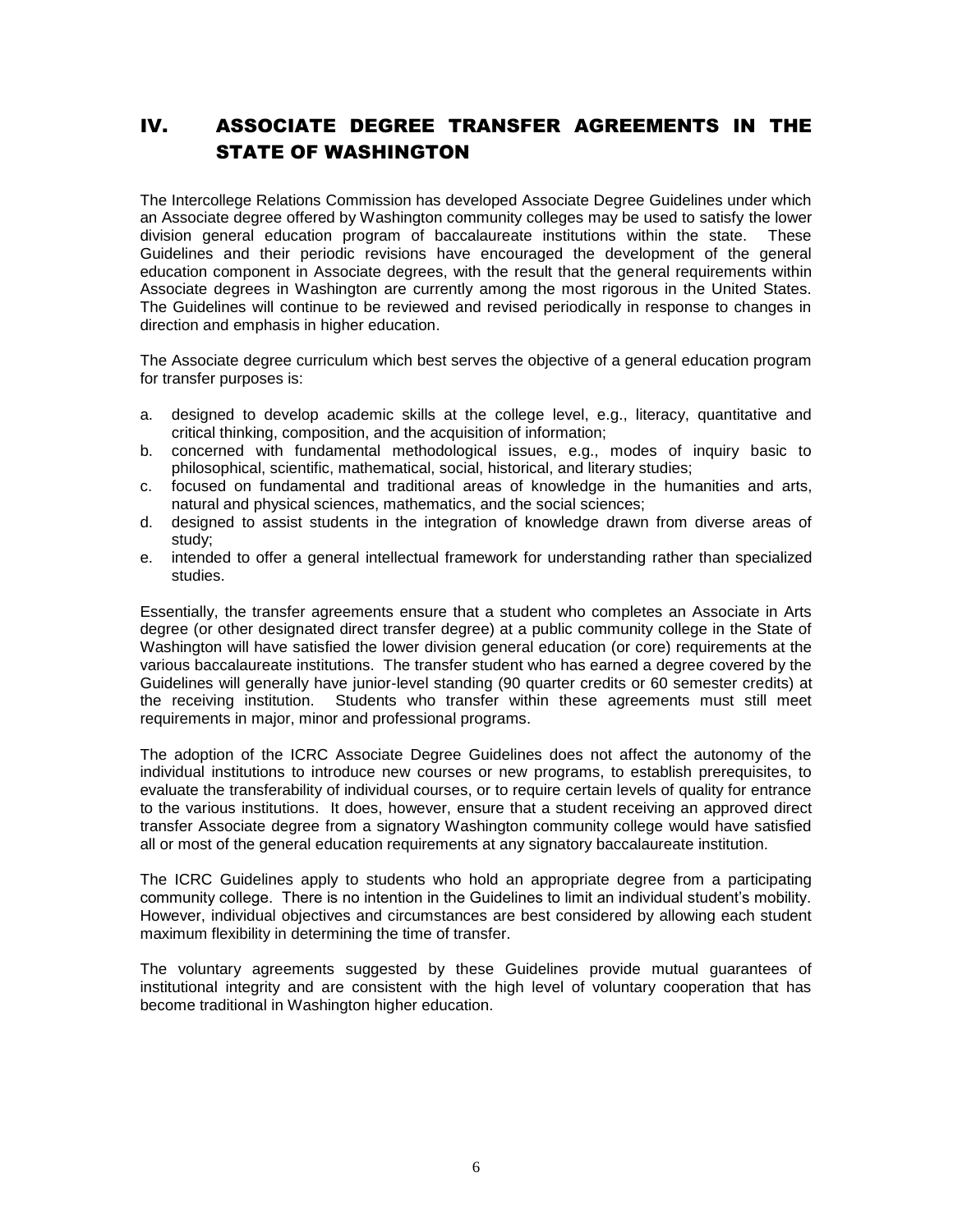# V. CURRENT DTA ASSOCIATE DEGREE GUIDELINES (Approved May 2011—Effective May 2011)

For the purpose of these Guidelines, the Direct Transfer Agreement (DTA) Associate degree (sometimes called the Associate in Arts, Associate in Arts and Sciences, etc.) is defined as that degree awarded by a community college to students who have completed a transfer curriculum. In order to fulfill most general education requirements for a baccalaureate degree, the Associate degree should possess the following characteristics:

- I. Be issued only to students who have earned a cumulative grade point average of at least 2.00, as calculated by the degree awarding institution.
- II. Be based on 90 quarter hours of transferable credit including:
	- A. A minimum of 60 quarter hours of general education courses distributed as follows:
		- 1. Basic Requirements
			- a. Communication Skills (10 credits)

Must include at least five (5) credits of English composition. Remaining credits may be used for an additional composition course or designated writing courses or courses in basic speaking skills (e.g. speech, rhetoric, or debate).

- b. Quantitative/Symbolic Reasoning Skills (5 credits)
	- 1. One of the following (5 credits)
		- (1) Symbolic reasoning course
		- (2) Quantitative reasoning course in computer science, statistics, mathematics, or other discipline for which intermediate algebra is a prerequisite.
	- 2. Intermediate Algebra Proficiency

All students must be proficient in intermediate algebra. May be satisfied by completion of high school mathematics through second year algebra, by course challenge or other examination demonstrating mastery of intermediate algebra skills, or by completion of an intermediate algebra course (to be numbered below 100) or a mathematics course for which intermediate algebra is a prerequisite.

2. Distribution Requirements

Within the distribution requirements, integrative, synthesizing courses and programs, including interdisciplinary courses and linked sequences of courses, are to be encouraged, especially for colleges requiring a minimum of two disciplines per area.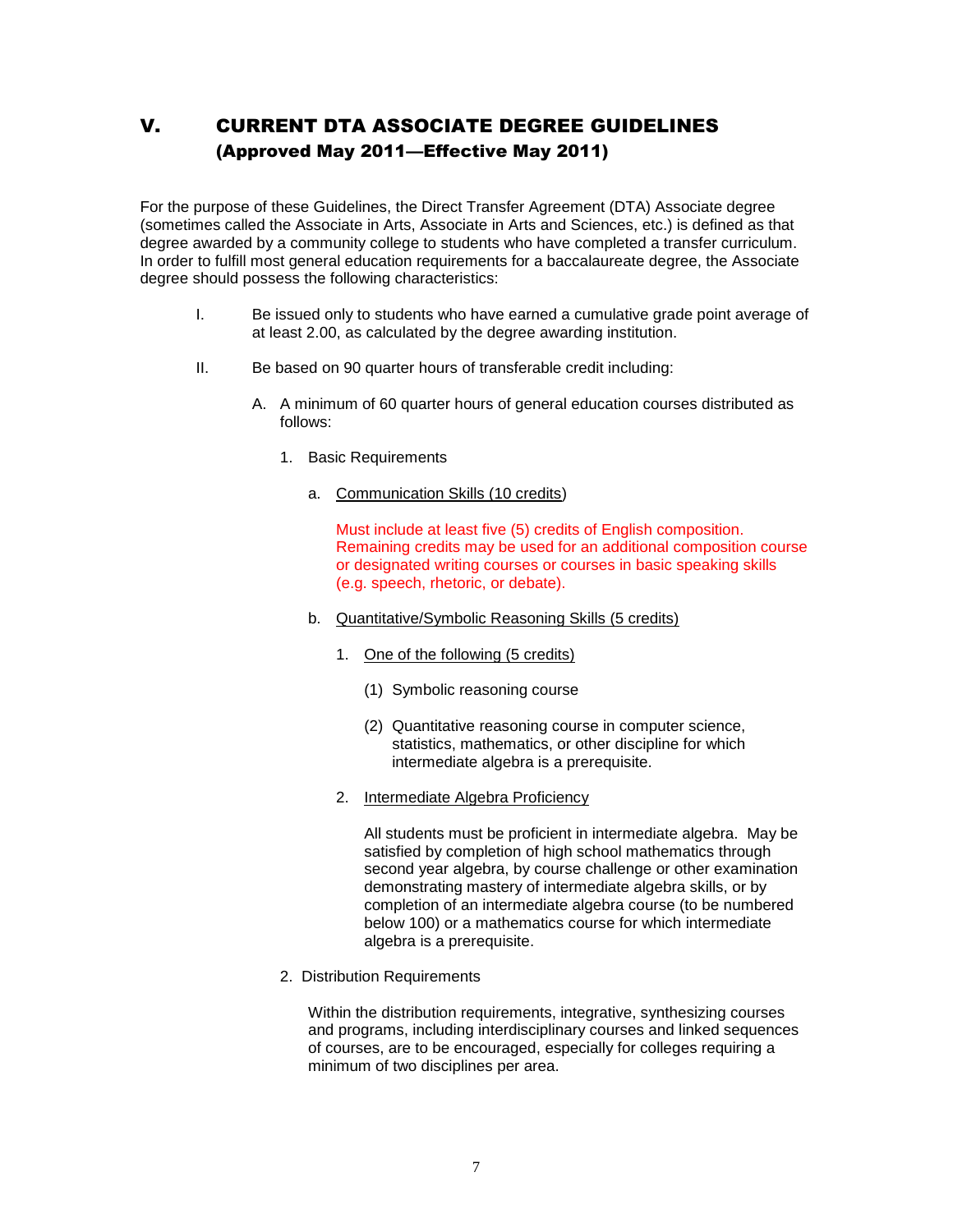### a. Humanities<sup>1</sup> (15 – 20 credits)

Selected from at least two disciplines.

No more than 10 credits allowed from any one discipline. (No more than 5 credits in foreign language at the 100 level.)

No more than 5 credits in performance/skills courses are allowed.

Suggested disciplines include $^3$ :

Art Music Histor $v^2$ Foreign Language/American Drama/Theater Sign Language<sup>4</sup> **Literature** 

Philosophy<sup>2</sup> Speech

b. Social Sciences<sup>1</sup> (15 – 20 credits)

Selected from at least two disciplines.

No more than 10 credits allowed from any one discipline.

Suggested disciplines include $^3$ :

History<sup>2</sup> Economics **Psychology** Geography **Sociology** 

Philosophy<sup>2</sup> Anthropology **Political Science** 

c. Natural Sciences (15 – 20 credits)

Selected from at least two disciplines.

No more than 10 credits allowed from any one discipline.

At least 10 credits in physical, biological and/or earth sciences.

Shall include at least one laboratory course.

Suggested disciplines include $^3$ :

Astronomy Geology Botany **Physics** Chemistry Zoology

Biology Mathematics<sup>2</sup>

3. Electives

Other college-level courses, of which a maximum of 15 credits may be in college-level courses as defined by the community college and the remainder shall be fully transferable as defined by the receiving institution. Where appropriate, preparation courses for the major should be included in this course work.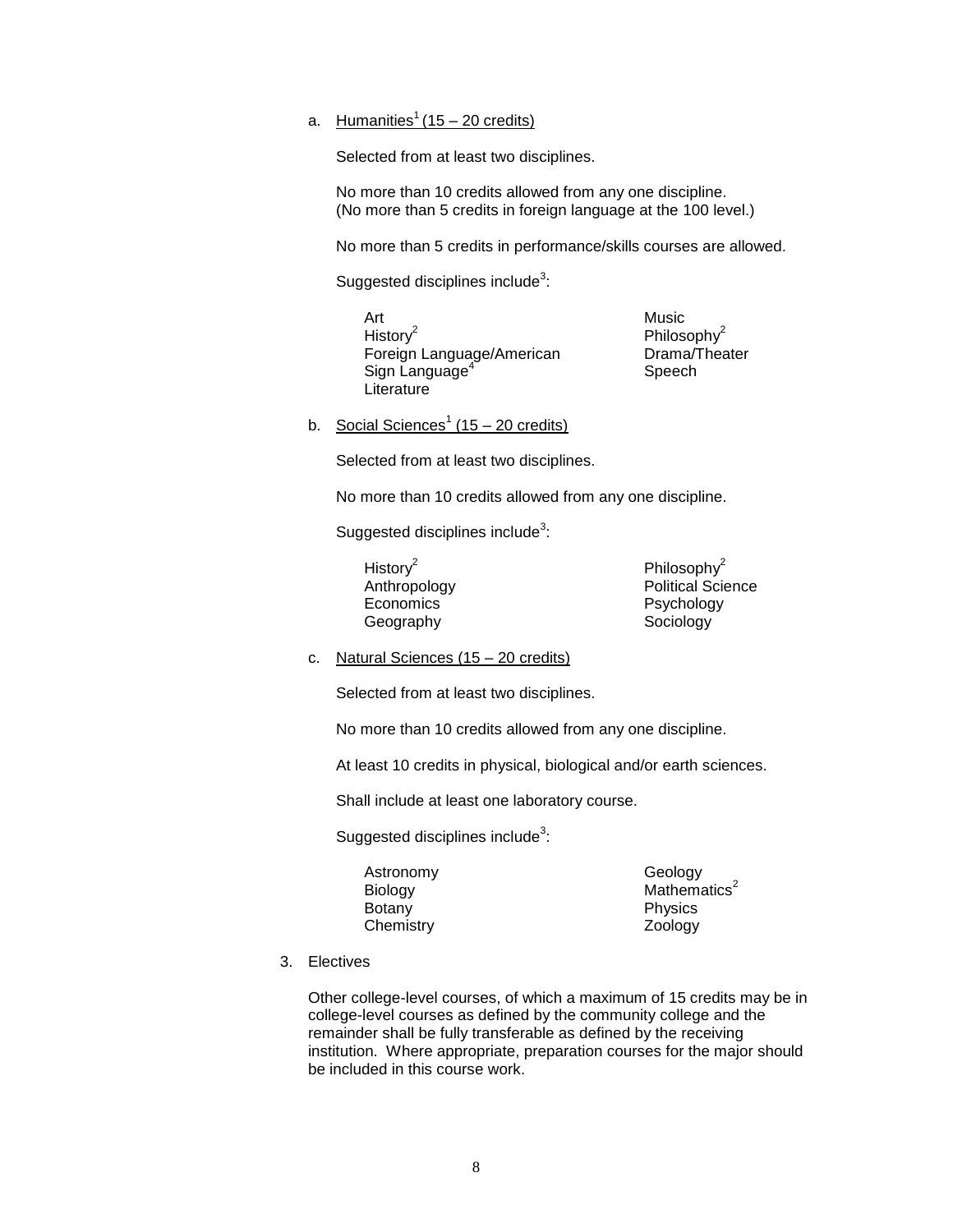### NOTES:

<sup>1</sup>Within appropriate distribution areas, colleges are encouraged to develop curriculum which provides students with an understanding of and sensitivity to cultural differences by completing courses requiring study of cultures other than their own. To most, this may include minority, non-Western ethnic, or other area studies.

 $2$ A specific course may be credited toward no more than one distribution or skill area requirement.

 $3$ A list of suggested disciplines is subject to review by the ICRC.

<sup>4</sup>Faculty teaching first-year language courses are encouraged to include cultural aspects of study in their courses.

### CLARIFICATIONS:

- A. Associate degrees (DTA) meeting the distribution system in these Guidelines represent but one model for valid general education programs. Community colleges and baccalaureate institutions are encouraged to develop models, including interdisciplinary core requirements or vertical general education requirements with courses at the upper division level. Institutions using such alternative approaches are further encouraged to develop individual interinstitutional transfer agreements.
- B. The Associate degree (DTA) agreement will provide for the fulfillment of college and university general education requirements only, and it is not intended that this agreement should cause modifications of unique requirements (religion, philosophy, etc.). Further, it should be clearly understood that agreements based upon these Guidelines in no way alter admission criteria established by baccalaureate institutions.
- C. The Associate degree will generally provide the transferring student with at least 90 quarter (60 semester) credits upon entry to a baccalaureate institution.
- D. Community colleges should strictly enforce stated requirements without undue use of waivers, substitutions, or exceptions.
- E. Institutions developing mutual agreements must clearly identify degree titles and effective dates in order to provide clarity for students and their advisers and for transcript evaluation.
- F. Community colleges agree to develop precise language concerning their direct transfer Associate degree and to publish this information with all degree requirement information. Baccalaureate institutions agree to publish information about the details of their Associate degree agreements.
- G. Remedial courses (courses numbered below 100) shall not be included in the 90 quarter hours of the Associate degree.
- H. A list of the specific courses which satisfy Associate degree requirements shall be published.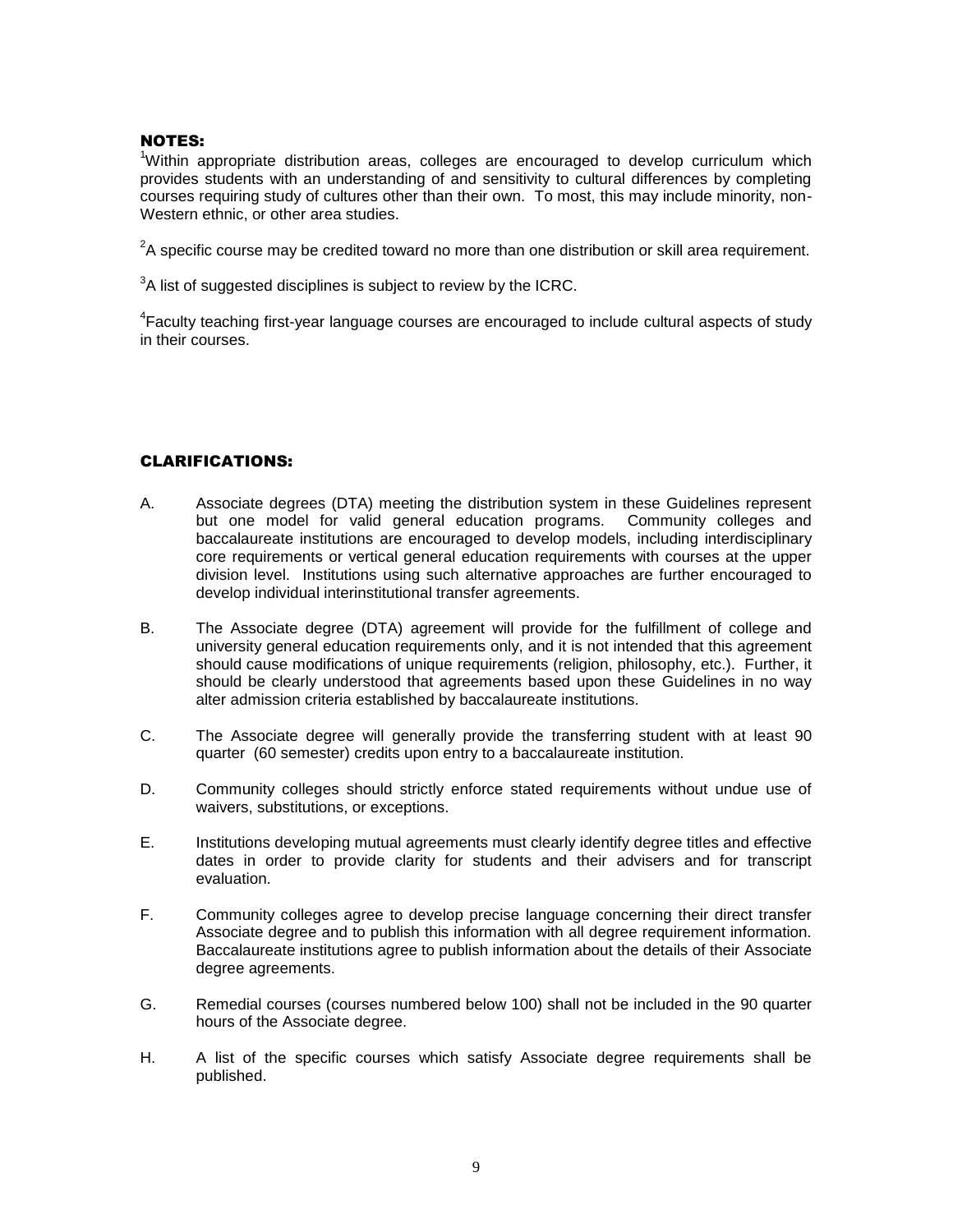I. Community colleges and baccalaureate institutions agree to state their credit-by-exam policies in their catalogs. While accepting the Associate degree, receiving institutions shall grant credit for extra-institutional learning on the same basis for transfer students as for native students.

# PROVISOS September 2004

### (Updates through April 2012)

# (SPECIFIC REQUIREMENTS BY INDIVIDUAL BACCALAUREATE INSTITUTIONS)

#### Bastyr University

A student transferring to Bastyr University who has earned a Washington State Direct Transfer Associate degree (DTA) will enter Bastyr having satisfied all General Education requirements. Basic Proficiency and Science Requirements are reviewed for transfer on a case by case basis.

#### Central Washington University

Central Washington University accepts the AA-DTA degree from Washington State community colleges and regionally accredited (NWCCU) schools. Students transferring with a complete DTA will normally transfer in junior standing and satisfy the Basic & Breadth Requirement at CWU. Students seeking a BA degree must complete two years of high school study or one year of college/university study of a single foreign language. CLEP exams are approved for the foreign language requirement.

#### Cornish College

A student transferring to Cornish College of the Arts who has earned a Direct Transfer Associate degree (DTA) will transfer sufficient credits to complete the Humanities and Sciences requirements at Cornish College of the Arts. This transfer credit will satisfy Cornish's Literature, English Composition, Western Civilization, Science, Social Science, Philosophy of Art, and Humanities and Sciences electives.

Transfer credit for major courses and for arts elective courses will be evaluated on a course-bycourse basis. Courses are subject to the transfer guidelines established by Cornish College and may be approved for transfer after the student completes a portfolio review or audition.

#### Eastern Washington University

Eastern Washington University recognizes the approved ICRC transfer degrees from Washington community colleges as fulfilling the university basic skills requirements, general education core requirements, and university competencies with the proviso that courses equivalent to intermediate algebra and EWU English 101 (English composition) be completed with a minimum grade of 2.0.

Students must also meet university proficiency requirements in English and Math, Cultural and Gender Diversity, International Studies, and the Liberal Arts Enrichment as set forth by the EWU implementation schedule. Many of these courses may be incorporated into the approved AA degree.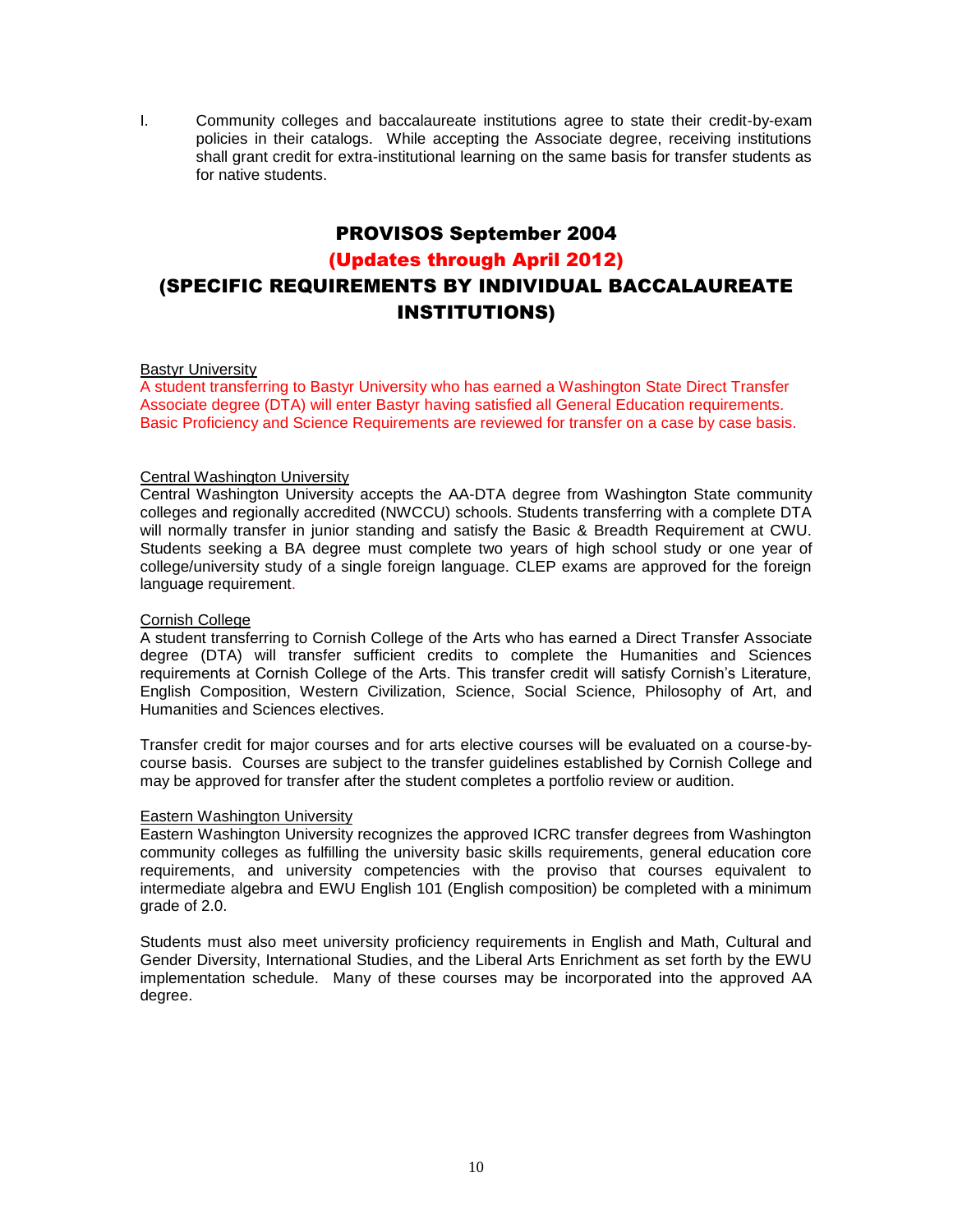#### Gonzaga University

Students who have completed the AA-DTA and AS-T degrees from Washington State community colleges are granted junior standing.

The AA-DTA fulfills the core requirements for the College of Arts and Sciences. The University core is fulfilled, except for the following: college mathematics course above intermediate algebra, Introduction to Speech, and six courses in Philosophy and Religious Studies.

AS-T coursework is evaluated on a course-by-course basis. Those students wishing to transfer to Gonzaga with an AS-T are advised to contact the Transfer Counselor well in advance for assistance with course selection.

#### Heritage College

Students who have completed the appropriate Associate in Arts transfer degree from Washington community colleges are admitted with junior standing at Heritage College and have satisfied general college requirements provided that a logic/critical thinking course and a world history course are included. Transfer students who have not completed the Associate in Arts transfer degree must satisfy the general college requirements of Heritage College. This agreement is effective for students beginning classes for the first time at Heritage College in Spring 1991.

#### Northwest University

Northwest University will accept a student who transfers with an AA degree (direct transfer program) from any public community college in Washington as having met the general college requirements, but not the religion component of the GCR.

#### Pacific Lutheran University

Students who have completed the appropriate Degree Transfer Agreement (DTA) Associate Degree from any community college in Washington will be admitted with junior standing (60-64 semester hours) and will be regarded as having satisfied General University Requirements, except for one Religion course (Biblical Studies or Christian Thought, History, and Experience) and one Perspectives on Diversity course. PLU College of Arts and Sciences requirement is not fulfilled by the DTA Associate Degree.

#### Saint Martin's University

Saint Martin's College recognizes the articulated Direct Transfer Associate degree (DTA) from Washington Community Colleges. Students completing the designated degree with a minimum GPA of 2.0 will be granted junior standing upon transfer. These students will have met the Saint Martin's general education requirements with the exception of a course each in philosophy (transferable) and religious studies (generally completed at Saint Martin's College).

#### Seattle Pacific University

Students who have earned, prior to matriculation at SPU, an approved direct transfer associate are considered to have completed the Exploratory Curriculum and University Core (but not University Foundations) requirements, as well as the foreign language and English composition requirements of SPU. Most students who have earned an approved Direct Transfer degree enter with 90 credits and junior class standing. However, courses that do not meet SPU's minimum grade policies (no grade lower than D, defined numerically as 1.0) will not be transferred, nor will students receive credit for test scores below SPU's published minimum standards. Students with the DTA transfer degree who transfer with fewer than 90 credits will be awarded all of the privileges of the degree except those directly related to junior standing. In practical terms, this means that these students will be required to complete five additional credits in University Foundations coursework and may be required to complete 5 additional credits in "W" (Writing Across the Curriculum) coursework.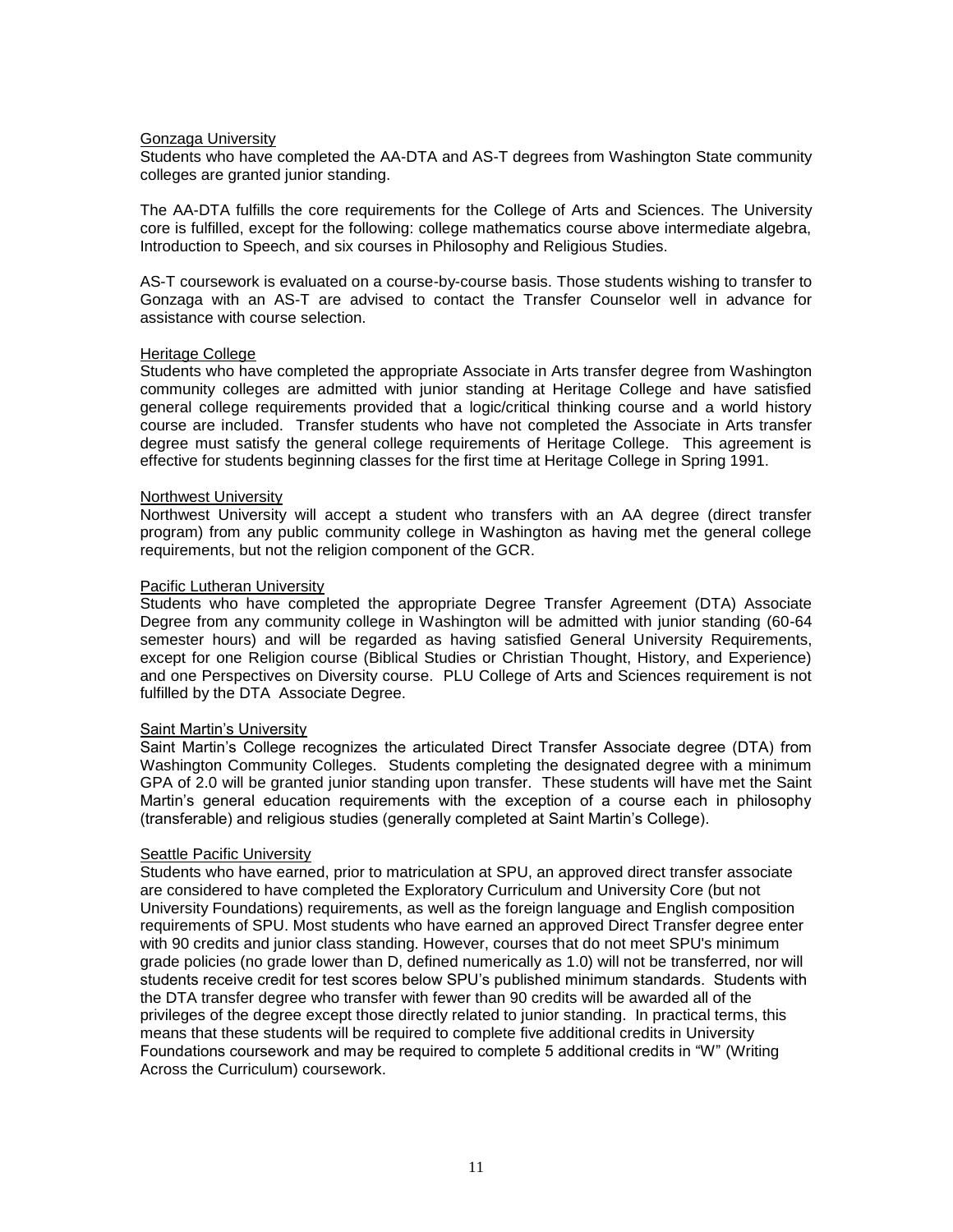#### Seattle University

Students admitted to Seattle University for the first time with a completed Associate transfer degree will be granted 90 credits and junior standing. The following provisions apply: 1) Courses used to satisfy the DTA communication skills, quantitative/symbolic reasoning skills as well as the lab science requirement must be graded C- (1.5) or higher; 2) Additional philosophy and religious studies courses will be required to satisfy lower division Core at SU; 3) Specific requirements of professional degree programs and upper division core must be satisfied.

#### The Evergreen State College

Any student presenting the transfer Associate degree (DTA) will be granted junior status and considered as having met all general education requirements at The Evergreen State College.

#### Trinity Lutheran College

Trinity Lutheran College accepts the AA-DTA degree from Washington community colleges. Students entering Trinity with a completed DTA will be granted junior standing and be considered to have completed all general education requirements, excluding Trinity's Biblical Core.

#### University of Washington

The University of Washington transfers credit on a course by course basis. The UW's College of Arts and Sciences agrees that transfer students from Washington community colleges who complete approved associate degree programs, as determined by the UW Office of Admissions will be considered to have satisfied the College's general education and proficiency requirements with the following provisos:

- 1. If the transfer degree requires 45 credits of distribution (15-15-15), in order to satisfy the Arts and Sciences Areas of Knowledge requirement, students will be required to take up to an additional 5 credits in each area plus an additional 15 credits drawn from their choice of one or more of the three areas.
- 2. Up to 15 credits in the student's major may be applied towards the 75 credit Areas of Knowledge requirement.
- 3. Students who complete first-year language courses as a part of the transfer degree distribution requirement, and later use that foreign language to satisfy the Arts and Science language proficiency requirement (see item 5), will not be allowed to use those foreign language credits towards the Arts and Science Areas of Knowledge requirement.
- 4. Aside from the above exceptions, approved degree-holders may count transfer courses toward the UW Areas of Knowledge requirements comparable to those the community college used toward associate degree distribution requirements, even if those courses would not otherwise be allowed toward specific Areas of Knowledge requirements.
- 5. Students will be required to complete foreign language study through the 103-level or to demonstrate language proficiency at the 103-level through an examination.

6. Ten credits in courses emphasizing writing (W-courses or English composition) are required in addition to the 5 credit English composition requirement. W-courses must have attributes as defined by Arts and Sciences. If not completed as part of the transfer degree, this requirement must be competed at the University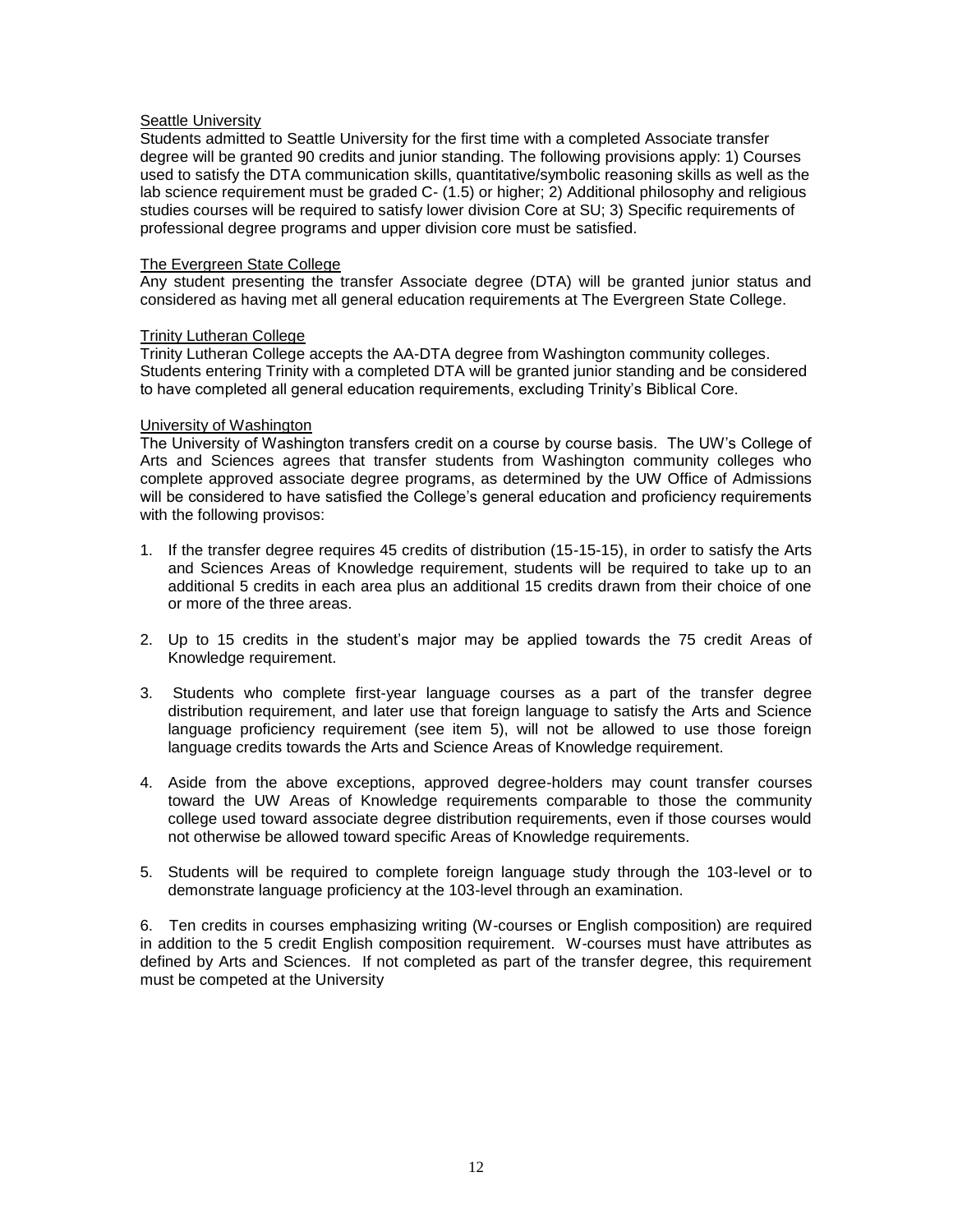#### University of Washington – Bothell

Earning a transfer associate degree does not guarantee admission to UW Bothell. Students who transfer within this agreement must still meet program requirements to be considered for admission to a degree program.

The University of Washington Bothell transfers credit on a course by course basis. The University of Washington Bothell agrees that transfer students from Washington community colleges who complete approved associate degree programs, as determined by the UWB Office of Admissions will be considered to have satisfied general education and proficiency requirements and will generally have junior-level standing with the following provisos:

- 1. Courses equivalent to intermediate algebra and UW English composition be completed with a minimum grade of 2.0.
- 2. 2. Successful completion of two years of high school study or successful completion of two quarters (through the 102 level) at a college/university of a single foreign language.
- 3. 100 level foreign language courses will only be transferred as electives
- 4. History, philosophy, journalism and communication courses will be transferred according to the course equivalency tables listed at:
	- <http://admit.washington.edu/Requirements/Transfer/Plan/EquivalencyGuide>
- 5. If the transfer degree requires 45 credits of distribution (15-15-15), in order to satisfy the Arts and Sciences Areas of Knowledge requirement, students will be required to take up to an additional 15 credits from Humanities, Social Science, and Natural Sciences subject areas.

#### University of Washington – Tacoma

The University of Washington Tacoma transfers credit on a course by course basis. The University agrees that direct transfer students from Washington community colleges who complete approved associate degree programs, as determined by the UW Tacoma Office of Admissions, will be considered to have satisfied the University of Washington Tacoma's general education and proficiency requirements with the following provisos:

- 1. For guaranteed admission to the University of Washington Tacoma, students must earn a cumulative grade point average of at least 2.75 for all transferable academic course work at the time the first associate degree was completed and at the time of admission. The guarantee of admission does not apply to admission to any school or program nor to any particular major or professional field of study within the University. The minimum cumulative grade point average for guaranteed admission includes course work completed at all colleges attended.
- 2. Two years of one foreign language in high school or two quarters of a single foreign language at the college-level are required.

# .

### Western Washington University

To substitute fully for WWU's General University Requirements (GURs) the DTA degree must include 90 credits, 75 of which must be on the Associate Degree Course List. Transfer distribution courses should be completed on a lettered or numeric grading scale, not P/F. Note: English 101 must be completed with a grade of C- or better.

.

#### Whitworth College

Whitworth College grants junior standing to holders of the approved ICRC transfer Associate degree. In addition, transfer students are required to complete the one-course Biblical literature requirement; one year of study in the same modern language at the college level; one of the three interdisciplinary Western Civilization Core courses (Core 150, Core 250, Core 350).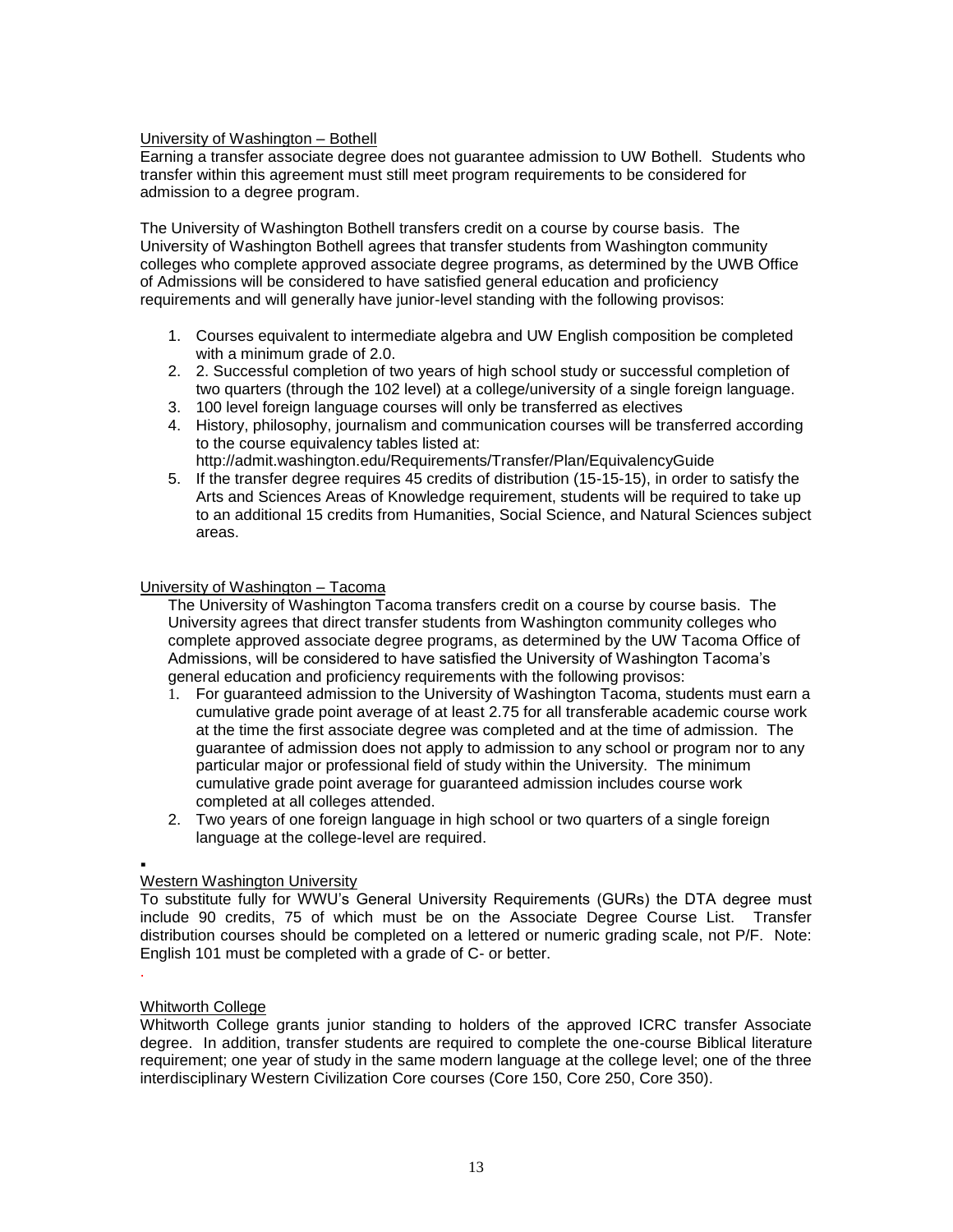Whitworth University has adopted a change to our transfer grade policy. Effective Fall term 2012 we will accept in transfer only courses that have a grade of "C" or higher. We do plan to make exception to that policy and continue to accept grades of "C-" or higher for all Washington Community College courses through Fall term 2013.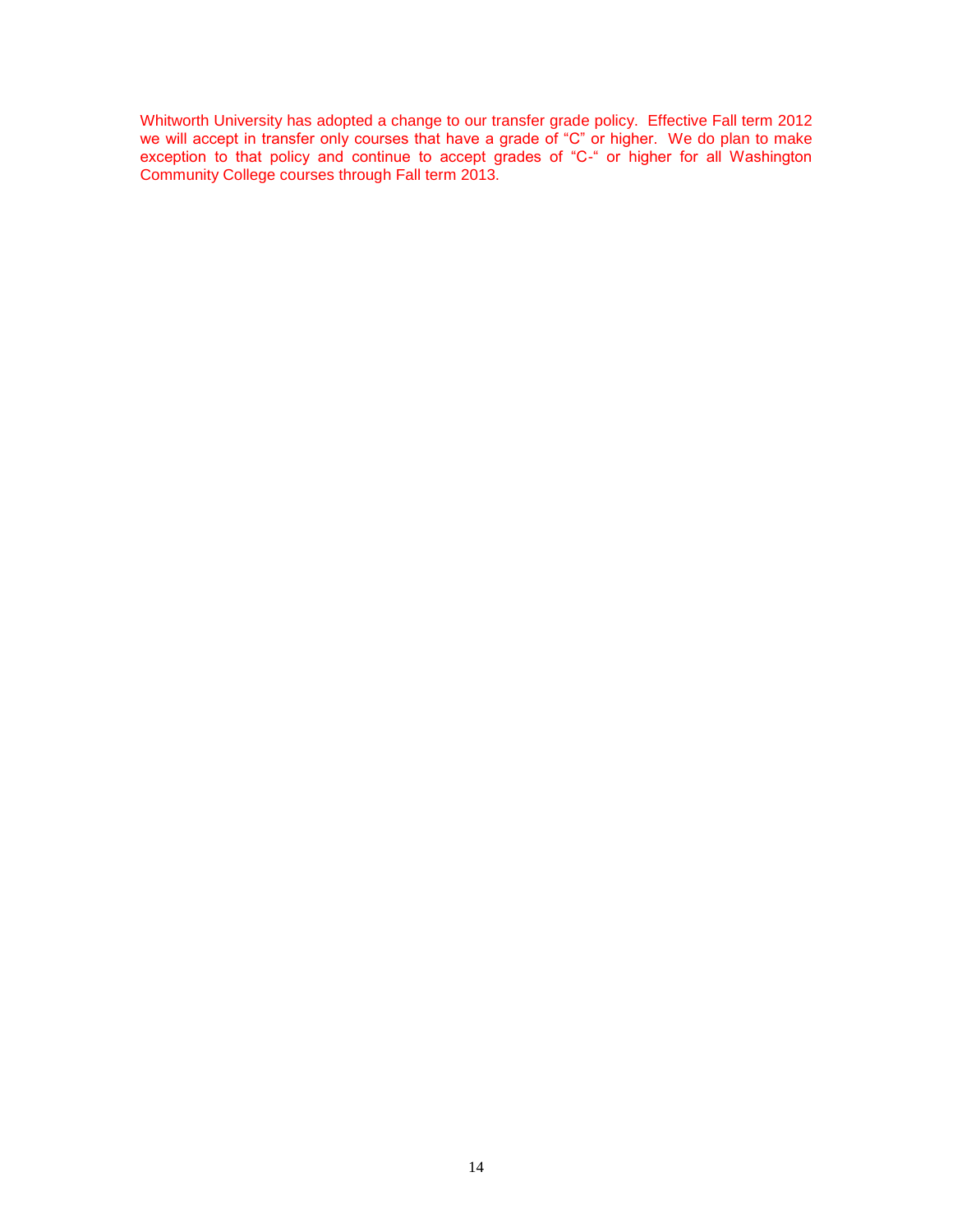# VI. POLICY ON INTERCOLLEGE TRANSFER AND ARTICULATION AMONG WASHINGTON PUBLIC COLLEGES AND UNIVERSITIES (UMBRELLA POLICY).

Higher Education Coordinating Board, 917 Lakeridge Way, Olympia, WA 98504-3430

The "Policy on Intercollege Transfer and Articulation among Washington Public Colleges and Universities" was prepared in response to substitute House Bill 790, passed in 1983. The document was developed by representatives of Washington's public and private baccalaureate institutions, the State Board for Community College Education (SBCCE), and the Council for Postsecondary Education (CPE).

The policy was adopted by the CPE on December 4, 1984, and was endorsed by the four-year Inter-institutional Committee of Academic Officers and adopted by the SBCCE. The policy was adopted on February 18, 1986, by the Higher Education Coordination Board (HECB), successor to the CPE.

It is the policy of the HECB that the procedures involving the transfer of students and the credits they have earned will be governed by the statewide transfer policy and agreement titled "Policy on Intercollege Transfer and Articulation Among Washington Public Colleges and Universities." The policy will be implemented and maintained through the cooperative efforts of the state institutions of higher education, the State Board for Community and Technical Colleges (SBCTC), and the HECB.

### *I. INTRODUCTION AND PURPOSE*

#### A. Intercollege Transfer

 The colleges and universities of Washington have long recognized the importance of facilitating travel for students moving from one institution to another in pursuit of their educational goals. Working both directly, college-to-college, and through voluntary associations such as the Intercollege Relations Commission (ICRC), the state's publicly supported institutions have established mutually acceptable guidelines and procedures to assist students in transition from college to college. The colleges work constantly, moreover, to obtain appropriate articulation between educational programs, to monitor transfer practices, and to improve the agreements, guidelines, and procedures that govern transfer.

 The public colleges and universities in Washington wish now to record a formal agreement among themselves to establish and maintain the following policy on intercollege transfer and articulation. The statements which follow establish the policies and procedures for improving articulation between institutions and facilitating the transfer of students from one college or university to another. This agreement is an expression of the mutual respect and cooperation which prevail among the institutions of postsecondary education in Washington.

 It is important to acknowledge that the State of Washington has a dual system of higher education composed of public and independent colleges and universities. A significant number of community college students complete their studies for the Bachelor's degree in the independent sector. Although the provisions of this statement apply only to transfer from a community college to a public four-year institution, it should be noted that independent institutions work closely and in similar ways to facilitate transfer from community colleges to these institutions. The independent institutions are commended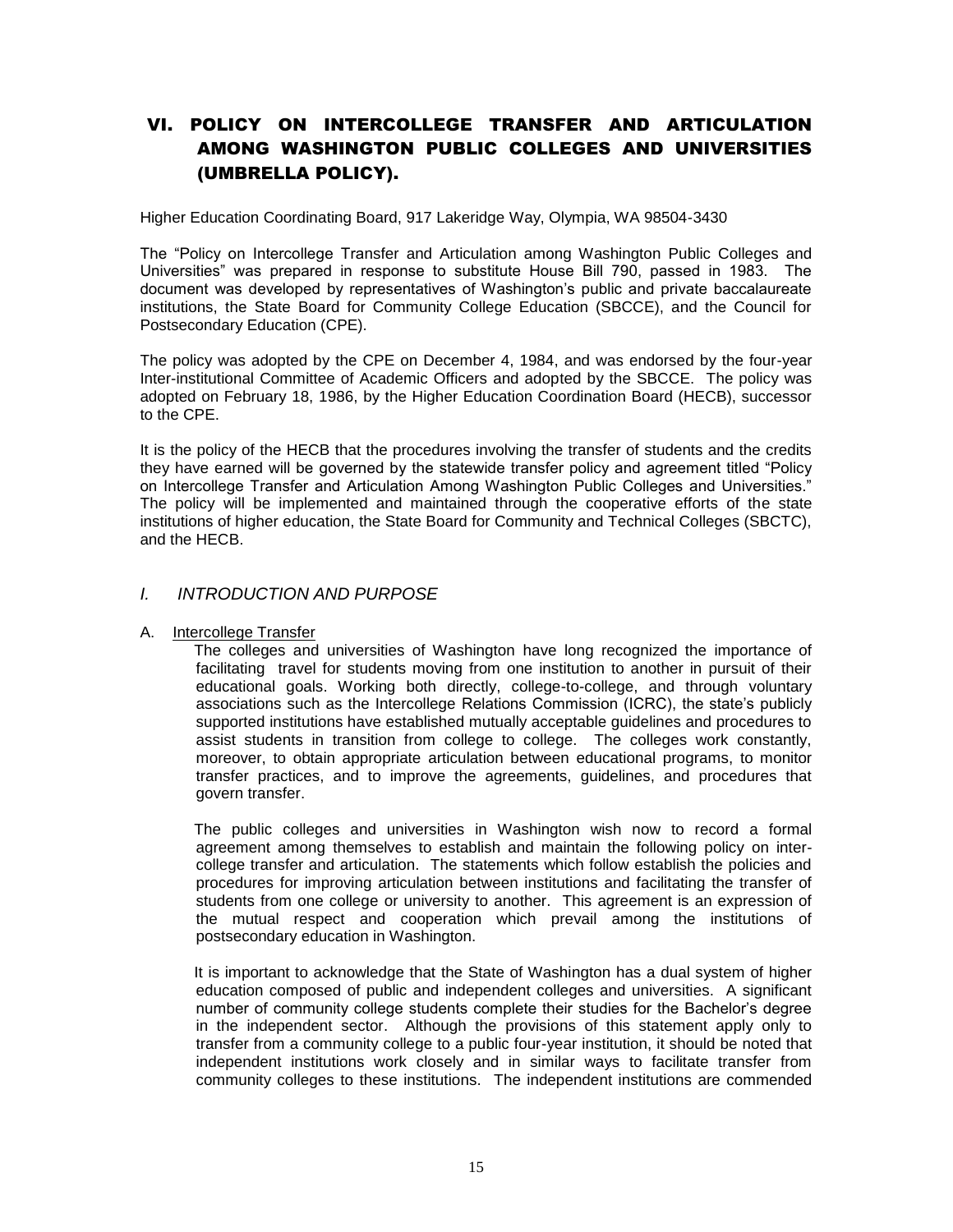for their sensitivity and efforts in this regard and are encouraged to continue in this pattern in the future.

#### B. Intercollege Relations Commission

 A permanent inter-institutional committee on articulation and transfer has been established in the State of Washington, titled the Intercollege Relations Commission (ICRC), a commission of the Washington Council on High School-College Relations. This Commission is composed of representatives appointed by the presidents of community colleges and baccalaureate institutions throughout the state and representatives from the HECB and SBCTC. It exists to develop sound recommendations for inter-college practices which directly affect students transferring between institutions of higher education in the State of Washington.

The Intercollege Relations Commission has the following responsibilities:

 1. Facilitating the transfer of students and credits between and among community colleges and baccalaureate institutions.

 2. Providing continuous evaluation and review of transfer degrees, programs, policies, procedures, and inter-institutional relationships which affect transfer of students.

 3. Providing ways to resolve disputes regarding degrees, course equivalencies, and other transfer-related problems between or among member institutions.

4. Promoting articulation among the programs and curricula of member institutions

The Commission fulfills its responsibilities in the following ways:

- 1. By establishing and maintaining Associate Degree Guidelines for interinstitutional agreements under which community college transfer degrees may be used to satisfy general education requirements of baccalaureate institutions in the State of Washington.
- 2. By reviewing policies and procedures affecting intercollege transfer and recommending changes when appropriate.
- 3. By sponsoring conferences, seminars and other activities that promote intercollege cooperation and articulation.

The Intercollege Relations Commission is convened at least two times during the academic year. Minutes of Commission meetings are distributed to postsecondary education institutions and appropriate state agencies.

#### C Definition of Terms

- 1. Home credit: credit granted by a college or university for completion of its own courses or other academic work.
- 2. Transfer credit: credit granted by a college or university for courses or other academic work completed at another institution.
- 3. Native student: a student who entered a given college or university from high school, without matriculation first at another college.
- 4. Transfer student: a student who enters one college or university after completing one or more terms of study at another college or university.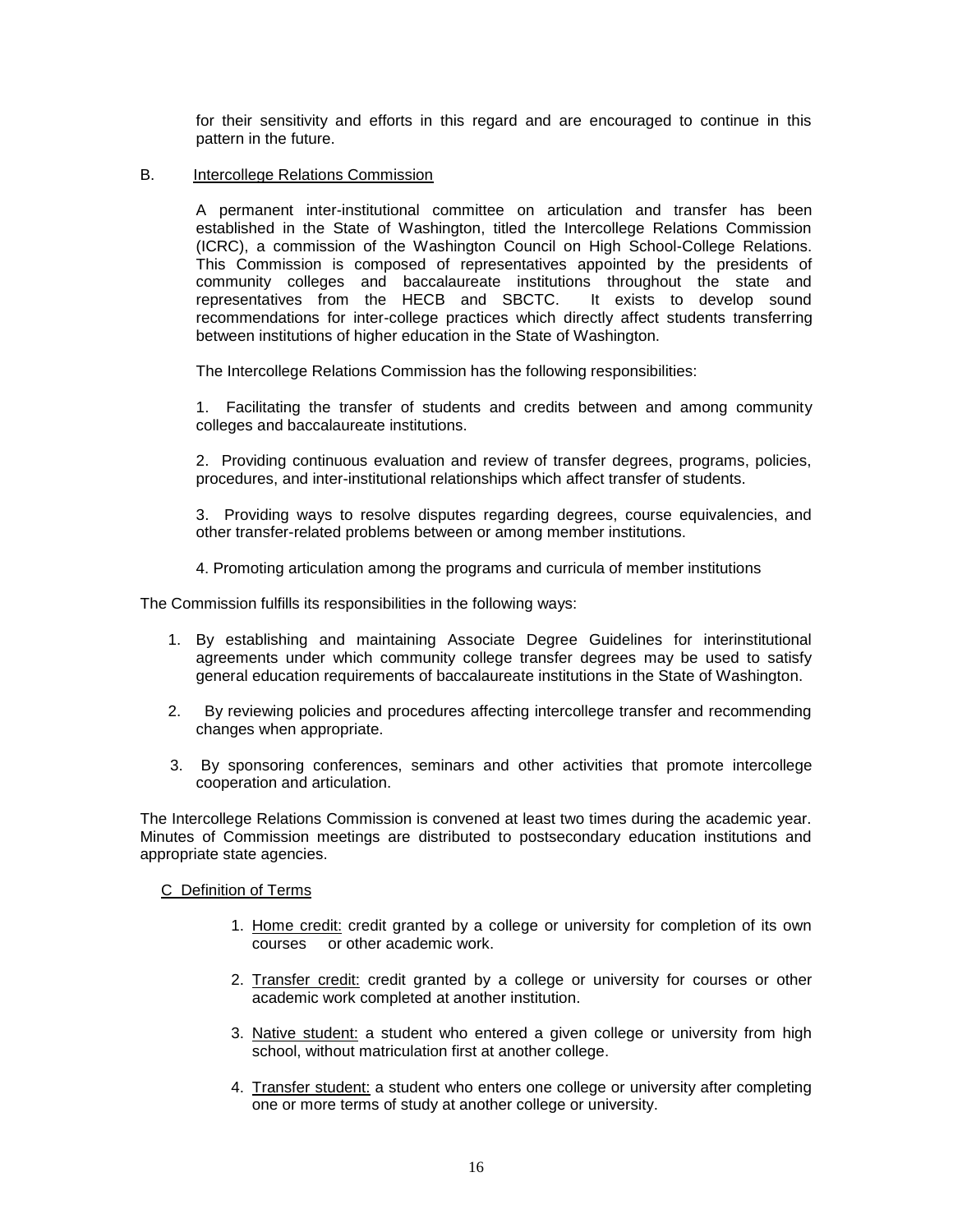- 5. Sending institution: college or university attended by a transfer student before transfer.
- 6. Receiving institution: college or university attended by a transfer student after transfer to another college.

7. Extra-institutional learning: study or learning conducted outside of programs or courses formally sponsored for credit by colleges and universities, such as nonsponsored experiential learning or prior life or work experience.

### II. TRANSFER

A. Institutional Requirements

Each college and university has the responsibility and the authority to determine the requirements and course offerings of its programs in accordance with its institutional mission. These requirements and course offerings shall be published and communicated to students and the public. Colleges and universities shall treat transfer students and native students on an equitable basis. In particular, all students shall be expected to meet equivalent standards for regular admission to programs and to satisfy comparable program requirements.

Baccalaureate institutions shall notify community colleges of changes in lower division course requirements for baccalaureate degrees two years prior to their implementation for transfer students, and shall consult with community college academic officers when significant changes are under consideration.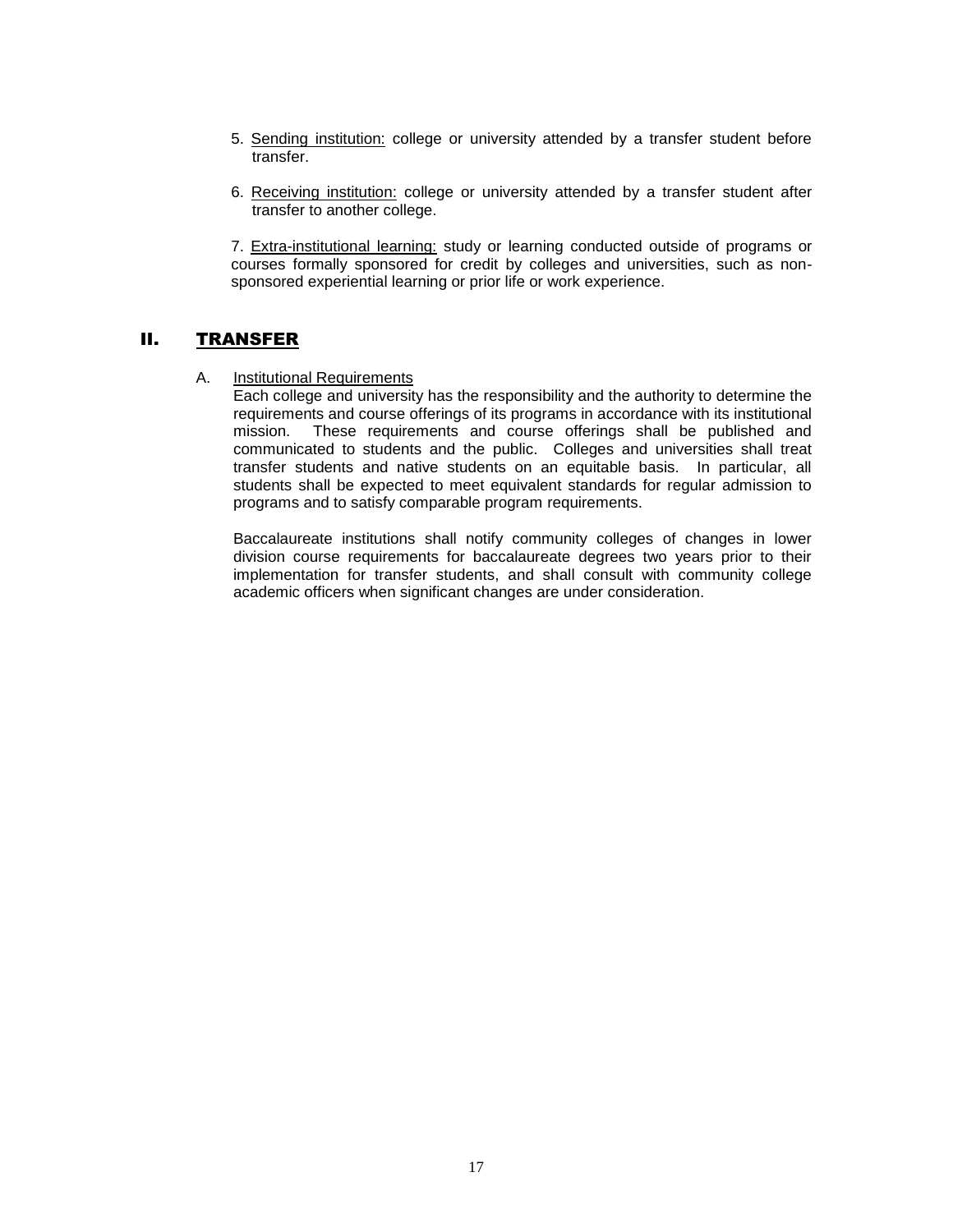Once changes in lower division baccalaureate degree course requirements have been adopted and published, baccalaureate institutions shall allow a grace period of two years before the changes become effective for transfer students. This policy applies to lower division course requirements of all subdivisions of and institution (schools, colleges, departments, etc.).

B. Transfer Admission

Admission policies and specific program requirements shall be clearly stated in official documents. Transfer student admission will be determined following an assessment of academic performance and potential on the same basis as native students.

#### C. Transfer of Courses

College-level courses offered by regionally accredited colleges and universities in the State of Washington shall normally be accepted in transfer by the receiving institution. In addition, some courses not normally transferable will be accepted as part of a DTA Associate degree. Information about the transferability of college courses shall be provided by all institutions through regular advising of prospective students and through college publications.

#### D. Transfer of Credits

The numerical value of credits shall be maintained in transfer. When a course is acceptable in transfer, the receiving institution shall grant to the student the same number of credits as originally assigned to the course. When translation is required between semester and quarter credits, the conversion to be used is 1.5 quarter credits for each semester credit, or 2/3 of one semester credit for each quarter credit.

Credit earned in transferable courses shall be granted without regard to the date at which the course was completed. In some degree programs, especially in scientific and professional subjects, students may be required to acquire current knowledge or to refresh their knowledge by repeating courses taken at a prior date. Credit will not be granted a second time for such repeated courses. This policy applies equally to home credit and to transfer credit.

#### E. Transfer of Degrees

The public community colleges and baccalaureate colleges and universities in Washington have adopted an interinstitutional transfer agreement based on the DTA Associate Degree Guidelines developed by the Intercollege Relations Commission. Under this agreement, DTA Associate degrees that fulfill the terms of the ICRC Guidelines shall be accepted as satisfying general education requirements for the baccalaureate degree at the receiving institution. Students who complete a transfer Associate degree meeting the ICRC Guidelines shall normally be granted junior standing upon admission to a baccalaureate institution.

This agreement is designed to facilitate transfer between community colleges and baccalaureate colleges and universities. Students who enter community colleges with clear intentions regarding transfer to a particular baccalaureate college, with or without a DTA Associate degree, are urged to plan their course study by reference to the specific degree requirements of the college or academic program in which they intend to earn the Bachelor's degree. Program planning information shall be supplied to intended transfer students by all colleges.

### F. Transfer of Grades

The grades assigned in transferable courses by the sending institution shall not be altered by the receiving institution. Courses completed with a grade of 'D' or above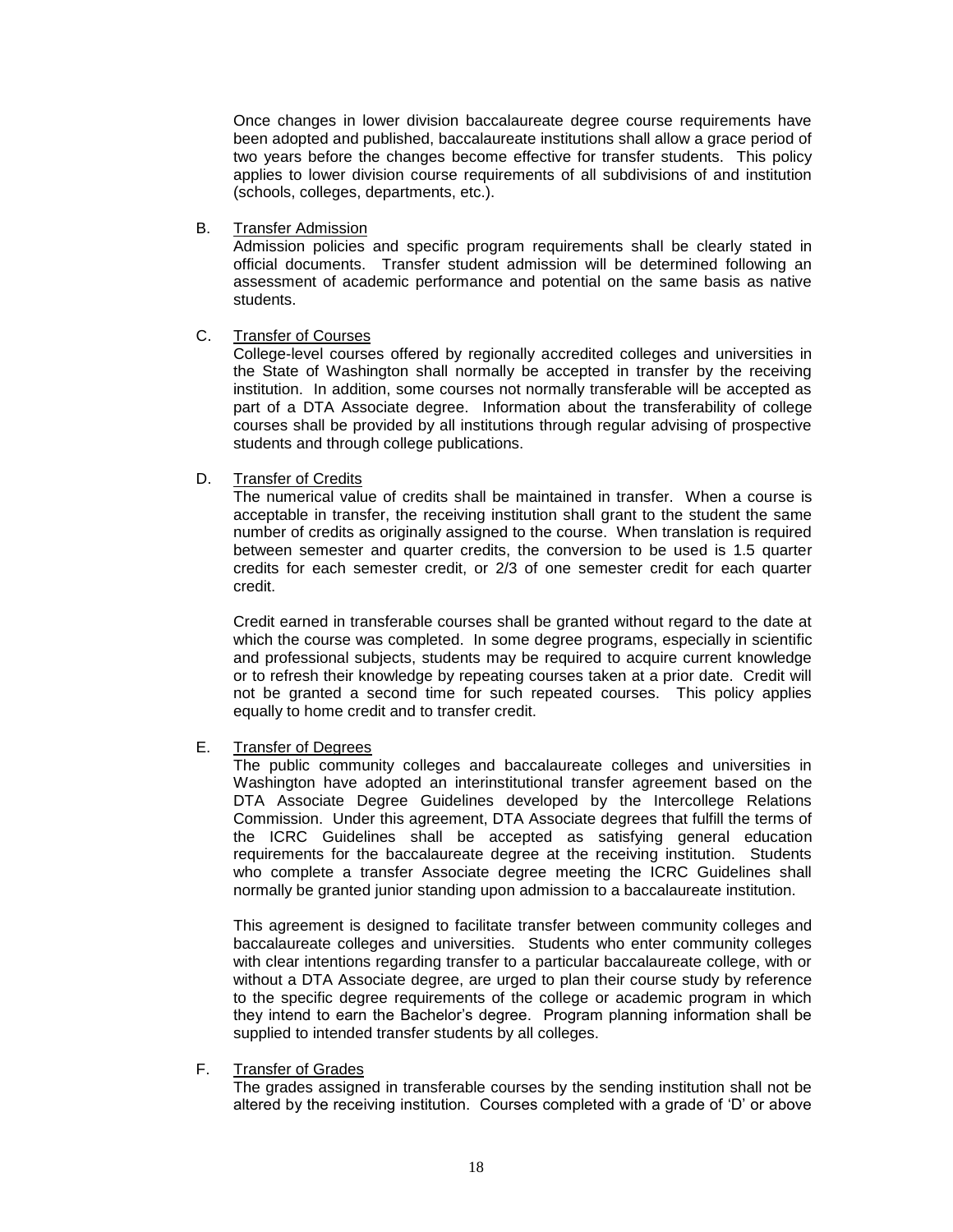shall normally be accepted in transfer (except at The Evergreen State College, where a minimum of 2.0 or 'C' is required for transfer). Non-traditional grading practices require special handling, depending on the nature and circumstances of the program from which and to which a student is transferring, but receiving institutions shall take steps to assure all students equitable treatment.

#### G. Transfer of Vocational/Technical Courses and Programs

Vocational/technical courses offered by community colleges that are comparable to courses in baccalaureate programs or applicable to baccalaureate degrees as determined by the receiving institution shall be granted transfer credit. Up to 15 credits of coursework at the 100 level or above, that are otherwise non-transferable vocational/technical courses, may transfer as part of a DTA Associate degree meeting the ICRC Guidelines. In addition, inter-institutional agreements have been developed which permit students in some two-year technical programs to apply their technical studies toward baccalaureate degrees. Information about such agreements and about the transfer of vocational/technical courses shall be provided by the institution in their catalogs or transfer guides. Vocational/technical program agreements among colleges and universities shall be encouraged.

#### H. Credit for Extra-Institutional Learning and Credit by Examination

Some institutions grant credit for extra-institutional learning and credit by standardized examination when the knowledge demonstrated is applicable to a course, program, or degree. Determination of the credit value of extra-institutional learning is typically achieved through: (1) generally accepted faculty assessment procedures, (2) nationally or regionally standardized examinations (e.g., CLEP, ACT), or (3) credit formula systems (e.g., 20 hours lab = 1 credit, or 30 clinical hours  $= 1$  credit).

Credit for extra-institutional learning granted through standardized examinations or credit formula systems should be identified as such on the permanent record. An institution using such measurement techniques shall list the tests or formula systems in its college catalog along with the minimum score levels or credit formulas. Receiving institutions shall grant credit for extra-institutional learning on the same basis for transfer students as for native students. The policies of receiving institutions on awarding such credit shall be stated in their official catalogs.

### I. Limitations on Transfer of Courses or Credits

Transfer credit is not normally awarded for the following types of study or coursework: (1) courses taken at colleges or universities that are not regionally accredited, (2) non-credit courses and workshops, (3) remedial or college preparatory courses, and (4) sectarian religious studies.

# *III. APPLICABILITY OF TRANSFER CREDIT*

Acceptance of courses and credits in transfer means that they are normally applicable to degree requirements of the receiving institution. When students transfer with DTA, an Associate degree that meets the ICRC Guidelines, general education courses taken in completion of that degree shall normally fulfill general education requirements for the baccalaureate degree. When students transfer without an Associate degree, transferable courses will apply toward baccalaureate requirements in the same way as comparable home courses. All transfer students must satisfy the residence credit requirement of the degree-granting institution.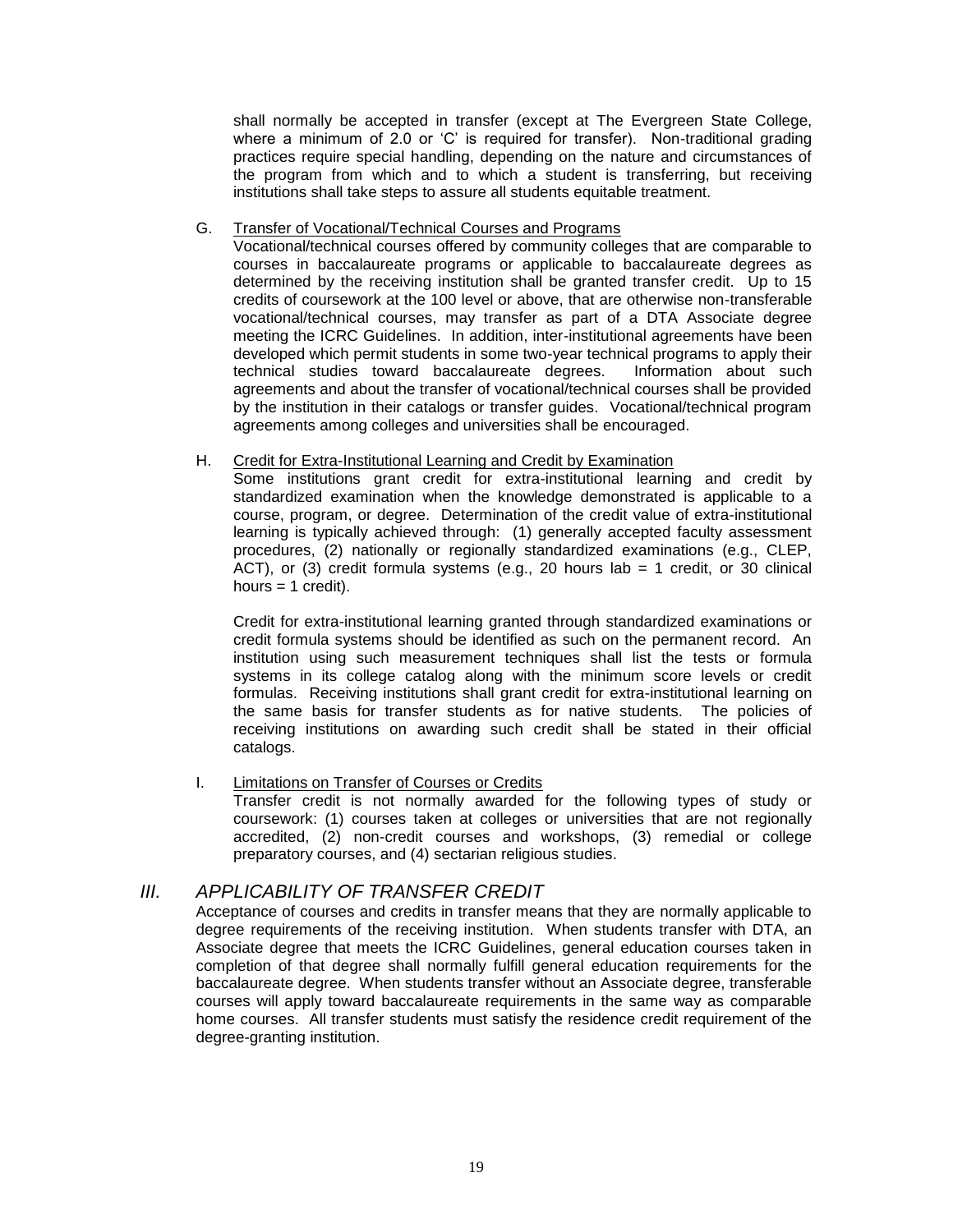- A. Course Comparability or Equivalency
	- 1. Institutions shall identify, to the extent possible, transfer courses that are equivalent or parallel to home courses on a discipline-by-discipline basis. Information about course comparability shall be communicated to other institutions.
	- 2. Transfer courses identified as comparable or equivalent to home courses shall be applicable toward baccalaureate prerequisites and requirements in the same way as the home courses.

### B. Courses and Program Prerequisites and Degree Requirements

- 1. The determination of prerequisites and degree requirements, including minimum qualifying grades, is the responsibility of the institution awarding the degree. Each institution shall make public such prerequisites and requirements.
- 2. Provided students obtain minimum qualifying grades, transfer courses which have been identified as satisfying prerequisites or degree requirements shall be applicable toward those requirements upon transfer.

# *IV. ACADEMIC RECORDS AND TRANSCRIPTS*

Institutions shall keep a complete permanent record for each enrolled student. This record shall identify the student and include all courses in which the student was enrolled, the status in each course at the end of each term, grades earned, cumulative grade point averages, numbers of credits earned (where applicable), the source of all credits granted, transfer credits, and any diplomas, certificates, or degrees awarded by the home institution. (Since The Evergreen State College uses a non-traditional evaluation and record system, its practices will vary somewhat from this description.) A description of the grading system of the institution shall normally be included with each transcript.

# *V. STUDENT RIGHTS AND RESPONSIBILITIES*

### A. Non-Discrimination Policy

All the colleges and universities of Washington maintain a policy of not discriminating against students because of their age, color, sex, disability, national origin, race, or religion, as published in official institutional bulletins.

### B. **Information Dissemination and Acquisition**

Students have the right to expect fair and equitable treatment from the public colleges and universities of Washington, both sending and receiving institutions. They have the right to expect reasonable efforts on the part of colleges to make accurate and current information available. They have, in turn, the responsibility of seeking out current information pertaining to their educational objectives and for acquiring appropriate information when they change their academic plan. When a student changes a major or degree program, the student shall assume full responsibility for meeting the new requirements. Colleges shall make every effort to help students make transitions as smooth as is feasible.

# *VI. REVIEW AND APPEAL*

### A. Student Appeals

Students who encounter transfer difficulties shall first seek resolution through the receiving institution's transfer officer. If not resolved at this level, the student may appeal in writing to the transfer officer of the sending institution. The transfer officers shall confer and attempt to resolve the problem. In the event the transfer officers cannot resolve the issue within two weeks, the matter will be referred to the two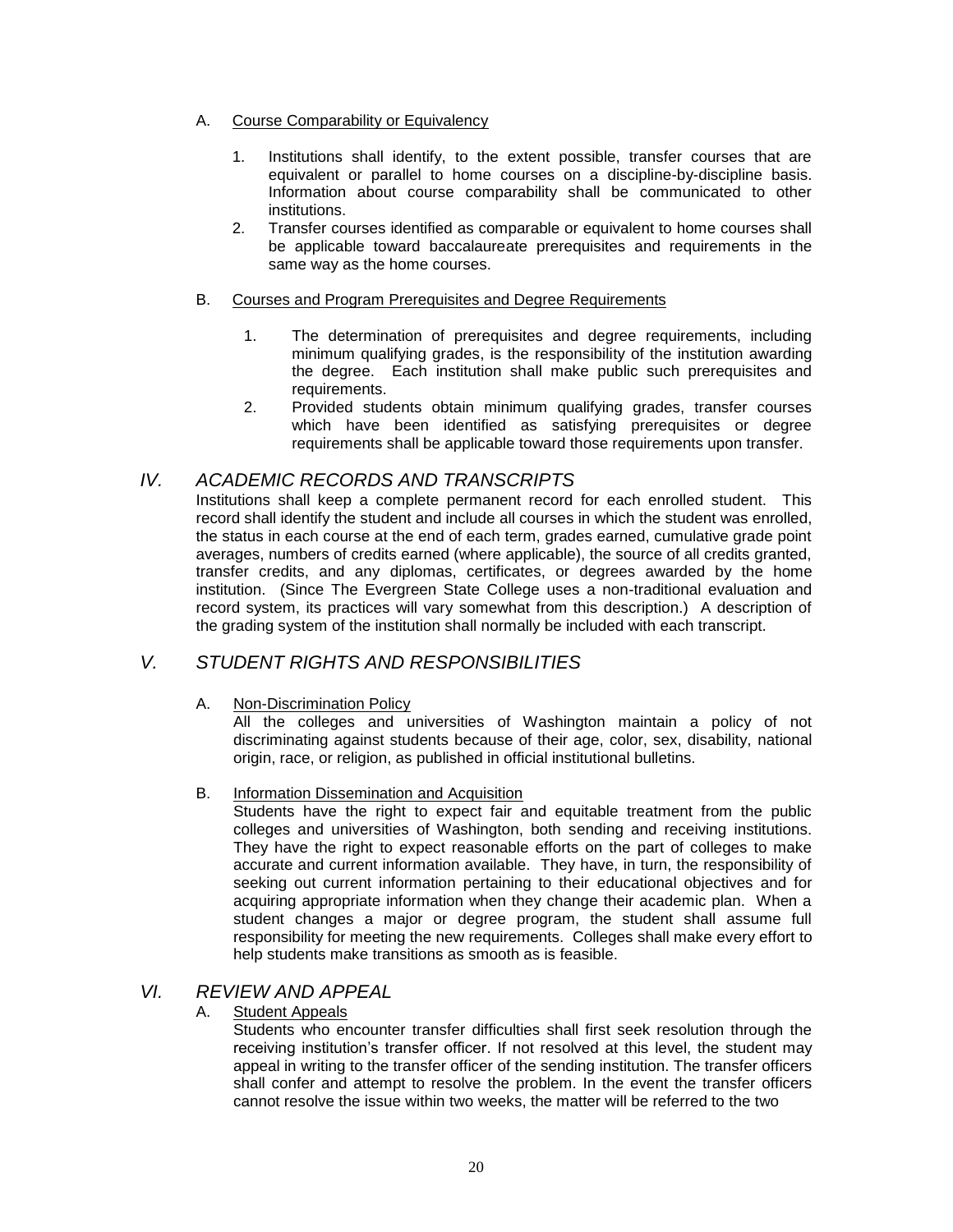chief academic/instructional officers for resolution. Within two weeks, after the academic officers have conferred, a decision will be rendered by the chief academic officer of the receiving institution.

B. Interinstitutional Disputes

In the event of interinstitutional transfer disagreements, it is the responsibility of the two transfer officers to resolve the dispute wherever possible. If not resolved at this level within two weeks, the two transfer officers will refer the matter to the two chief academic/instructional officers for resolution. Unresolved inter-institutional transfer disputes shall be referred for review and recommendation to a committee composed of three representatives appointed by the Washington Association of Community College Presidents and three representatives of the Interinstitutional Committee of Academic Officers of the state's public four-year institutions. A report to the two institutions will be rendered when this committee has completed its deliberations. The chief academic officers of the affected institutions shall respond in a formal report to the committee within four weeks indicating actions to be taken in response to committee recommendations.

# *VII. IMPLEMENTATION AND REVISION OF POLICY*

Specifications in this document are intended to be minimum standards for transferability in order to maintain institutional flexibility. This policy shall be implemented and maintained through the cooperative efforts of the state institutions of higher education, the State Board for Community and Technical Colleges and the Higher Education Coordinating Board. It shall be implemented no later than Fall Term, 1985.

# *VIII. PUBLICATION OF POLICY*

This policy shall be published and disseminated by the Intercollege Relations Commission, the Higher Education Coordinating Board, the State Board for Community and Technical Colleges and the public colleges and universities of the State of Washington.

# *IX. EVALUATION OF POLICY*

The Higher Education Coordinating Board will monitor transfer issues referred to the committee appointed to review and recommend the resolution of transfer disagreements. The Board will present a biennial report summarizing the operation of the policy to the Governor and the Legislature.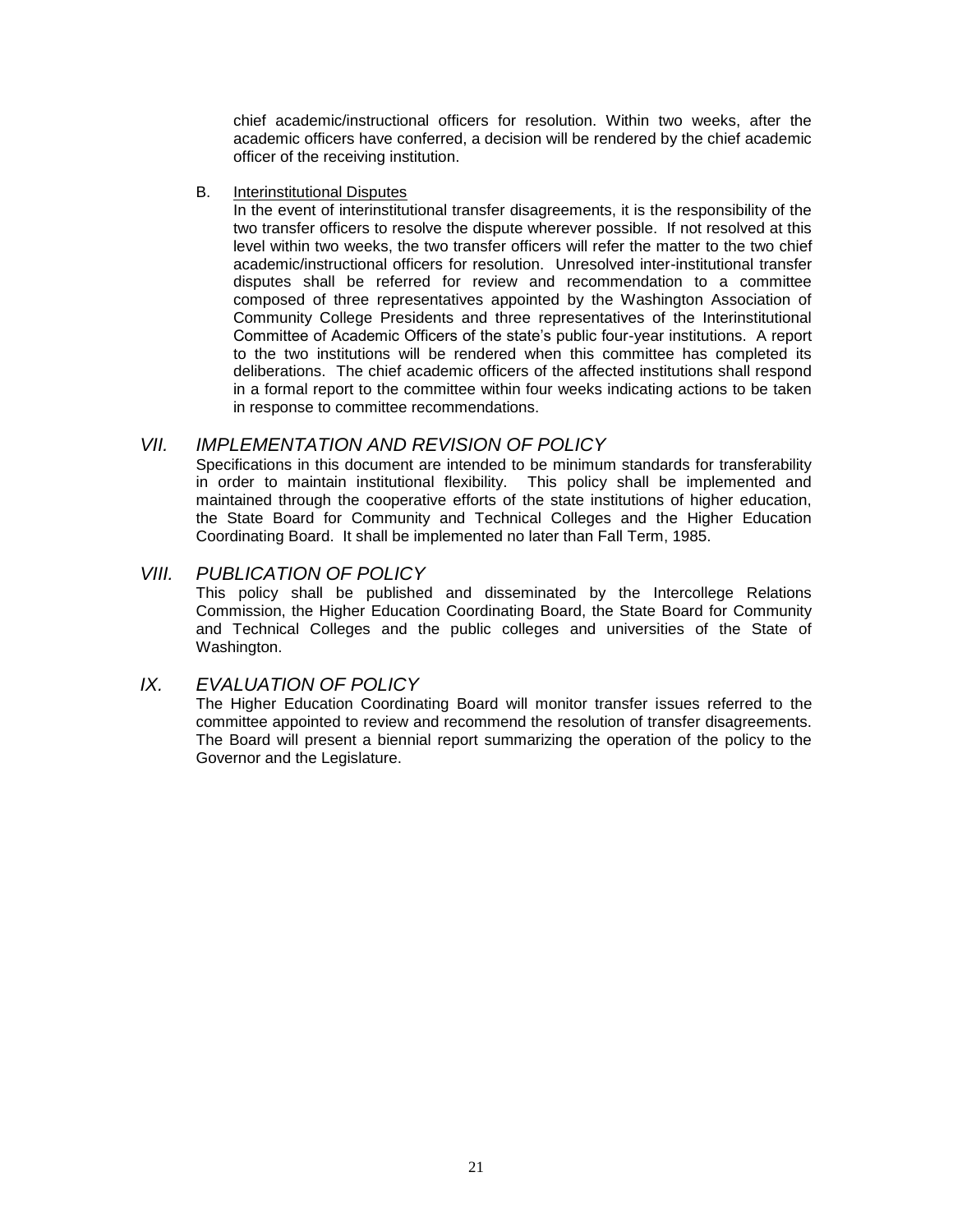# VI. COMMUNITY COLLEGES IN WASHINGTON WITH A DIRECT TRANSFER DEGREE THAT MEETS THE ICRC GUIDELINES.

There are 30 community colleges in Washington with a direct transfer degrees that meets the ICRC Guidelines. The names of the colleges and their direct transfer degrees are listed below: Bellevue C…………………..Associate in Arts and Sciences Big Bend CC………………….Associate in Arts and Sciences Cascadia CC………………….Associate in Integrated Studies Centralia CC………………….Associate in Arts, Associate in Liberal Arts Clark CC………………………Associate in Arts Columbia Basin CC………….Associate in Arts and Sciences Edmonds CC…………………Associate of Arts Everett CC……………………Associate in Arts and Sciences, Option II Grays Harbor C………………Associate in Arts Green River CC………………Associate in Arts Highline CC…………………..Associate in Arts, Option A Lower Columbia C……………Associate in Arts and Sciences, Plan B North Seattle CC……………..Associate in Arts, Associate of Science Northwest Indian College……Associate in Arts and Sciences Olympic C……………………..Associate in Arts and Sciences, Option A Peninsula C……………………Associate in Arts, Associate in Arts-Honors Pierce C, Ft. Steilacoom……..Associate in Arts Pierce C., Puyallup……………Associate in Arts Seattle Central CC……………Associate in Arts, Associate of Science Shoreline CC………………….Associate in Arts Skagit Valley C………………..Associate in Arts, Univ. and College Transfer South Puget Sound CC………Associate in Arts South Seattle CC……………..Associate in Arts, Associate of Science Spokane CC…………………..Associate in Arts Spokane Falls CC…………….Associate in Arts Tacoma CC……………………Associate in Arts and Sciences, Option A Walla Walla CC……………….Associate in Arts Wenatchee Valley C………….Associate in Arts and Sciences Whatcom CC………………….Associate in Arts and Sciences Yakima Valley C………………Associate in Arts

# VIII. BACCALAUREATE INSTITUTIONS IN WASHINGTON THAT SUBSCRIBE TO THE ICRC GUIDELINES

There are 22 baccalaureate institutions that subscribe to the ICRC Guidelines, as listed below:

- Bastyr University **Central Washington University** City University<br>
Eastern Washington University<br>
Conzaga University<br>
Gonzaga University Eastern Washington University Heritage College Northwest University Pacific Lutheran University **Saint Martin's University** Seattle University **Seattle Pacific University** Seattle Pacific University The Evergreen State College The Trinity Lutheran College University of Washington<br>
University of Washington Tacoma<br>
Washington State University University of Washington Tacoma<br>Washington State University Tri-Cities Western Washington University **Whitworth College** 
	- Washington State University Vancouver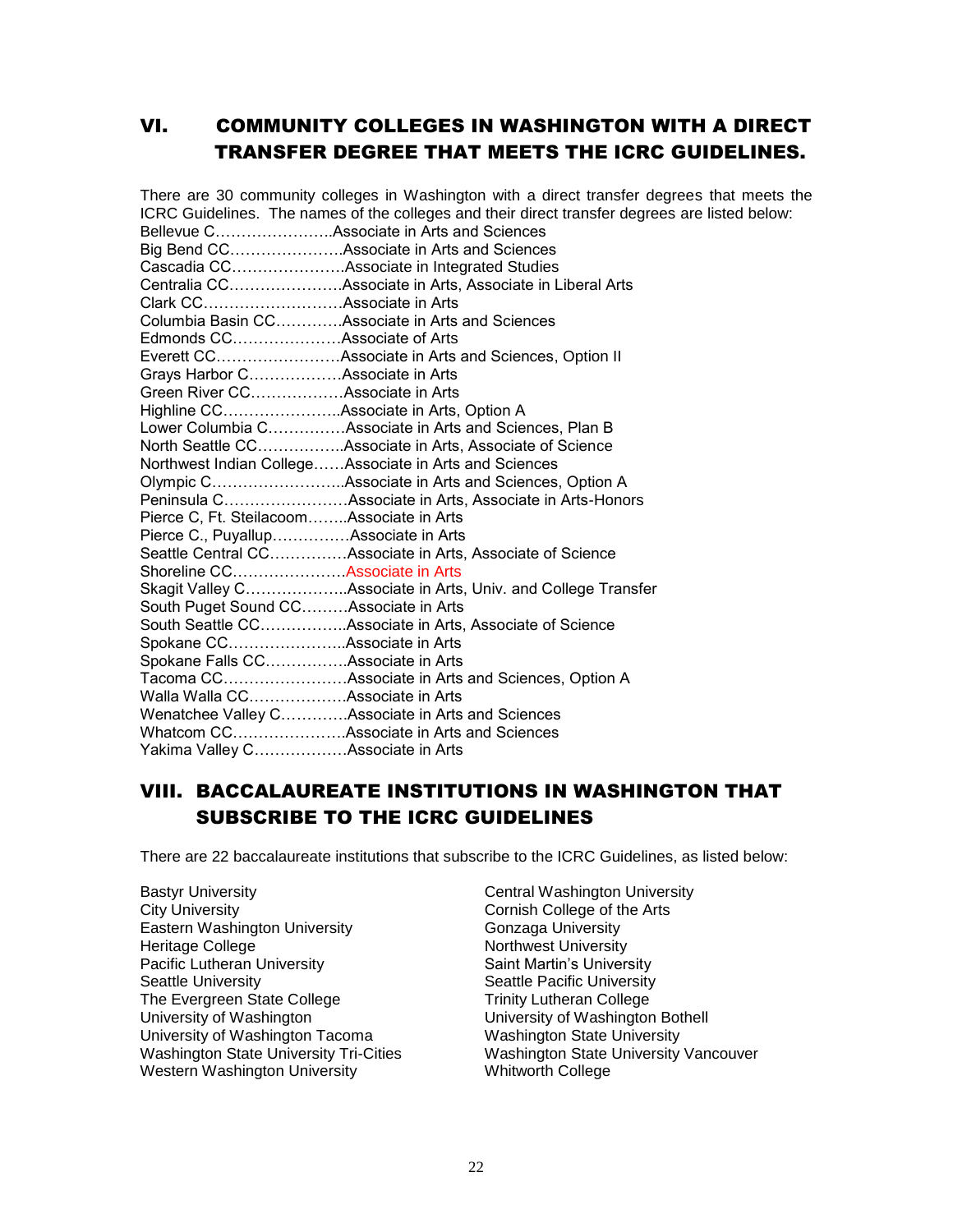Many of these institutions apply provisos in accepting the transfer Associate degree. Please see the provisos list in Section V.

# IX. APPENDICES

- A. OAR Committee Statement of Purpose
- B. Associate Degree course List Part I: Courses Generally Accepted in Transfer
- C. Associate Degree Course List Part II: Restricted Subject Areas for Transfer
- 1988 Associate Degree Guidelines
- E. 1984 Associate Degree Guidelines
- F. 1980 Associate Degree Guidelines
- G. 1978 Associate Degree Guidelines
- H. 1971 Associate Degree Guidelines
- I. Transfer Task Force Agreement
- J. Guidelines for College in the High School

# APPENDIX A

# ON-GOING ARTICULATION REVIEW COMMITTEE STATEMENT OF PURPOSE

### (Rev. 5/12/92)

The On-going Articulation Review (OAR) committee serves to monitor the success of the Associate Degree Transfer Agreement in meeting its goals. The OAR Committee serves three functions:

- 1. Review of transferable Associate degrees, offered by member institutions, for compliance with the Associate Degree Guidelines. The review will consider the presentation of degree requirements in institutional publications, the structure of the degree and credit requirements, and the types of courses which meet distribution requirements. Any discussion regarding specific courses applicable to the degree will be limited to a review of course appropriateness based upon the catalog and other descriptive materials. It is not within the purview of the OAR Committee to conduct a formal review of course quality.
- 2. Review of the acceptance of transferable Associate degrees between member institutions for compliance with the Associate Degree Transfer Agreement. The review will consider the presentation of the degree-accepting institution's agreement in its publications, the benefits provided to a transfer student holding an Associate degree, and the specifics of any proviso claimed by the degreeaccepting institution.
- 3. Study problems and provide recommendations regarding the interpretation of the Associate degree Guidelines of the Associate Degree Transfer Agreement.

Review of Associate transfer degrees and acceptance policies shall be reported to the ICRC Executive Committee and the Chief Academic Officer of the institutions involved, with a copy to the Intercollege Relations Commission representative. Suggested changes should be recommended within the report. The institution is encouraged to respond to the Chair of the Executive Committee regarding the report of the OAR Committee.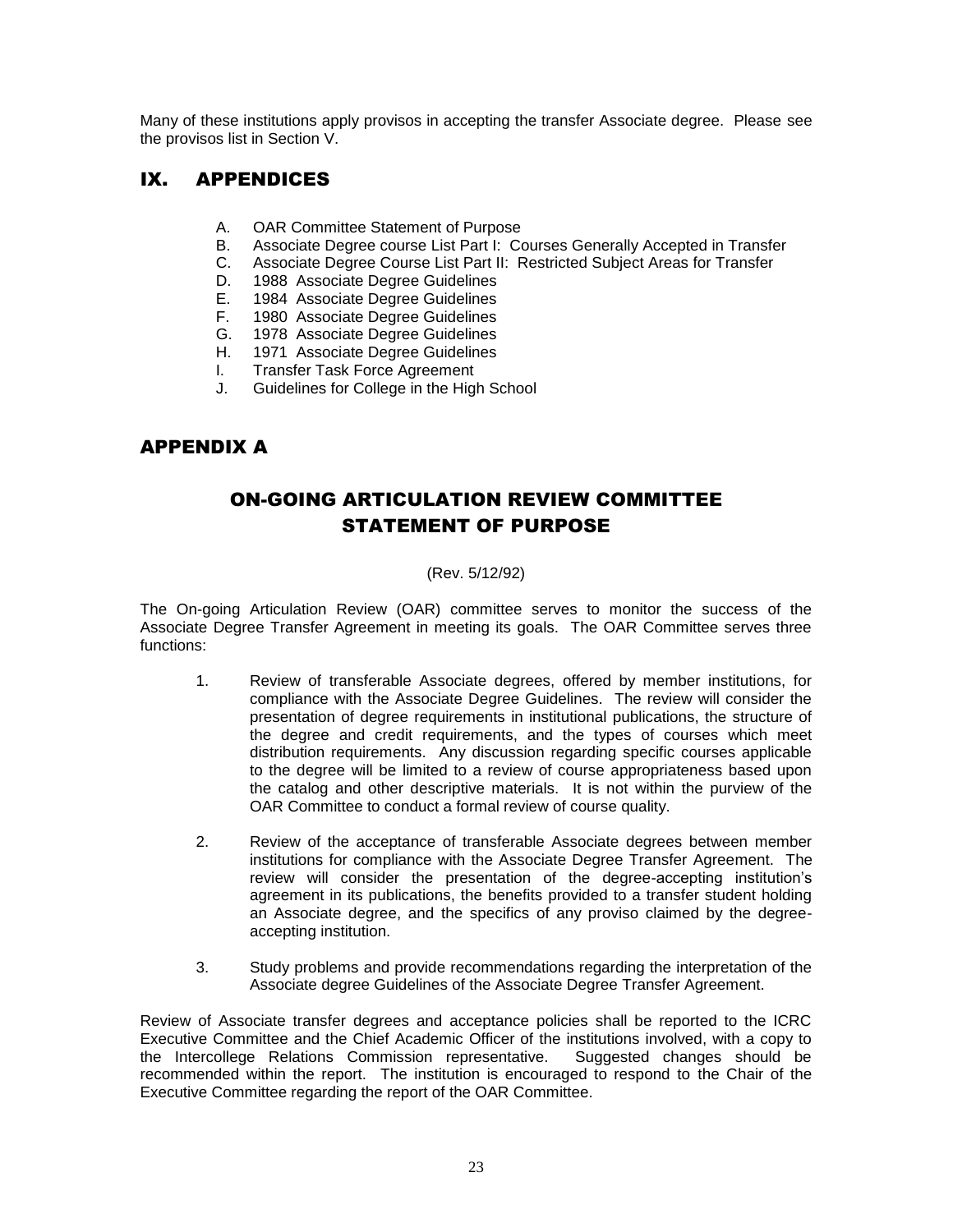# APPENDIX B

# INTERCOLLEGE RELATIONS COMMISSION ASSOCIATE DEGREE COURSE LIST PART I: COURSES GENERALLY ACCEPTED IN TRANSFER

# (February 2010) (Updated for Fall 2010)

Courses in the subject areas listed below will be accepted in transfer at all Washington baccalaureate colleges participating in Associate degree transfer agreements provided the courses are included in an Associate degree that is approved under the ICRC guidelines. Courses in some of these subject areas will not be transferable to certain institutions if presented without an Associate degree.

PLEASE NOTE: This list represents an inter-college agreement, and is not meant to reflect the transfer policy of any individual institution. The list should be used to provide information to students who are uncertain about their transfer plans. Students with definite plans to transfer to a particular institution should consult the information (such as a transfer guide) published by the institution.

| <b>SUBJECT AREAS:</b>                                                                                      | <b>COMMENTS:</b>                                                                    |
|------------------------------------------------------------------------------------------------------------|-------------------------------------------------------------------------------------|
| Accounting                                                                                                 | Only Principles I, II, III                                                          |
| Administration of Justice (includes:<br>Criminal Justice, Law Enforcement, Police<br>Science, Corrections) | ONLY introductory survey courses <sup>1</sup>                                       |
| Adolescent Development (Effective Fall 2008)                                                               | ONLY introductory survey courses <sup>1</sup>                                       |
| Agriculture                                                                                                | ONLY introductory survey courses <sup>1</sup>                                       |
| American Ethnic Studies/Cultural Studies                                                                   |                                                                                     |
| American Sign Language                                                                                     | Subject to receiving institution – may or                                           |
| <b>American Studies</b>                                                                                    | may not                                                                             |
| Anthropology                                                                                               |                                                                                     |
| Art/Art History                                                                                            | BUT NOT commercial and advertising<br>graphics; see photography<br>art and<br>below |
| Astronomy <sup>2</sup>                                                                                     |                                                                                     |
| Biology <sup>2</sup>                                                                                       |                                                                                     |
| Botany <sup>2</sup>                                                                                        | <b>BUT NOT horticulture</b>                                                         |
|                                                                                                            |                                                                                     |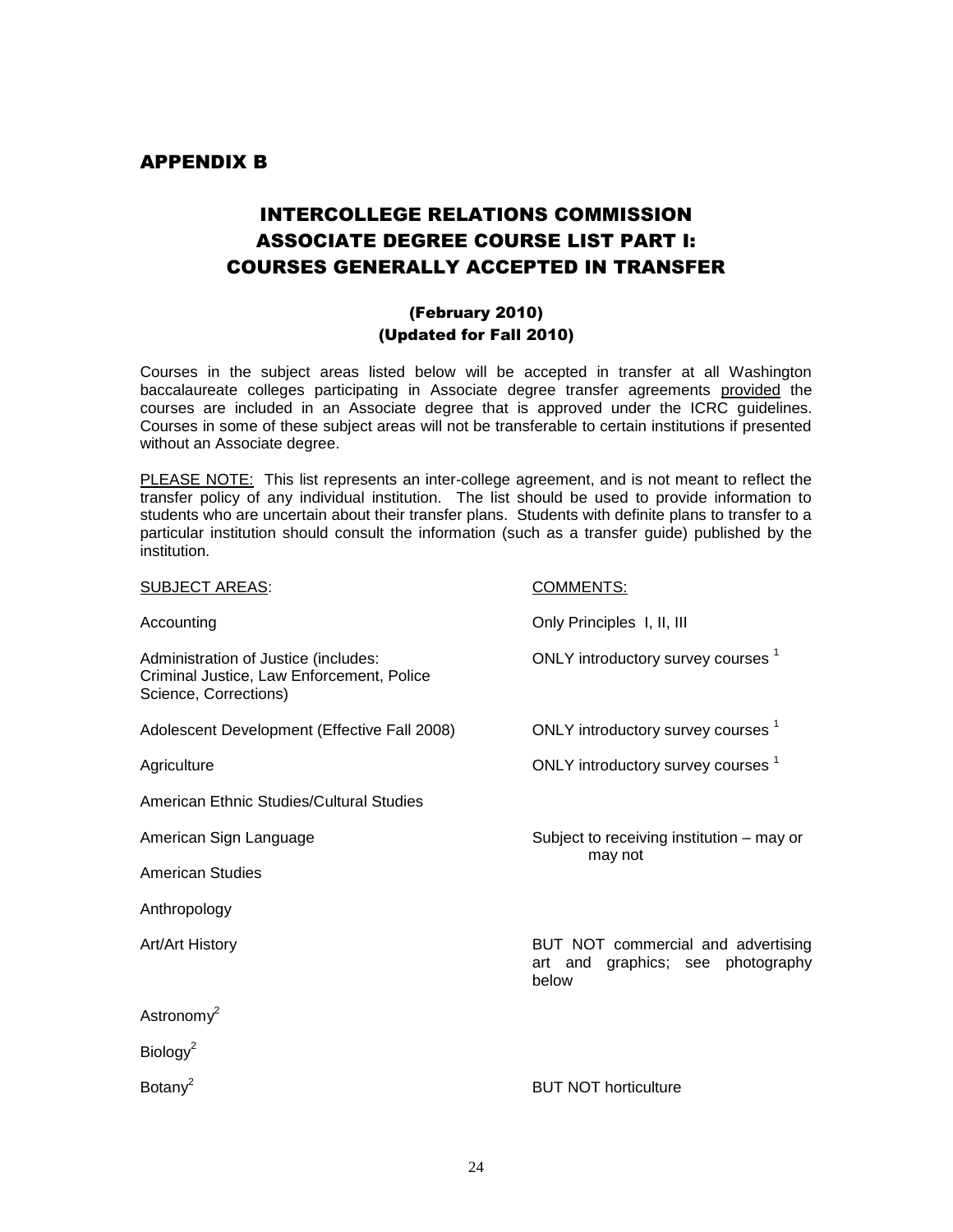#### Chemistr $v^2$

Child Development (Effective Fall 2007) ONLY introductory survey courses <sup>1,4</sup>

Computer Animation (Effective Fall 2008) ONLY introductory survey courses <sup>1</sup>

Business<sup>3</sup> Courses in introduction to be seen to be seen to be seen to be seen to be seen to be seen to be seen to business, business law, statistical methods (with prerequisites of intermediate algebra)

Chemical Dependency Chemical Dependency Chemical Dependency

Communications (Radio, TV, Film) CONLY introductory survey courses <sup>1</sup>

Computer Science<sup>3</sup> and Computer Science<sup>3</sup> computer Science<sup>3</sup> and introductory college level courses teaching structured programming language. Courses devoted to a single software application are not transferable.

Criminology (Effective Fall 2007) ONLY courses with a sociological perspective on crime.

Dance

Digital Video Production (Effective Fall 2010) ONLY introductory survey course<sup>1</sup>

Drama/Theater

Earth Science $2$ 

**Economics** 

Early Childhood Education **Contact Construction** ONLY introductory survey course<sup>1</sup> and Child Development courses (Effective Fall  $2007)^4$ 

Education<sup>3</sup> Child Education<sup>3</sup> CONLY introductory survey course<sup>1</sup>, Child Development courses (Effective Fall 2007)<sup>4</sup> and Education Practicum (Effective Fall 2007).

English: Writing/Reading BUT NOT courses designed to prepare students for the first college-level course (e.g. English 101). Acceptable courses are those designed to provide further development in writing and critical or analytical reading skills for students already at the college. English 101, or test scores indicating college-level proficiency, must be the prerequisite to such courses.

#### English: Literature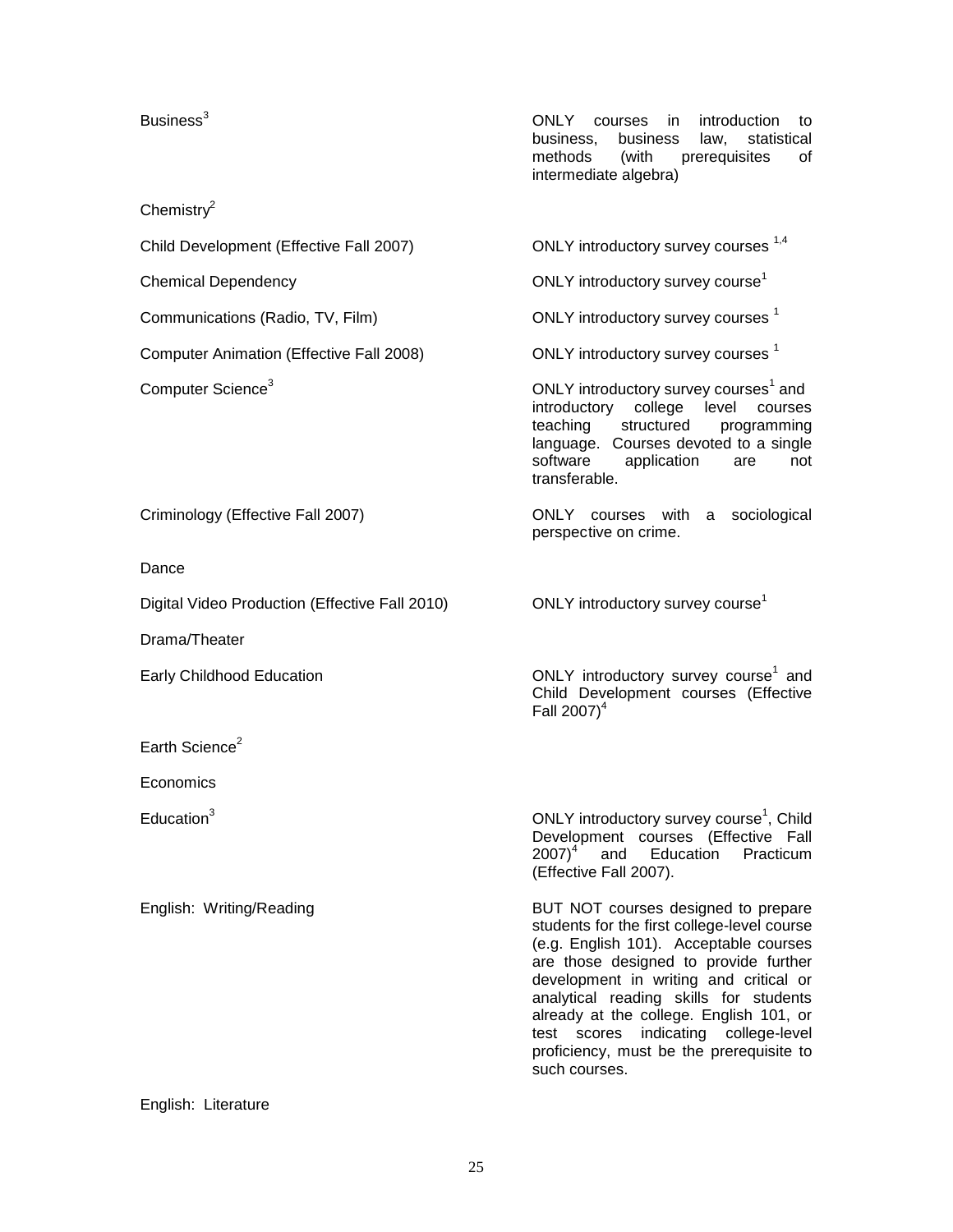Environmental Sciences<sup>2</sup>

Foreign Language

Geography

 $Geology<sup>2</sup>$ 

Graphic Design (Effective Fall 2007) **ONLY** introductory survey course<sup>1</sup>

**History** 

news- paper

**Mathematics** 

Meteorology<sup>2</sup>

**Music** 

Philosophy

Engineering (professional courses) BUT NOT courses in career orientation and engineering technology.

Fisheries **Fisheries CONLY** introductory survey courses  $\frac{1}{2}$ 

Forensics (Effective Fall 2007) CONLY introductory survey courses<sup>1</sup>

Forestry **Forestry CONLY** introductory survey course<sup>1</sup>

Human Services **CONLY** survey of social welfare systems or human services<sup>1</sup>

Humanities BUT NOT personal development and guidance

Immunology (Effective Fall 2007) CONLY introductory survey course<sup>1</sup>

Interior Design (Effective Fall 2008) The Solution ONLY introductory survey courses 1

International Studies **International Studies Includes** political, economical, crosscultural and global studies

Journalism BUT NOT courses that are specifically designed for work on the college

Law and Justice (Effective Fall 2007) ONLY introductory survey courses in Criminal Justice and Law Enforcement, Corrections, Juvenile Justice, and Criminal Law<sup>1</sup>

Nutrition<sup>2</sup> Nutrition<sup>2</sup> ONLY courses in the scientific study of nutrition

 $Oceanography<sup>2</sup>$  ONLY introductory survey courses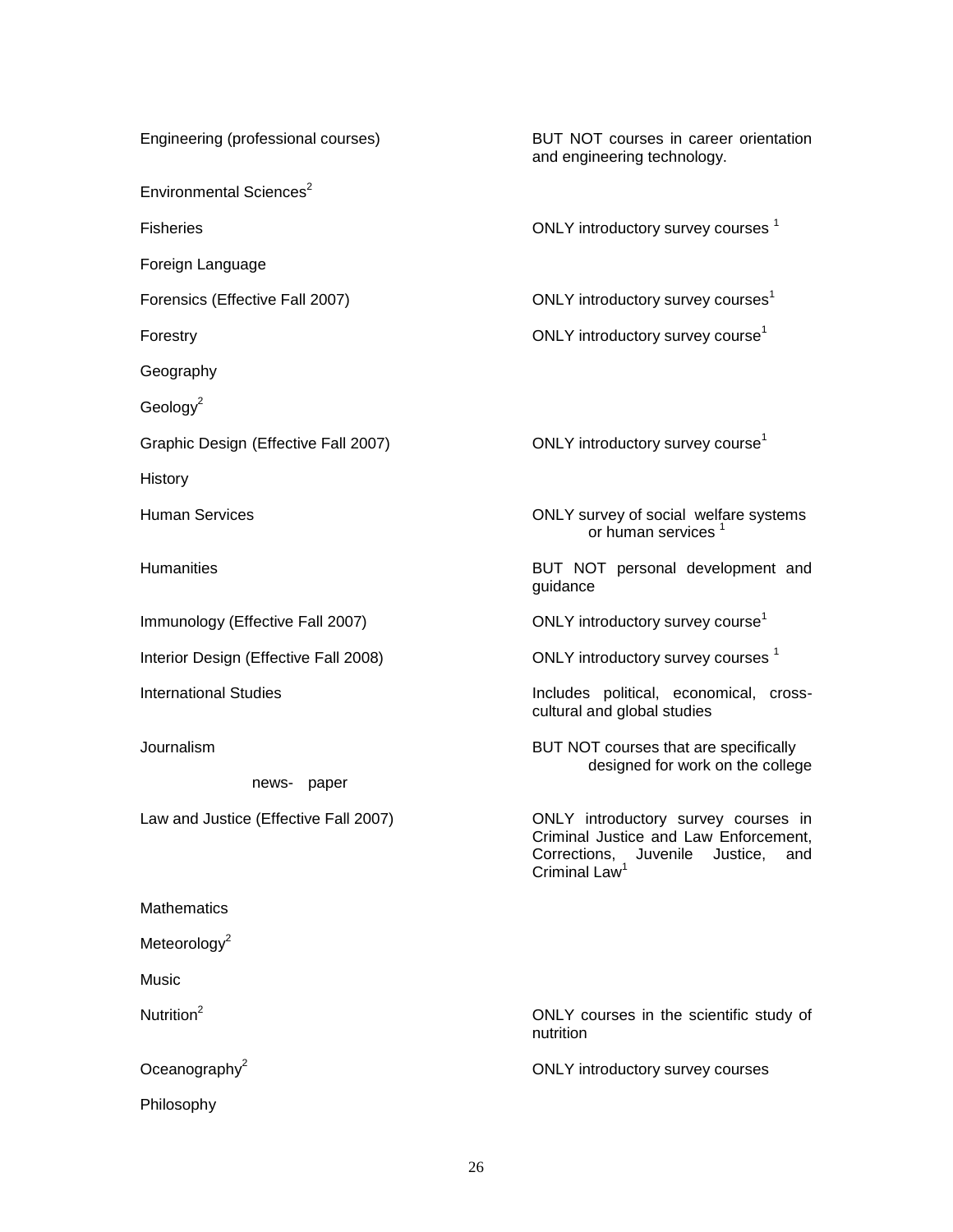| Photography                                    | BUT NOT courses designed for<br>Commercial and technical programs                            |  |
|------------------------------------------------|----------------------------------------------------------------------------------------------|--|
| <b>Physical Education Activities</b>           | 3 credits maximum                                                                            |  |
| <b>Physical Education Professional Courses</b> |                                                                                              |  |
| Physical Science <sup>2</sup>                  |                                                                                              |  |
| Physics $2$                                    | <b>BUT NOT technical physics</b>                                                             |  |
| <b>Political Science</b>                       |                                                                                              |  |
| Psychology                                     | <b>NOT</b><br><b>BUT</b><br>personal<br>development,<br>guidance and career planning courses |  |
| Recreation, Leisure, Parks                     | ONLY introductory survey courses <sup>1</sup>                                                |  |
| <b>Religious Studies</b>                       | <b>ONLY introductory survey courses</b>                                                      |  |
| <b>Social Services</b>                         | ONLY survey of social welfare systems,<br>or Human services                                  |  |
| Sociology                                      |                                                                                              |  |
| Special Education (Effective Fall 2007)        | ONLY introductory survey courses <sup>1</sup>                                                |  |
| Speech                                         |                                                                                              |  |
| <b>Women's Studies</b>                         | <b>BUT</b><br><b>NOT</b><br>development,<br>personal<br>guidance and career planning courses |  |
| Zoology <sup>2</sup>                           |                                                                                              |  |

#### **NOTES**

- 1 Introductory survey courses are those that include the history, philosophy and theory of the field
- 2 Courses in the biological and physical sciences that are used exclusively for technology programs are not appropriate for the Associate Degree Course List.
- 3 Though these courses are appropriate for the Associate degree, they may not meet the requirements of the major degree program.
- 4 Child Development courses only include either a two course series (Birth to 6 or 8/middle childhood to adolescent) or a single course with focus through age 8.
- 5. Changes effective Fall 2007 may be incorporated in Associate degrees awarded by community colleges for degrees awarded Spring 2008 or later.
- 6. Changes effective Fall 2008 may be incorporated in associate degrees awarded by community colleges for degrees awarded Spring 2009 or later.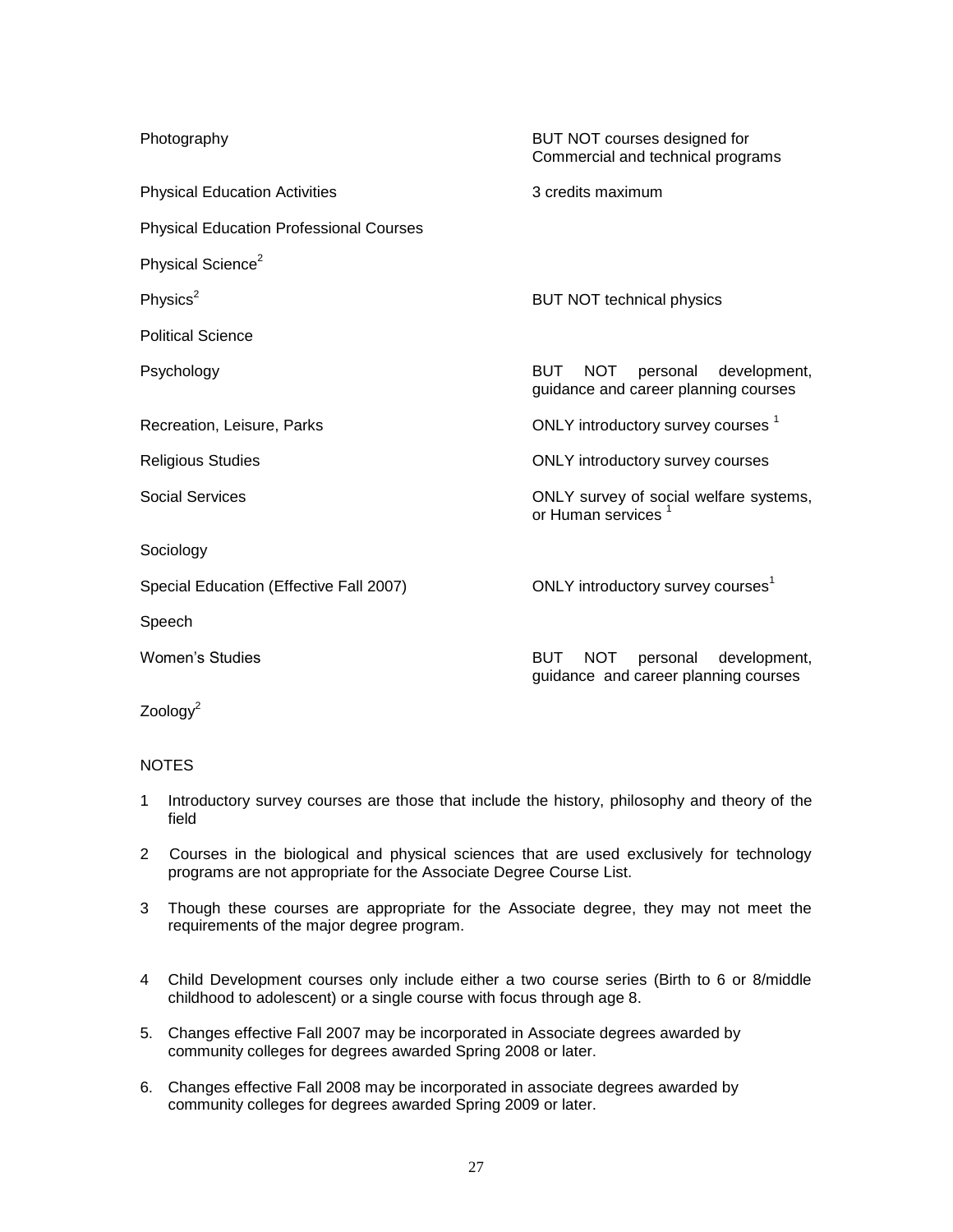# APPENDIX C

# INTERCOLLEGE RELATIONS COMMISSION ASSOCIATE DEGREE COURSE LIST PART II: RESTRICTED SUBJECT AREAS FOR TRANSFER

#### (May 1995)

The following list is intended to provide Washington community colleges with information regarding restrictions on the transferability of courses taken in fulfillment of Associate degree requirements.

PLEASE NOTE: This list represents an intercollege agreement and is not meant to reflect the transfer policy of any individual institution. It is the understanding of the representatives of participating baccalaureate colleges that Associate degrees meeting the ICRC guidelines would ordinarily include no more than 15 credits in subjects on this list, unless a special agreement had been arranged with the particular receiving institution.

In addition to the subject areas listed, community college representatives should be aware that credits granted for CLEP exams, military experience and training courses, life and work experience, and other nontraditional credits are also not acceptable at most colleges, and are restricted within the same 15-credit limit as the listed subjects. Credits for College Board AP exams are generally granted directly by the receiving institution on the basis of score reports, and are not treated as transfer credits.

Accounting<sup>1</sup> ONLY Principles I, II, III are transferable Adult Basic Education Aeronautics/Aviation Administration of Justice<sup>1</sup> (Criminal Justice, Law Enforcement, Police Science, Corrections) Agriculture<sup>1</sup> Air Conditioning/Heating/Refrigeration Aircraft Repair Allied Health Program American Institute of Banking (AIB) Animal Technology Appliance Repair Technician Applied Linguistics **Architectural** Auto Mechanics **Avionics** Banking and Finance Barbering Biomedical Equipment Boat Building Business and Office Technician Career Planning/Exploration Carpentry/Construction Methods Chemical Dependency **Childcare Chiropractic** Clothing and Apparel Commercial Design Communications (Radio, TV,  $Film$ )<sup>1</sup> Computer Information Systems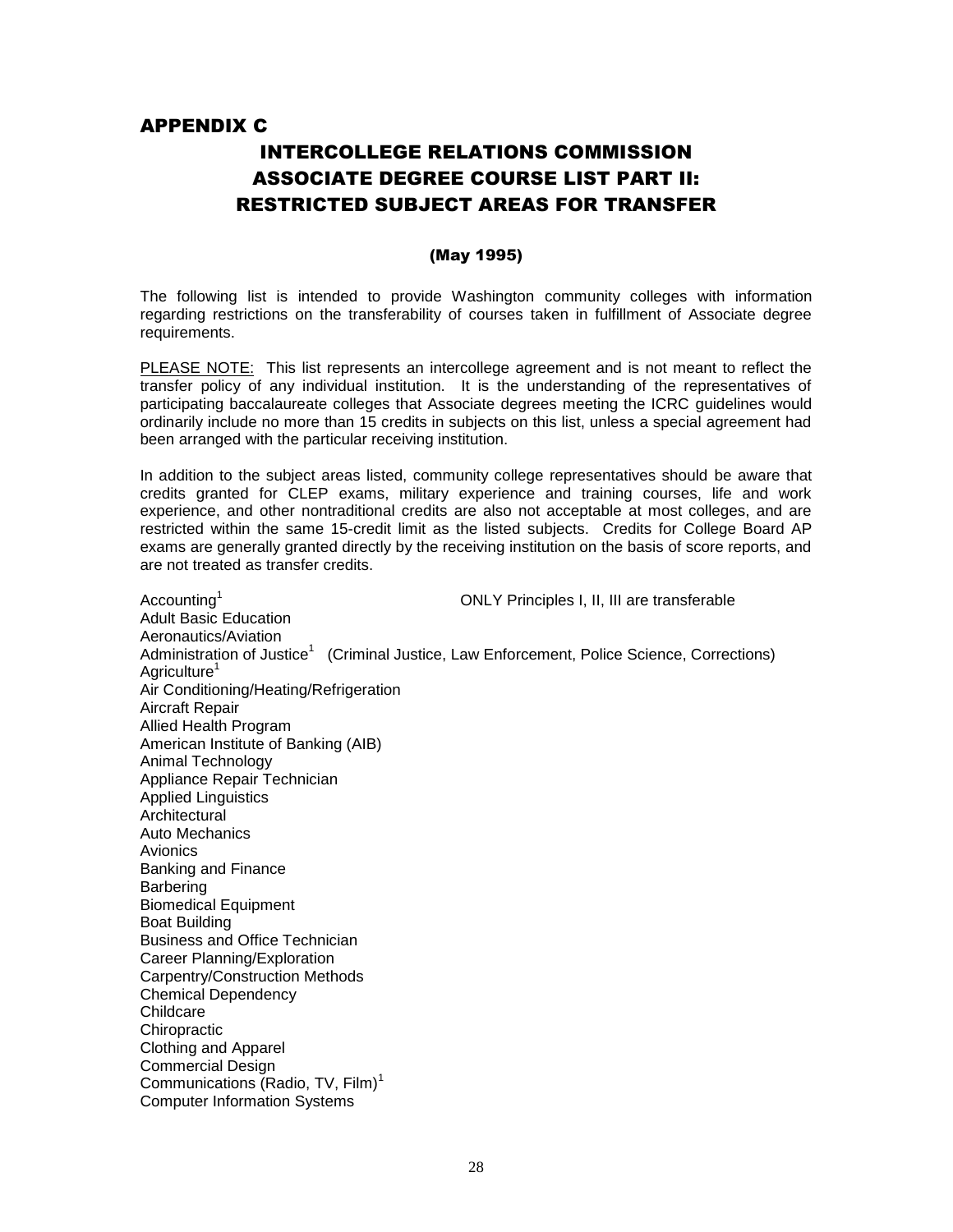Computer Repair Consumer Education Cooking and Baking Cooperative Work Experience, Field Experience ONLY Practicum in Teacher Education is transferable (Effective Fall 2007) Cosmetology Counseling Psychology Court Reporting Culinary Arts (Cooking, Baking) Custodial Training/Maintenance Data Processing Courses in technical data processing/data entry, personal computer use and software packages and their applications are not acceptable. For acceptable courses in Computer Science, see the Associate Degree Course List Part I. Dental Assistant Dental Hygiene Diagnostic Ultrasound Technology Diesel Mechanics **Dietician** Diving Technology **Drafting** Early Childhood Education $1$  $Education<sup>1</sup>$ **Electronics** Emergency Medical Technician Engineering Technology English as a Second Language Engineering Technology Environmental Technology Equine Sciences ESL (courses that are preparation in English) Family Life Farm and Industrial Machinery Maintenance Ferrier/Horseshoeing Fashion Design and Merchandising Fire Science  $F$ isheries<sup>1</sup> Fisheries Technology Fitness Technology Floristry<sup>1</sup> Food Service Forest Technology Forestry General Studies Gerontology Assistant Graphics Reproduction<sup>1</sup> ONLY Introductory survey course in Graphic Arts in transferable Hazardous Materials Health (First Aid) Health Technologies (Radiology, Biomedical Photography, etc.) Histotechnology Home Economics EXCEPT courses in the scientific study of nutrition are transferable Horology **Horticulture Hospitality** Hotel/Motel Management Human Resources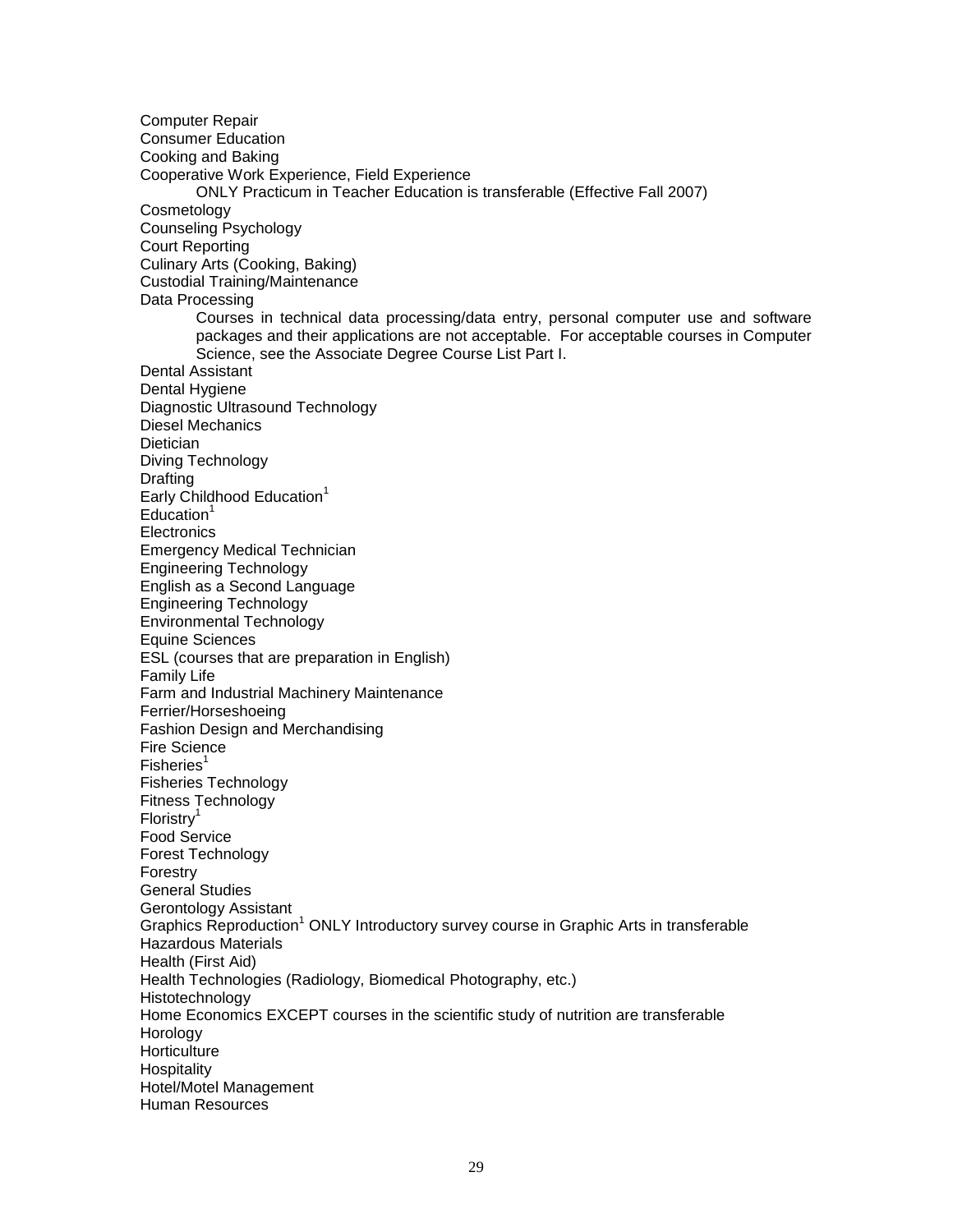Human Services (counseling, gerontology, community health advocate, etc)<sup>1</sup> Independent Study Industrial Relations, Industrial Sciences Instructional Assistant Instrumentation and Control Interior Design and Merchandising Interpreter Training **Journalism** Keypunch Operator, Data Entry Labor Relations and Studies EXCEPT labor history and economics courses are transferable Landscaping Leadership Skills Legal Studies Leisure Services Library Skills, Library Technician Life Skills Machining, Machine Shop Marine Technology Marketing<sup>1</sup> **Mechanics** Media Technology Medical Technology **Microcomputers** Mid-Management Military Science (lower division) Nanny Natural Resources Needle Trades Technology Nondestructive Testing Nuclear Technician Nursing/Nurse Aid Nursing Home Administration Occupational Education Oceanography Technology Office Occupations, Skills and Technology Ophthalmic Dispensing and Technology Optometric Technician Paralegal Paraprofessional programs Parent Education Parks and Recreation<sup>1</sup> Peer Counseling and Advising Personal Development and Human Relations Pharmacy Assisting Photographic Equipment Technician Physical Therapy Assisting Practical Nursing Preschool and Parenting Procurement/Purchasing Professional Development Public Works Technician Pulp and Paper Manufacture Technology Quality Control Radio and Television Technology Radiological Technology Reading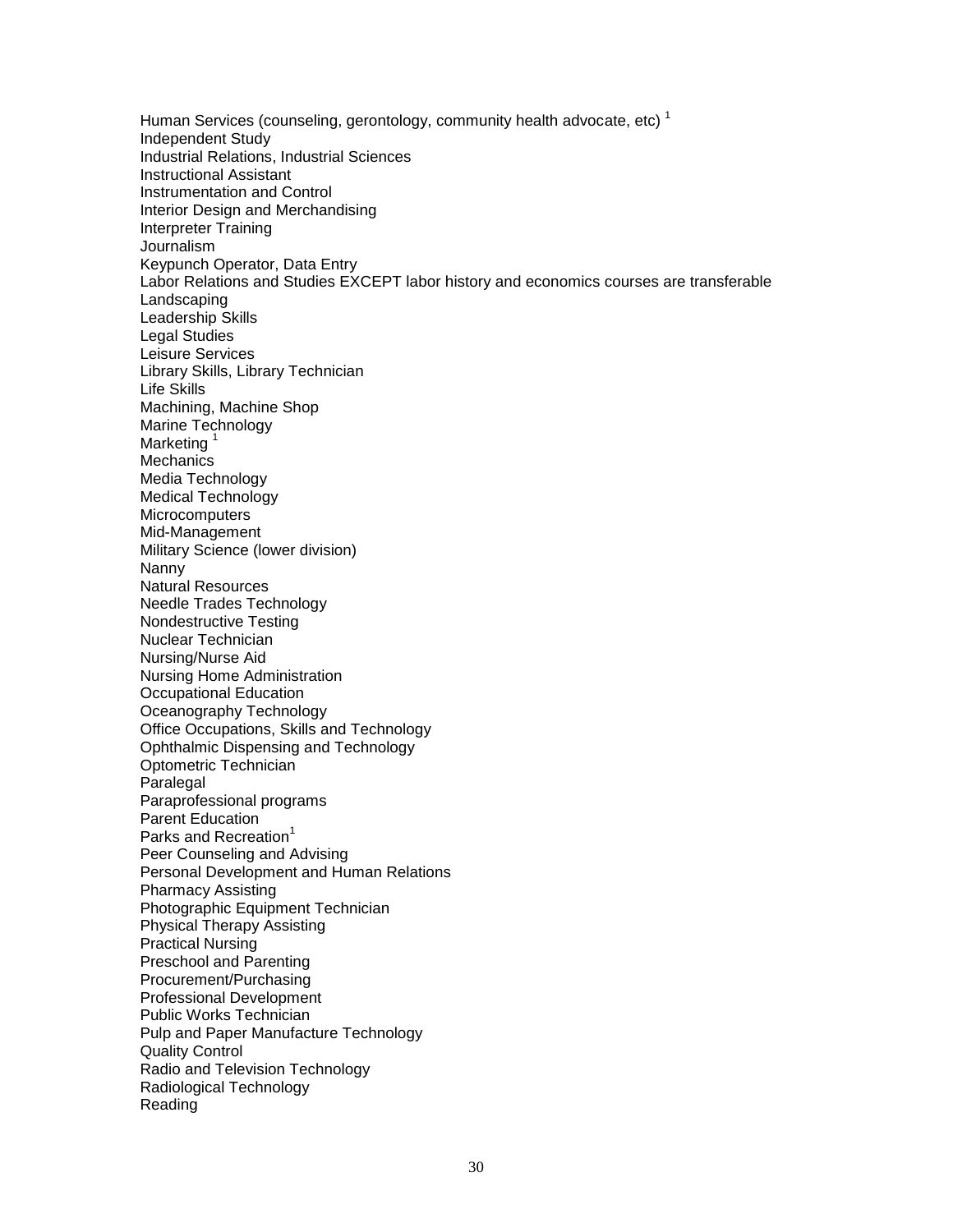Real Estate Recreation/Leisure Parks<sup>1</sup> **Rehabilitation** Replacement Parts Respiratory/Inhalation Therapy Restaurant Management Retail Management **Saddlemaking** Sales Satellite Communications Secretarial Studies **Security** Small Business Management Social Sciences EXCEPT some courses listed under this title have academic content and are transferable Social Services<sup>1</sup> Soils Special Education Stationary Steam Engineering Student Government Study Skills including speed reading, note-taking, time management, test-taking, "skimming and scanning," and other college survival skills Substance Abuse **Supermarket Supervision Surgical** Surveying Technology Programs Auto Parts **Telecommunications** Tourism and Travel **Transportation Upholstery** Veterinary Assistant Vision Care Vocational Education Waste Water Water Science Technology Welding Wildlife Management Workshops and Mini-courses

<sup>1</sup> See the Associate Degree Course List Part I for exceptions. In these subjects the introductory survey course is acceptable.

The following colleges subscribe to the Intercollege Relations Commission Guidelines in 1995.

- 
- 
- ▶ Gonzaga University **Access Access** Access Access Access Access Access Access Access Access Access Access Access Access Access Access Access Access Access Access Access Access Access Access Access Access Access Access Ac
- 
- > Seattle Pacific University → City University<br>
> Seattle University → The Evergreen
- 
- > Saint Martin's University > University of Washington<br>
→ Washington State University > Western Washington Univ
- 
- Whitworth College
- ▶ Bastyr University **Central Washington University**
- ▶ Cornish Institute **Eastern Washington University** 
	-
- > Northwest College <br>
> Pacific Lutheran University
	-
	- $\triangleright$  The Evergreen State College
	-
	- $\triangleright$  Western Washington University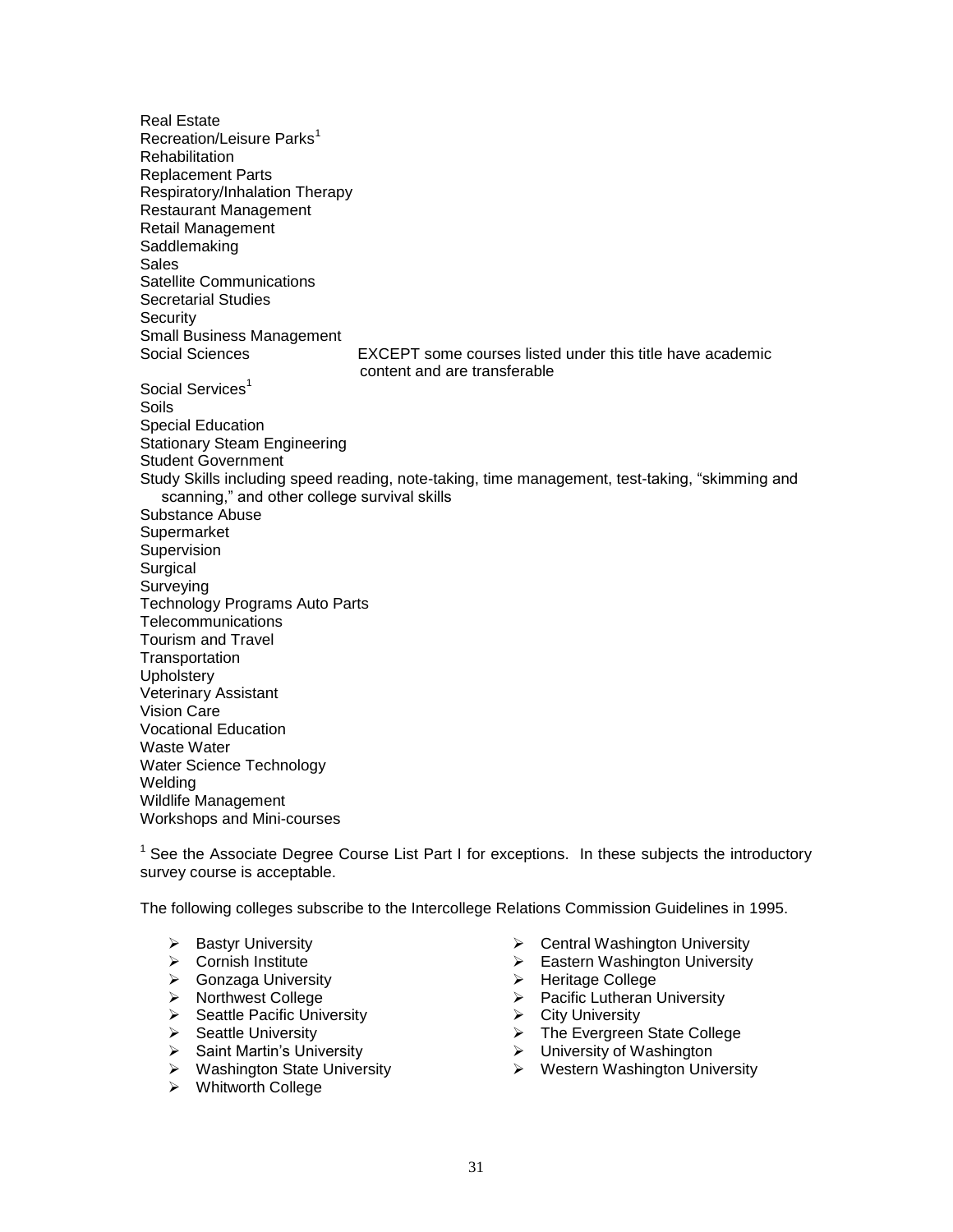# ASSOCIATE DEGREE GUIDELINES (Adopted by ICRC April 26, 1971)

# Recommended Guidelines for Development of Interinstitutional Agreements in which the Associate in Arts Degree Offered by Community Colleges May be Utilized in Satisfying General Education Requirements of Four-Year Colleges and Universities in the State of Washington

The following text has been developed, approved, and recommended by the Intercollege Relations Commission. This Commission is composed of representatives appointed by presidents of colleges and universities throughout the state, in addition to representatives from the Council on Higher Education and the State Board for Community College Education, and exists to develop sound recommendations for intercollege practices which directly pertain to those students who transfer to and from Washington collegiate institutions.

# *I. RATIONALE*

- 1. Within the State of Washington, opportunities for higher education exists in institutions, public and private, two-year and four-year, and these institutions jointly share a responsibility for insuring an orderly progression of qualified students toward completion of degree requirements at all levels.
- 2. Community college students need assurance that, if admissible, they will have an opportunity to transfer at an appropriate level of advanced standing to a four-year institution.
- 3. Most four-year institutions have general education requirements which can be fulfilled in the first two years of academic work, and the community colleges offer the kinds of academic courses which can constitute this sort of general education.
- 4. The community colleges offer Associate degrees which require completion of general education course work, and several of these degree programs are now accepted in satisfaction of the general education requirements of some four-year institutions.
- 5. It seems desirable and reasonable that there be a concerted effort at agreements whereby such Associate degrees offered by a Washington community college could be accepted in satisfaction of the general education requirements of any four-year institution in Washington.
- 6. The transfer student who has earned an Associate degree covered by such agreements should be assured of equal consideration with all other students for continuance at the junior level.
- 7. It is not intended that an Associate degree agreements should cause modification of the special requirements (e.g., religion) or unique programs (e.g., pharmacy, engineering) of any four-year institution.
- 8. Periodic review of such agreements will provide a meaningful process for interinstitutional communication regarding fulfillment of the responsibility for ensuring orderly progression toward completion of degree requirements.
- 9. The voluntary agreements suggested by these guidelines provide mutual guarantees of institutional integrity and are consistent with the high level of voluntary cooperation that has become traditional in Washington higher education.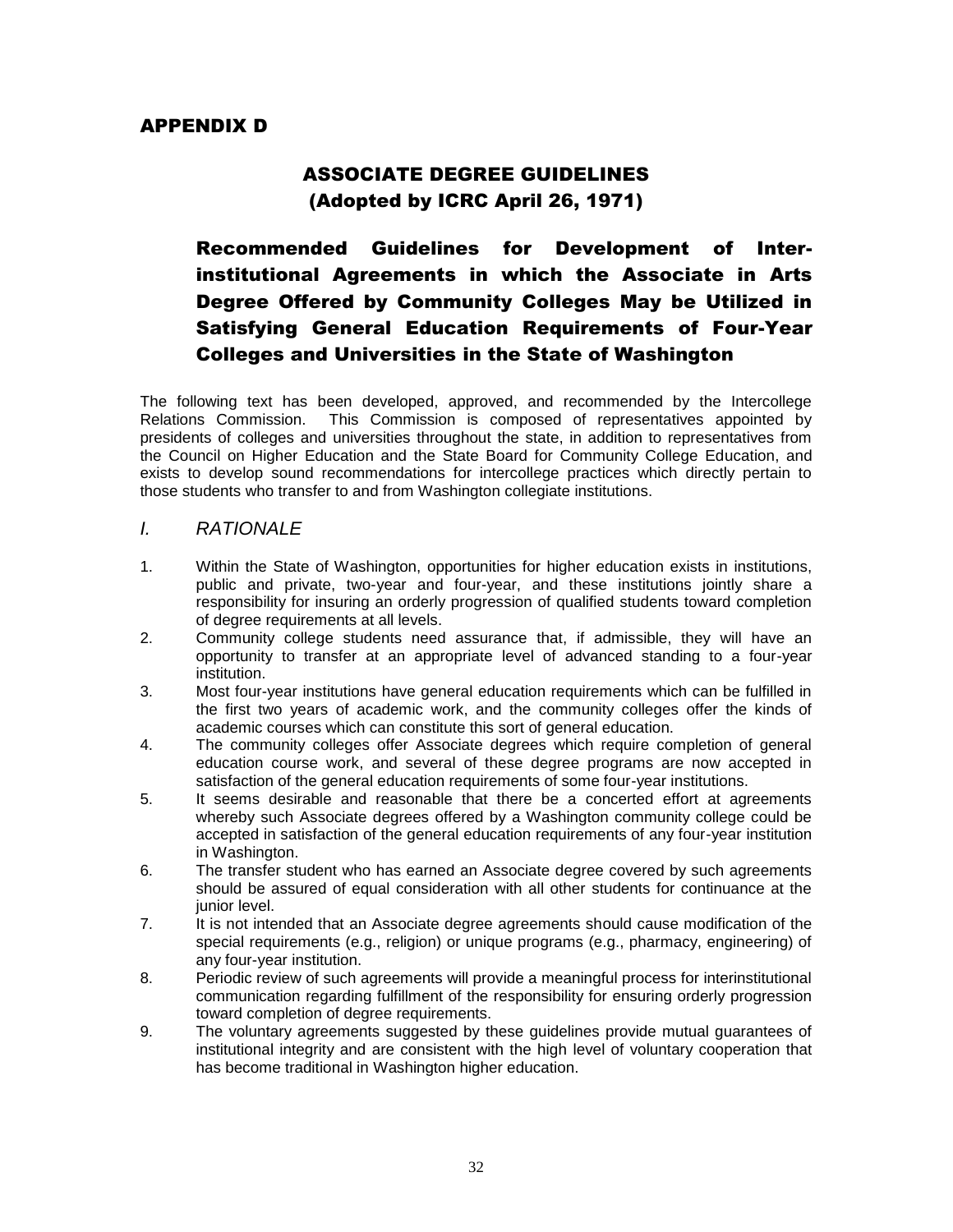# *II. PRESUPPOSITIONS*

The following considerations were accepted by the Commission as a basis on which guidelines for the utilization of the Associate in Arts degree were developed.

For the student, such an agreement shall:

- 1. Generally provide for the fulfillment of college or university general education requirements (it is anticipated that individual institutions may impose certain additional requirements such as religion, philosophy);
- 2. Provide the transferring student with at least 90 quarter credits (or 60 semester credits) upon entry to the four-year institution;
- 3. Provide the transfer student with junior-level standing at entrance.

# *DEFINING THE ASSOCIATE IN ARTS*

The Associate in Arts (sometimes called the Associate in Arts and Sciences or Associate in Arts) degree is defined as that two-year college degree offered by the community college to students who completed a transfer curriculum. So that it may be used to fulfill general education requirements for a baccalaureate degree, this Associate in Arts degree should possess the following characteristics:

- 1. Be issued only to students who have earned a cumulative grade point average of at least 2.00.
- 2. Include 90 quarter hours of transferable credit.
	- a. Approximately two-thirds (a minimum of 50 quarter hours) of the required credits for this degree shall be completed in general education (also called General University Requirements, Distribution Requirements, Breadth Requirements, etc.) with a reasonable distribution among the following areas:
		- 1) Communication skills
		- 2) Humanities
		- 3) Natural sciences
		- 4) Social sciences
	- b. A maximum of 40 quarter hours of unprescribed electives, of which a maximum of 15 quarter hours may be completed in any college course which the community college will approve for credit toward the Associate in Arts degree.

### *II. CONSIDERATIONS*

- 1. An Associate in Arts agreement applies to general education. Students who transfer within this agreement must still meet lower division requirements in major, minor, and professional programs.
- 2. Institutions developing mutual agreements must clearly identify degree titles, effective dates, and so forth to provide clarity for students and their advisers and for transcript evaluation.

# *III. PROCESS*

It is recommended that all institutions wishing to enter into agreements as recommended in these guidelines establish and announce channels through which said agreements may be reached.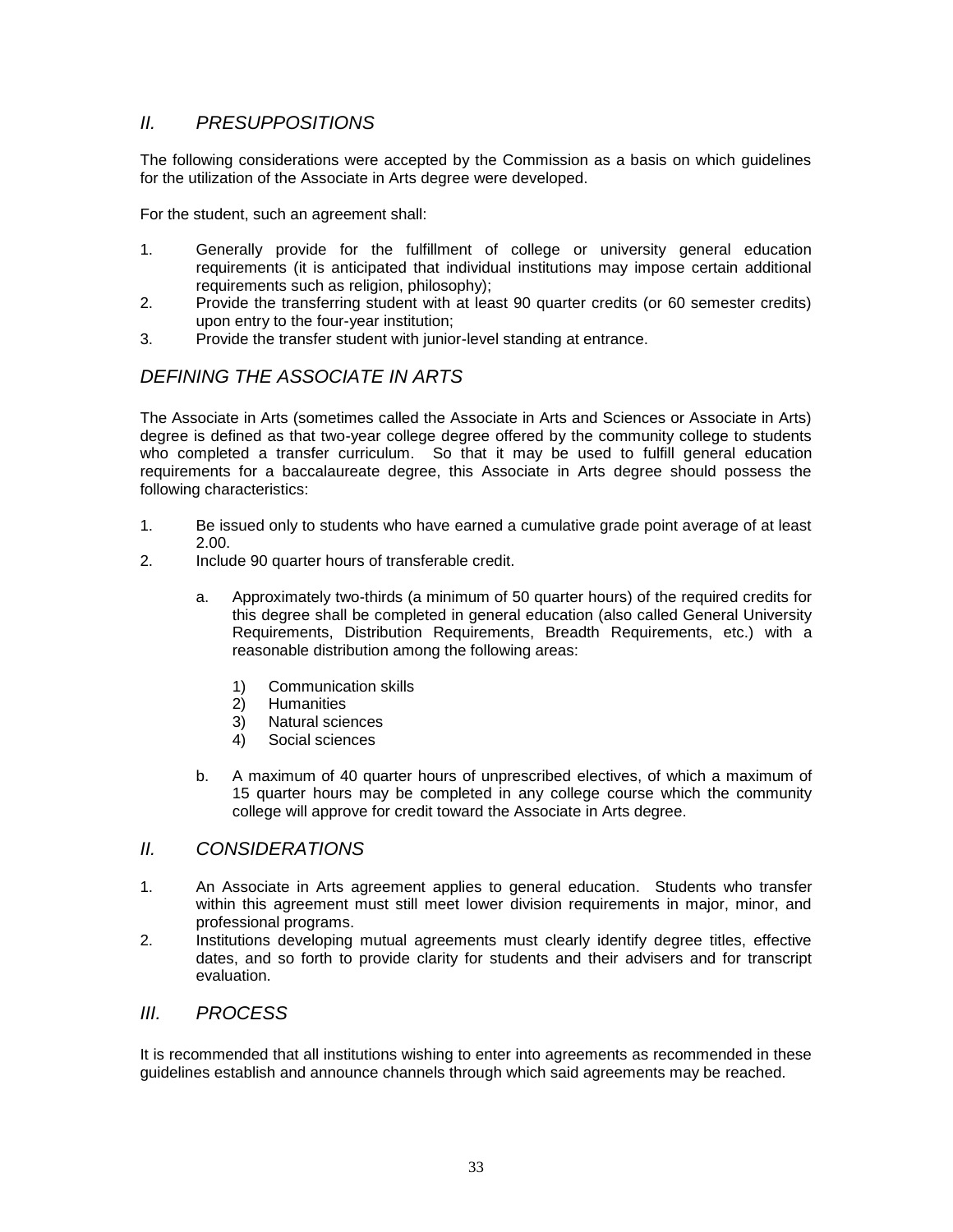# APPENDIX E

# ASSOCIATE DEGREE GUIDELINES (Adopted by ICRC October 27, 1978)

# Recommended Guidelines for Interinstitutional Agreements in which the Associate Degree Offered by Community Colleges May be Utilized in Satisfying General Education Requirements of Four-Year Colleges and Universities in the State of Washington

The following text has been developed, approved, and recommended by the Intercollege Relations Commission. This Commission is composed of representatives appointed by the presidents of two- and four-year colleges and universities throughout the state, in addition to representatives from the Council for Postsecondary Education and the state Board for Community College Education, and exists to develop sound recommendations for intercollege practices which directly pertain to those students who transfer among the institutions of higher education in the State of Washington.

### *INTRODUCTION*

This document, approved by ICRC October 27, 1978, supersedes the original recommended guidelines approved by ICRC April 16, 1971. The original guidelines contained rationale and definitions which provided the basis on which many cooperative agreements have been achieved. This revision contains modifications which are designed to strengthen intercollege Associate degree agreements among Washington institutions of higher education.

# *DEFINING THE ASSOCIATE IN ARTS*

For the purposes of these guidelines, the Associate degree (sometimes called the Associate in Arts, Associate in Arts, Associate in Arts and Sciences, etc.) is defined as the two-year college degree offered by the community college to students who have completed a transfer curriculum. In order to fulfill general education requirements for a baccalaureate degree, this Associate degree should possess the following characteristics:

- 1. Be issued only to students who have earned a cumulative grade point average of at least 2.00.
- 2. 90 quarter hours of transferable credit including:
	- a. A minimum of 60 quarter hours reasonably distributed among and within the areas of:
		- 1) Communication Skills
		- 2) Humanities
		- 3) Math/natural sciences
		- 4) Social sciences

A list of specific course alternatives which satisfy these distribution requirements should be prescribed and published.

b. A minimum of an additional 30 quarter hours of college-level courses, of which a maximum of 15 credits may be in normally non-transferable courses as approved at the discretion of the community college for the Associate degree. Such courses are then fully transferable to four-year schools.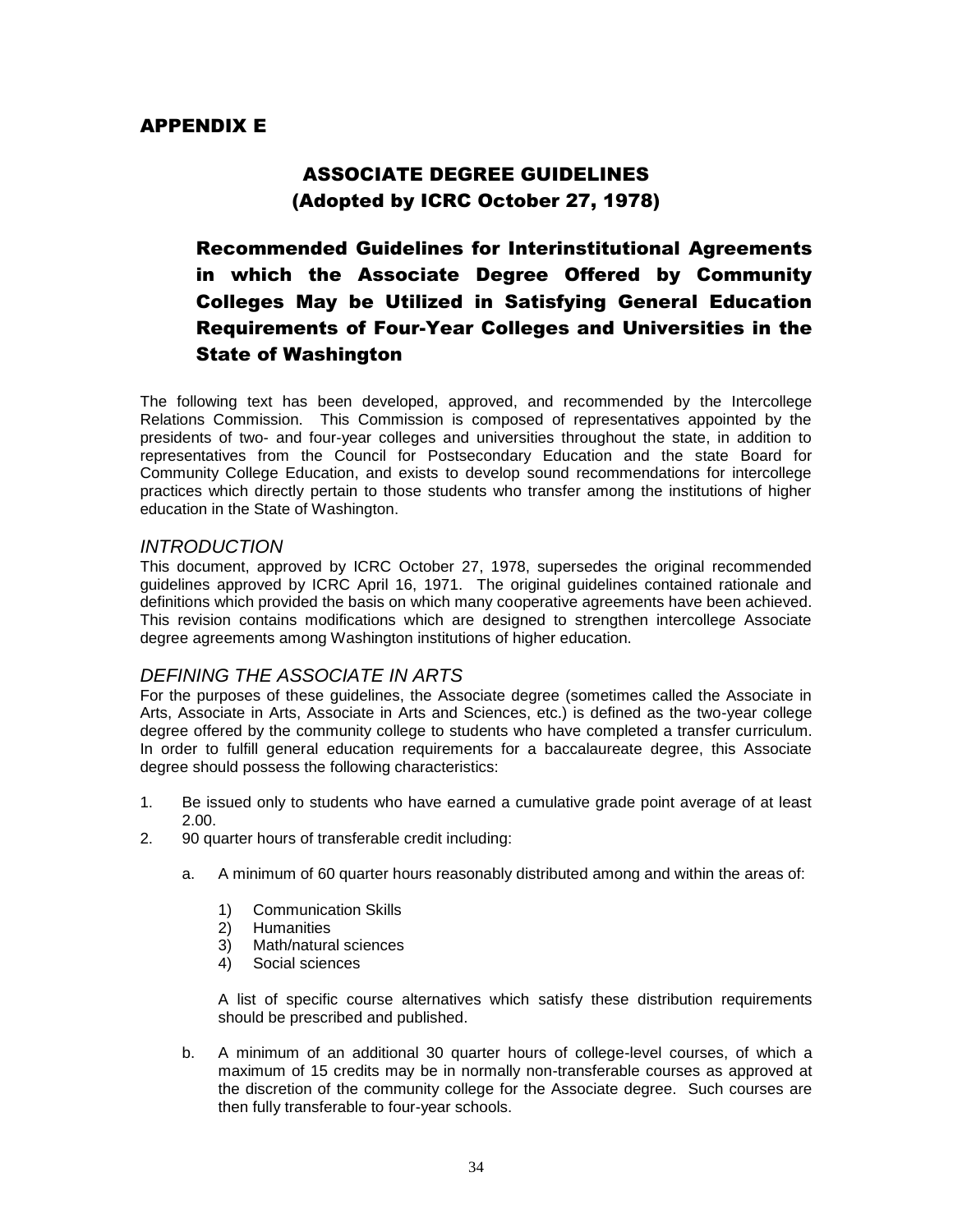# *CONSIDERATIONS*

- 1. In various institutions, general education requirements are referred to as General University Requirements, Distribution Requirements, Breadth Requirements, or other similar designations.
- 2. The voluntary agreements suggested by these guidelines provide mutual guarantees of institutional integrity and are consistent with the high level of voluntary cooperation that has become traditional in Washington higher education.
- 3. The Associate degree agreements will provide for the fulfillment of college and university general education requirements only, and it is not intended that this agreement should cause modifications of unique requirements (religion, philosophy, etc.) or special programs (pharmacy, engineering, etc.). Further, it should be clearly understood that agreements based upon these guidelines in no way alter admission criteria established by four-year institutions.
- 4. The Associate degree will normally provide the transferring student with at least 90 quarter credits (or 60 semester credits) upon entry to the four-year institution.
- 5. The transfer student who has earned an Associate degree covered by such agreements is normally assured of junior-level standing upon entrance.
- 6. An Associate degree agreement applies specifically to general education requirements. Students who transfer within these agreements must still meet lower division requirements in major, minor, and professional programs.
- 7. Community colleges should strictly enforce state requirements, without undue use of waivers, substitutions, or exceptions.
- 8. Institutions developing mutual agreements must clearly identify degree titles, effective dates, and so forth, to provide clarity for students and their advisers and for transcript evaluation.
- 9. Periodic review of such agreements will provide a meaningful process for interinstitutional communication and ensure the student's orderly progression toward completion of degree requirements.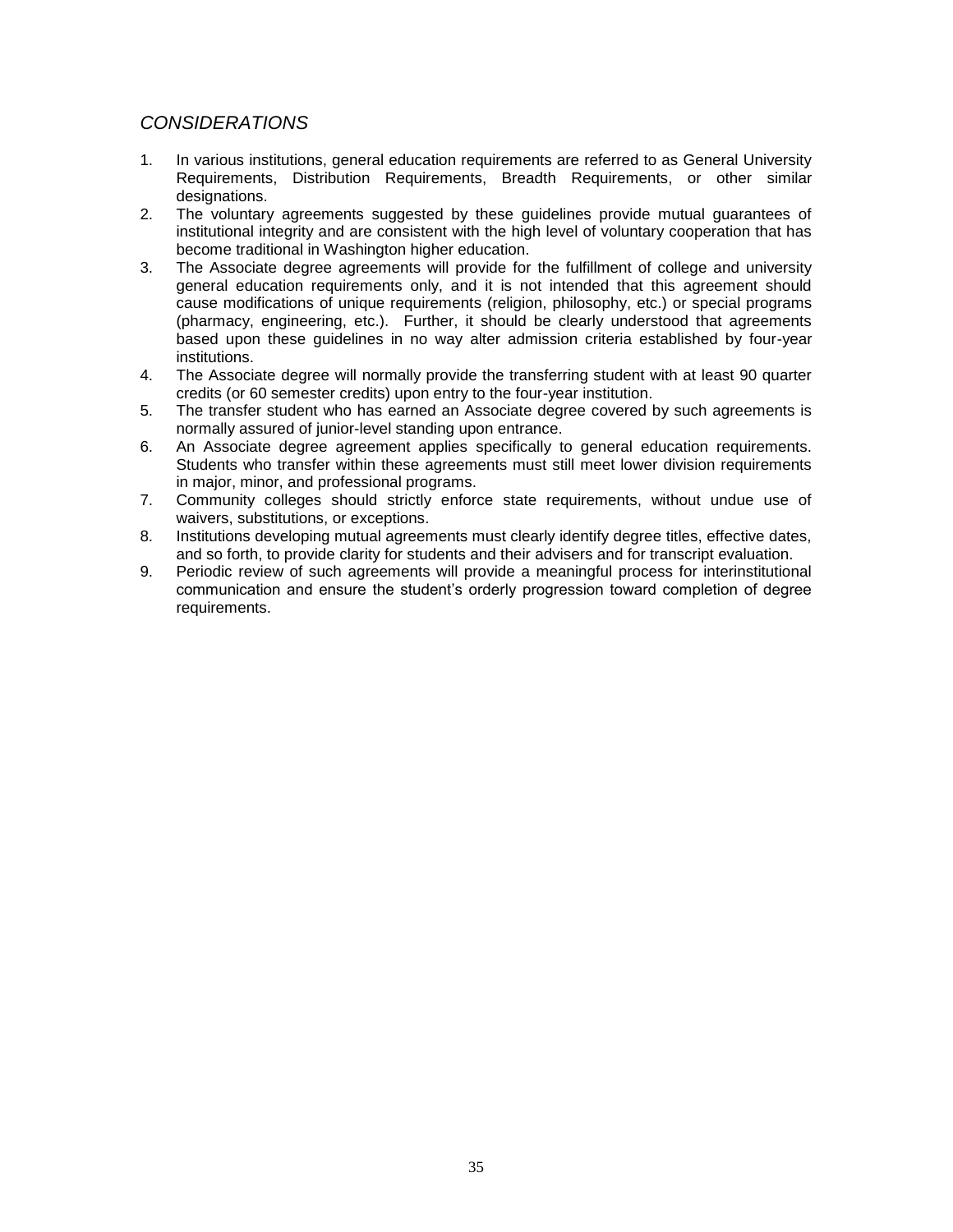# APPENDIX F

# ASSOCIATE DEGREE GUIDELINES (Adopted by ICRC October 16, 1980)

# Recommended Guidelines for Interinstitutional Agreements in which the Associate Degree Offered by Community Colleges may be Utilized in Satisfying General Education Requirements of Four-Year Colleges and Universities in the State of Washington

The following text has been developed, approved, and recommended by the Intercollege Relations Commission. This Commission is composed of representatives appointed by the presidents of two-and four-year colleges and universities throughout the state, in addition to representatives from the Council for Postsecondary Education and the State Board for Community College Education, and exists to develop sound recommendations for intercollege practices which directly pertain to those students who transfer among the institutions of higher education in the State of Washington.

### *INTRODUCTION*

This document, containing modifications approved by the ICRC February 14-15, 1980, and May 1-2, 1980, supersedes the revised recommended guidelines approved by ICRC October 27,1978, and the original guidelines approved by ICRC April 26, 1971. The original guidelines contained rationale and definitions which provided the basis on which many cooperative agreements have been achieved. This revision contains modifications which are designed to strengthen intercollege Associate degree agreements among Washington institutions of higher education.

# *DEFINING THE ASSOCIATE IN ARTS*

For the purpose of these guidelines, the Associate degree (sometimes called the Associate in Arts, Associate in Arts, Associate in Arts and Sciences, etc.) is defined as that two-year college degree offered by the community college to students who have completed a transfer curriculum. In order to fulfill general education requirements for a baccalaureate degree, this Associate degree should possess the following characteristics:

- 1. Be issued only to students who have earned a cumulative grade point average of at least 2.00.
- 2. 90 quarter hours of transferable credit including:
	- a. A minimum of 60 quarter hours reasonably distributed among and within the areas of:
		- 1) Communication Skills
		- 2) Humanities
		- 3) Math/Natural sciences
		- 4) Social sciences

A list of course alternatives, specified by department and by course number, which satisfy these distribution requirements should be prescribed and published.

b. A minimum of an additional 30 quarter hours of college-level courses, of which a maximum 15 credits may be in courses that do not traditionally transfer and are approved at the discretion of the community college for the Associate degree. Such courses are then fully transferable to four-year institutions.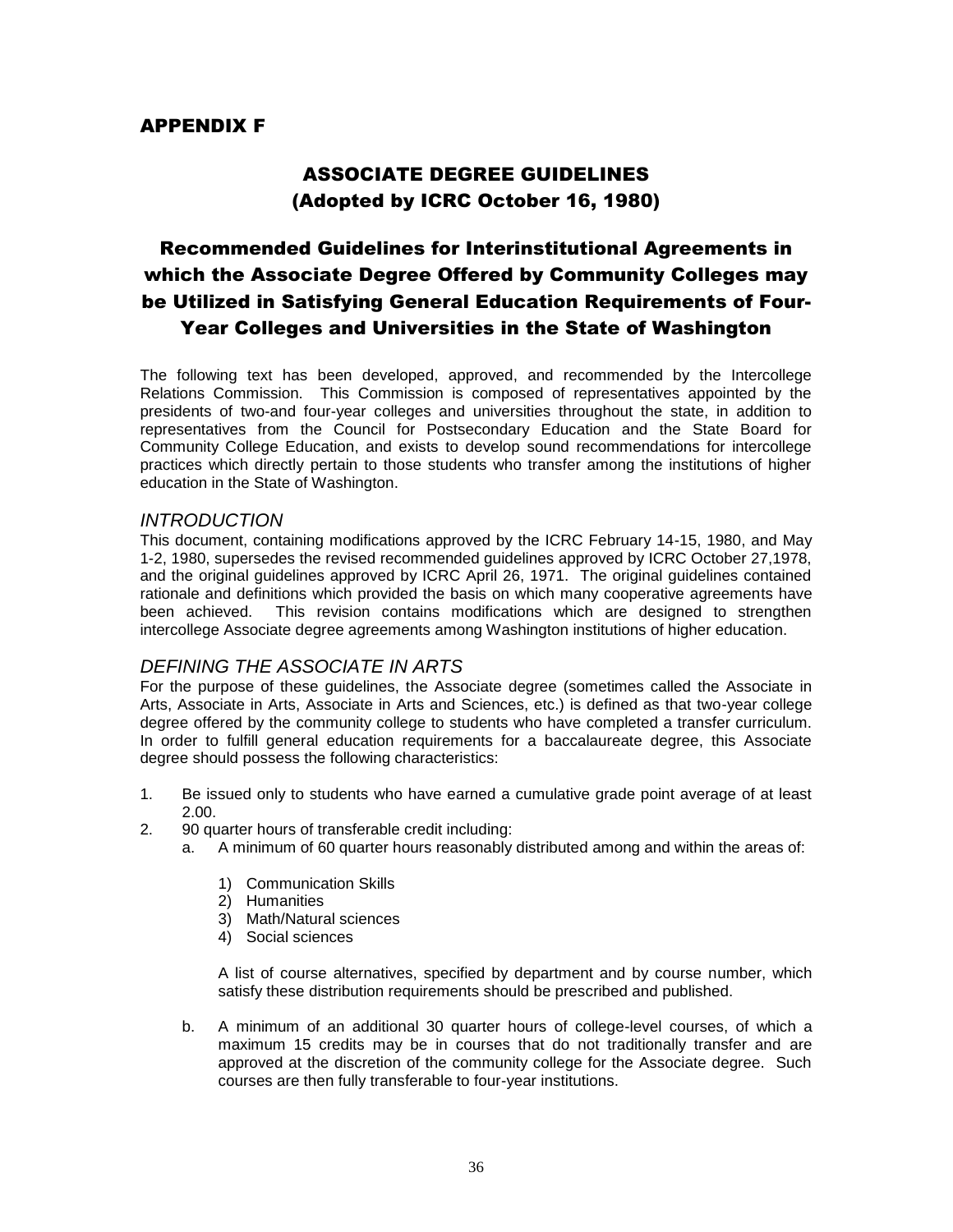# *CONSIDERATIONS*

- 1. In various institutions, general education requirements are referred to as General University Requirements, Distribution Requirements, Breadth Requirements, or other similar designations.
- 2. The voluntary agreements suggested by these guidelines provide mutual guarantees of institutional integrity and are consistent with the high level of voluntary cooperation that has become traditional in Washington higher education.
- 3. The Associate degree requirement will provide for the fulfillment of college and university general education requirements only, and it is not intended that this agreement should cause modifications of unique requirements (religion, philosophy, etc.) or special programs (pharmacy, engineering, etc.). Further, it should be clearly understood that agreements based upon these guidelines in no way alter admission criteria established by four-year institutions.
- 4. The Associate degree will normally provide the transferring student with at least 90 quarter credits (or 60 semester credits) upon entry to the four-year institution.
- 5. The transfer student who has earned an Associate degree covered by such agreements is normally assured of junior-level standing upon entrance.
- 6. An Associate degree agreement applies specifically to general education requirements. Students who transfer within these agreements must still meet lower division requirements in major, minor, and professional programs.
- 7. Community colleges should strictly enforce stated requirements, without undue use of waivers, substitutions, or exceptions.
- 8. Institutions developing mutual agreements must clearly identify degree titles, effective dates, and so forth, to provide clarity for students and their advisers and for transcript evaluation.
- 9. Community colleges agree to develop precise language concerning their direct transfer Associate in Arts degree and to publish this information with all degree requirement information, explaining for which students each degree is intended and which is the direct transfer degree. Four-year schools agree to publish information about the details of their Associate degree agreements.
- 10. All community colleges agree to state in their catalogs the maximum of CLEP credit allowable toward the direct transfer degree for general and /or subject exams, including also the percentile score for which credit my be granted. Four-year schools agree to publish in their catalogs their practices in regard to acceptance of CLEP exams, noting limitations on credit, percentile scores required, whether both general and subject exams are allowed, whether exam scores are required directly from CLEP or if credit will be treated as transfer work when included in an A.A. and if it will be treated as transfer work without the A.A.
- 11. Periodic review of such agreements will provide a meaningful process for interinstitutional communication and ensure the student's orderly progress toward completion of degree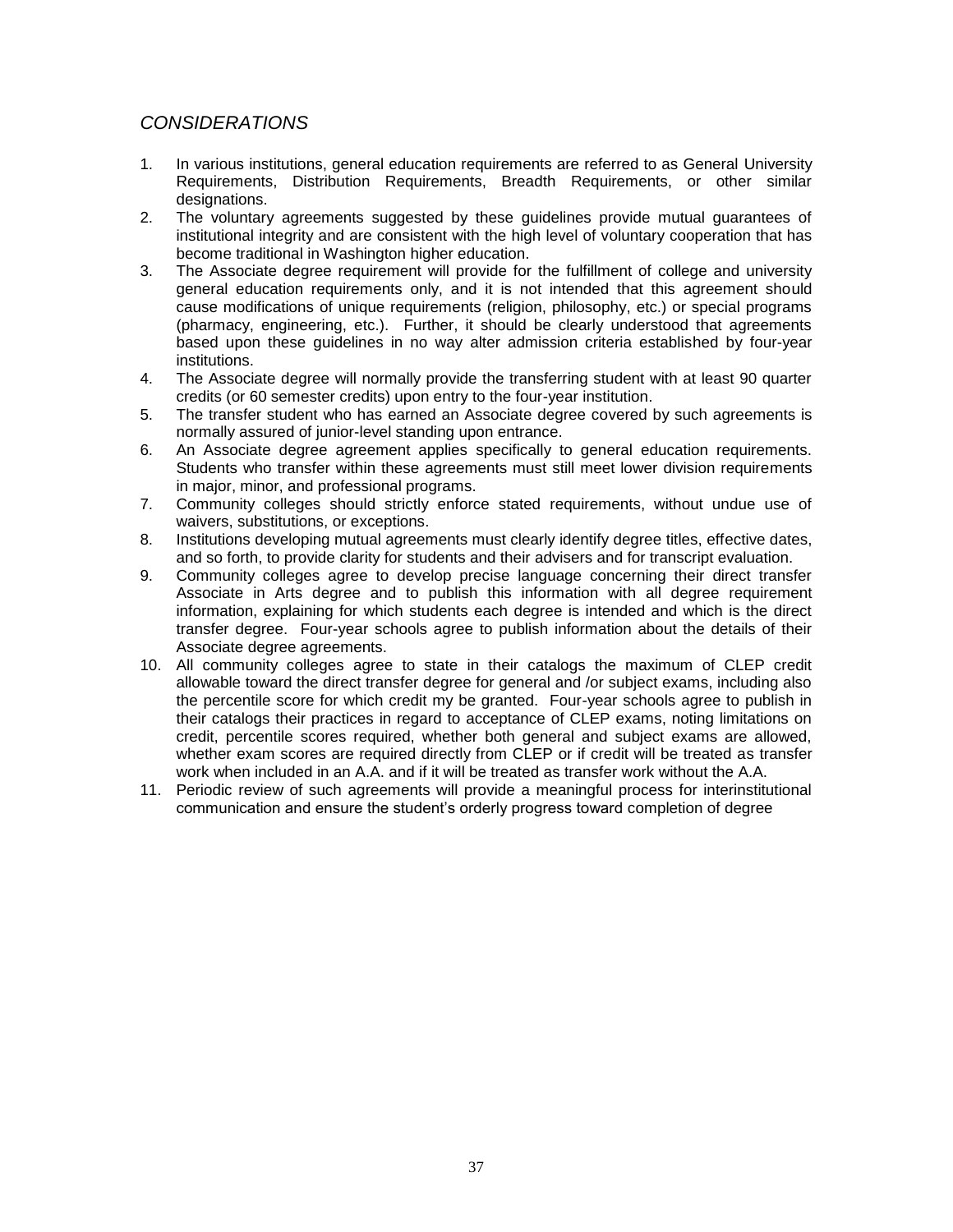# APPENDIX G

# ASSOCIATE DEGREE GUIDELINES EFFECTIVE FALL 1984 (Approved by ICRC May 12-13, 1983)

For the purpose of these guidelines, the Associate degree (sometimes called the Associate in Arts, Associate in Arts, Associate in Arts and Sciences, etc.) is defined as that two-year college degree offered by a community college to students who have completed a transfer curriculum. In order to fulfill general education requirements for a baccalaureate degree, this Associate degree should possess the following characteristics:

- I. Be issued only to students who have earned a cumulative grade point average of at least 2.00.
- II. Be based on 90 quarter hours of transferable credit including:
	- A.  $\;\;$  A minimum of 60 quarter hours of general education courses<sup>7</sup> distributed as follows:
		- 1. Basic Skills (14 credits)
			- a. Communication Skills (9 credits)

Must include at least two courses in English composition which total at least six credits. Remaining credits, if any, may be an additional composition course or designated writing courses or courses in basic speaking skills (e.g., speech, rhetoric, or debate).

- b. Quantitative  $\text{Skills}^1$ Must be at the level of intermediate algebra or above or other college level course emphasizing quantitative or symbolic reasoning.
- 2. Humanities  $2.4$  (15-20 credits)

Selected from at least three disciplines. No more than 10 credits allowed from any one discipline. No more than 5 credits in performance/skills courses are allowed. Suggested disciplines include<sup>5</sup>:

Art History<sup>3</sup> Foreign Language<sup>6</sup> **Literature Music** Philosophy<sup>3</sup> Drama/Theater Speech

3. Social Sciences<sup>2,4</sup> (15-20 credits) Selected from at least three disciplines. No more than 10 credits allowed from any one discipline. Suggested disciplines include<sup>5</sup>: History<sup>3</sup> Anthropology Economics Geography Philosophy<sup>3</sup>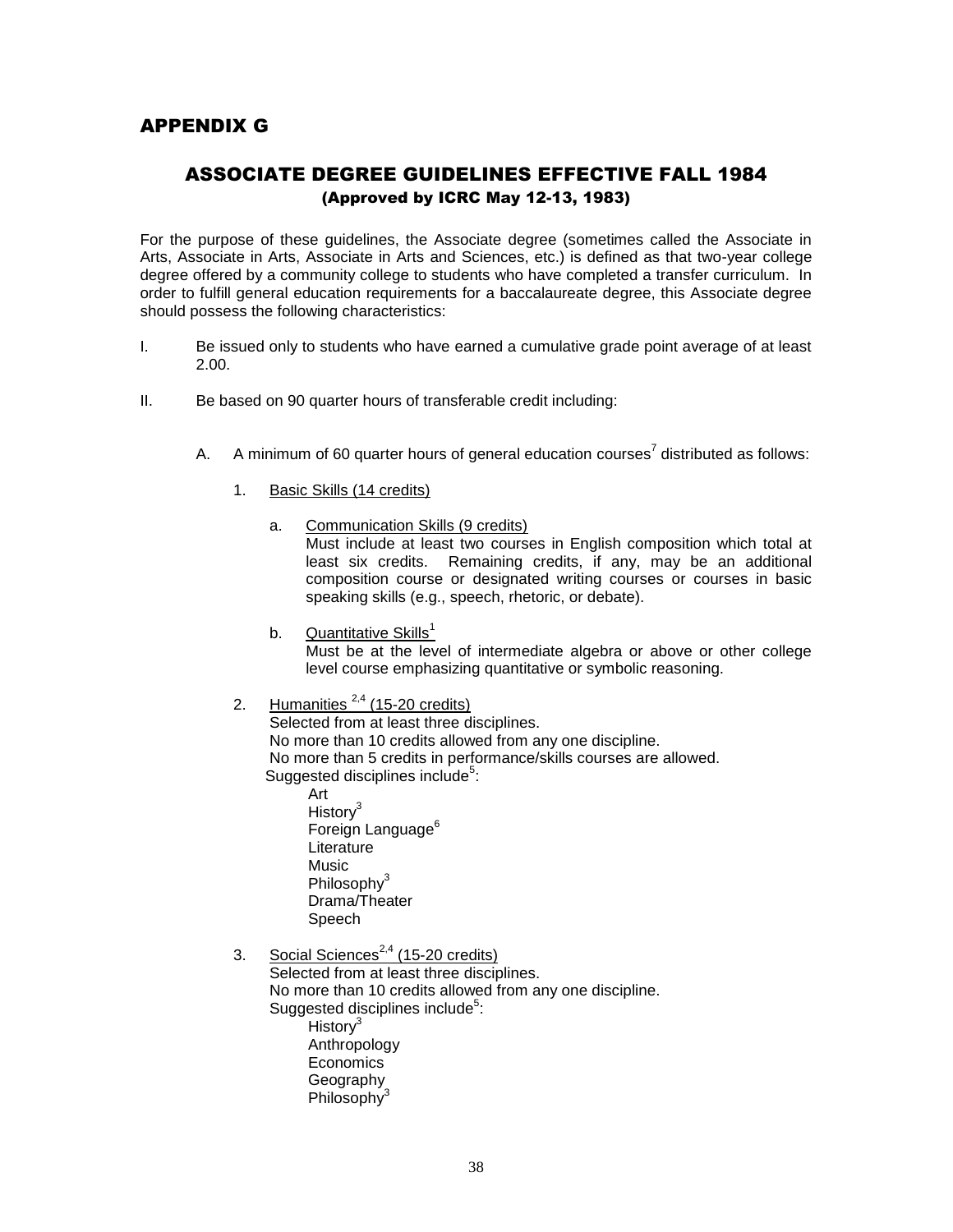Political Science Psychology Sociology

4. Natural Sciences<sup>4</sup> (15-20 credits) Selected from at least three disciplines. No more than 10 credits allowed from any one discipline. Shall include at least one laboratory course. Suggested disciplines include<sup>5</sup>: Astronomy Biology **Botany Chemistry** Geology Mathematics $3$ Physics Zoology

B. Other college-level courses, of which a maximum of 15 credits may be in collegelevel courses as defined by the community college, and the remainder shall be fully transferable as defined by the receiving institution. Remedial courses shall not be included in the 90 quarter hours of the Associate degree.

# NOTES:

 $1$  No later than 1987, the Quantitative Skills requirement will be reviewed.

 $2$  Within appropriate distribution areas, students are encouraged to develop an understanding of and sensitivity to cultural differences by completing courses requiring study of cultures other than their own. To most, this should include non-Western ethnic, minority, or other area studies.

 $3$  A specific course may be credited toward no more than one distribution or skill area requirement.

 $4$  Within each distribution area, integrative, synthesizing courses and programs, including interdisciplinary courses and linked sequences of courses, are to be encouraged.

 $5$  A list of suggested disciplines is subject to review by the ICRC.

 $6$  Faculty teaching first-year foreign language courses are encouraged to include cultural aspects of study in their courses.

 $7$  A list of course alternatives specified by department and number should be prescribed and published.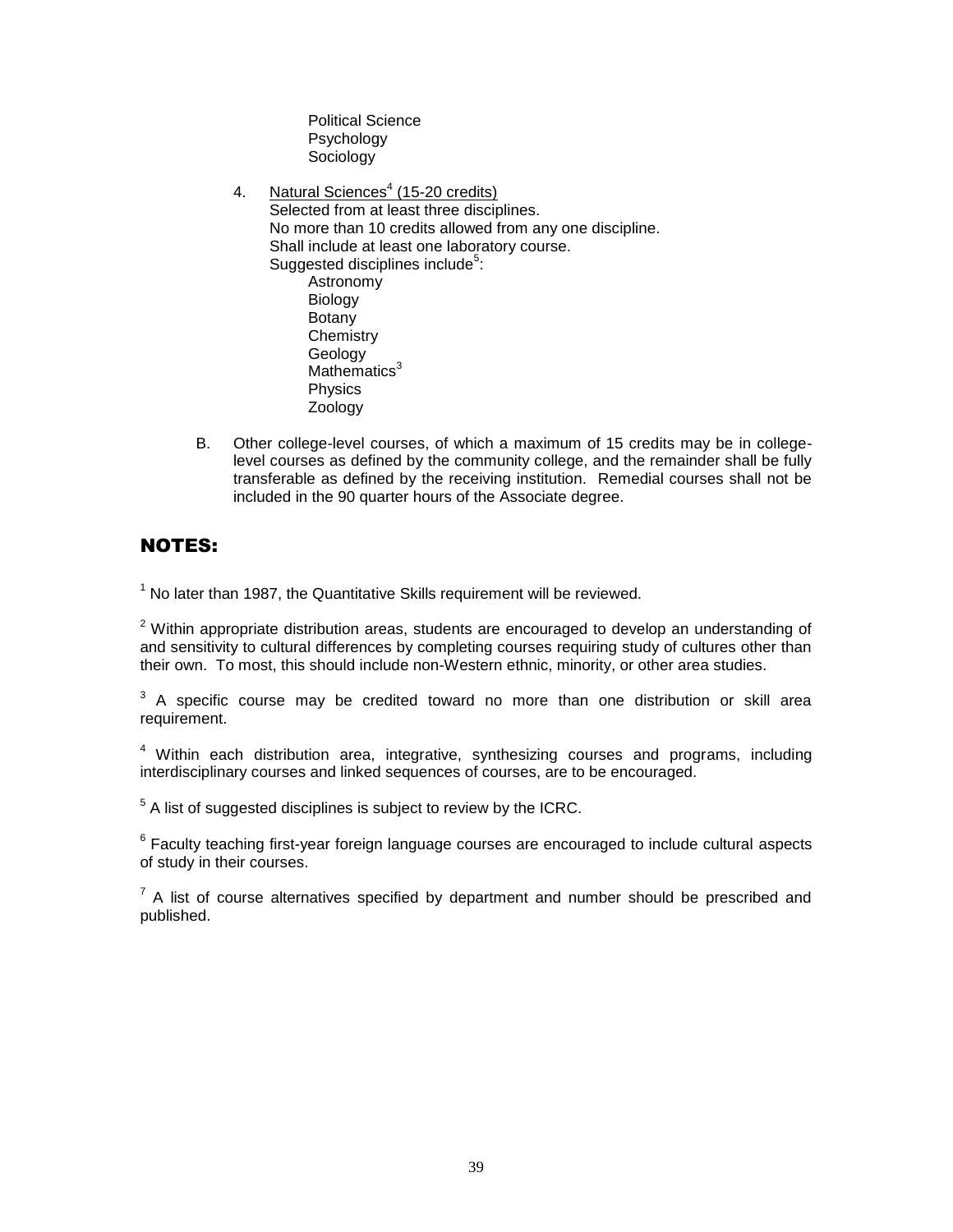# APPENDIX H

# ASSOCIATE DEGREE GUIDELINES (Approved by ICRC May 5, 1988---- Effective Fall 1990)

For the purpose of these Guidelines, the Associate degree (sometimes called the Associate in Arts, Associate in Arts and Sciences, etc.) is defined as that two-year college degree offered by a community college to students who have completed a transfer curriculum. In order to fulfill general education requirements for a baccalaureate degree, the Associate degree should possess the following characteristics:

- I. Be issued only to students who have earned a cumulative grade point average of at least 2.00.
- II. Be based on 90 quarter hours of transferable credit including:
	- A. Minimum of 60 quarter hours of general education courses distributed as follows:
	- 1. Communication Skills (9 credits)

Must include at least two courses in English composition which total to at least six credits. Remaining credits, if any, may be an additional composition course or designated writing courses or courses in basic speaking skills (e.g., speech, rhetoric, or debate).

2. Quantitative Skills (5 or 10 credits)

Intermediate Algebra (0 or 5 credits)

May be satisfied by completion of high school mathematics through second year algebra, by course challenge or other examination demonstrating mastery of intermediate algebra skills, or by completion of a mathematics course for which intermediate algebra is a prerequisite.

#### One of the following (5 credits)

- (1) Symbolic reasoning course
- (2) Quantitative reasoning course in computer science, statistics, mathematics, or other discipline for which intermediate algebra is a prerequisite.
- 3. Humanities $^{1,3}$  (15-20 credits)

Selected from at least three disciplines. No more than 10 credits allowed from any one discipline. No more than 5 credits in performance/skills courses are allowed. Suggested disciplines include<sup>4</sup>: Art **History** Foreign Language<sup>5</sup> **Literature** Speech Music Philosoph $v^2$ Drama/Theater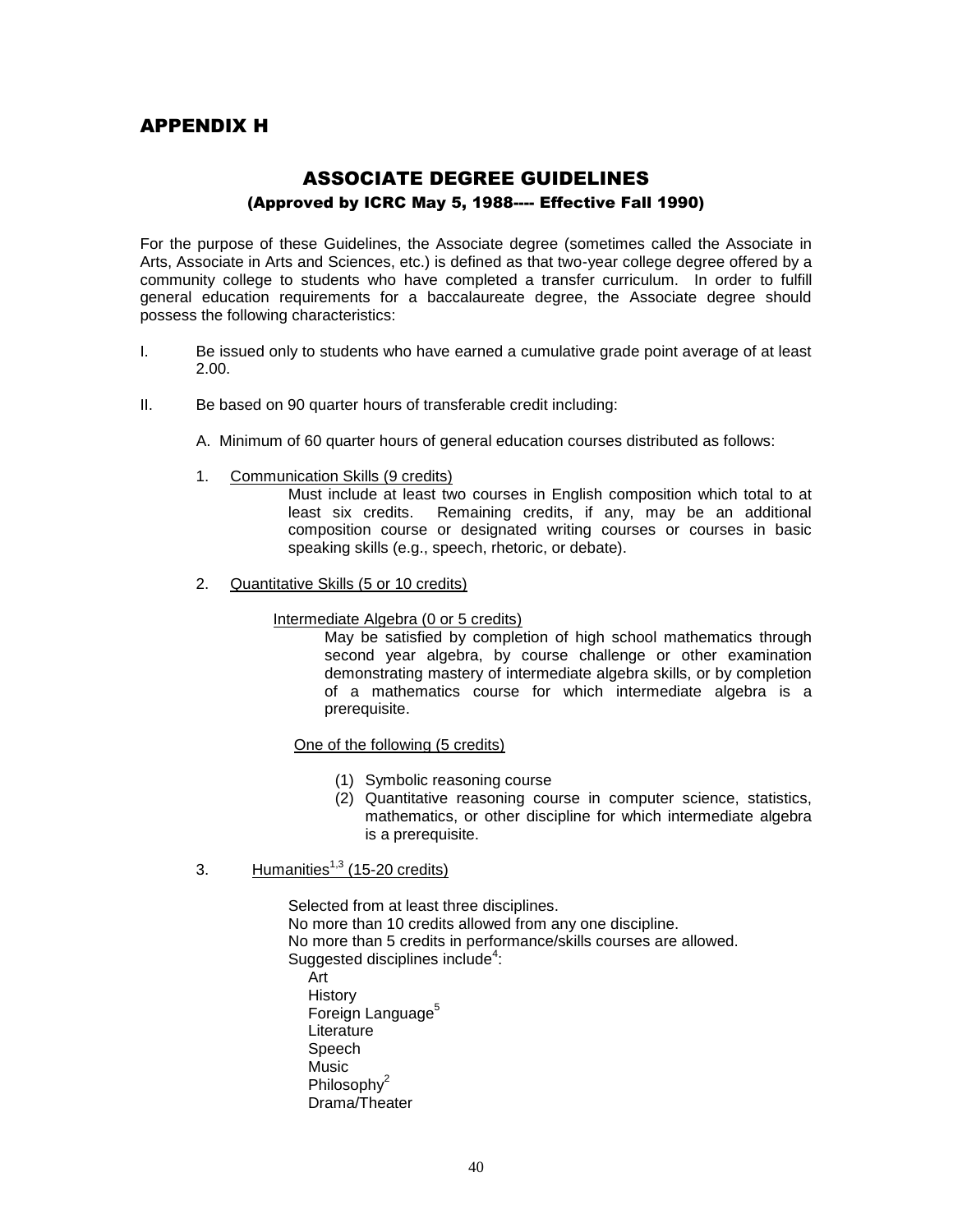4. Social Sciences<sup>1,3</sup> (15-20 credits)

Selected from at least three disciplines. No more than 10 credits allowed from any one discipline. Suggested disciplines include<sup>4</sup>: Histor $v^2$ Philosophy<sup>2</sup> Anthropology Economics Psychology Geography **Sociology** Political Science

5. Natural Sciences<sup>3</sup> (15-20 credits)

Selected from at least three disciplines. No more than 10 credits allowed from any one discipline. Shall include at least one laboratory course. Suggested disciplines include<sup>4</sup>: **Astronomy** Geology **Biology** Botany **Chemistry** Zoology Mathematics $2$ **Physics** 

B. Other college-level courses, of which a maximum of 15 credits may be in college-level courses as defined by the community college, and the remainder shall be fully transferable as defined by the receiving institution. Remedial courses shall not be included in the 90 quarter hours of the Associate degree.

# NOTES:

 $1$  Within appropriate distribution areas, students are encouraged to develop an understanding of and sensitivity to cultural differences by completing courses requiring study of cultures other than their own. To most, this should include non-Western ethnic, minority, or other area studies.

 $2$  A specific course may be credited toward no more than one distribution or skill area requirement.

 $3$  Within each distribution area, integrative, synthesizing courses and programs, including interdisciplinary courses and linked sequences of courses, are to be encouraged.

 $4$  A list of suggested disciplines is subject to review by the ICRC.

<sup>5</sup> Faculty teaching first-year foreign language courses are encouraged to include cultural aspects of study in their courses.

 $6$  A list of course alternatives specified by department and number should be prescribed and published.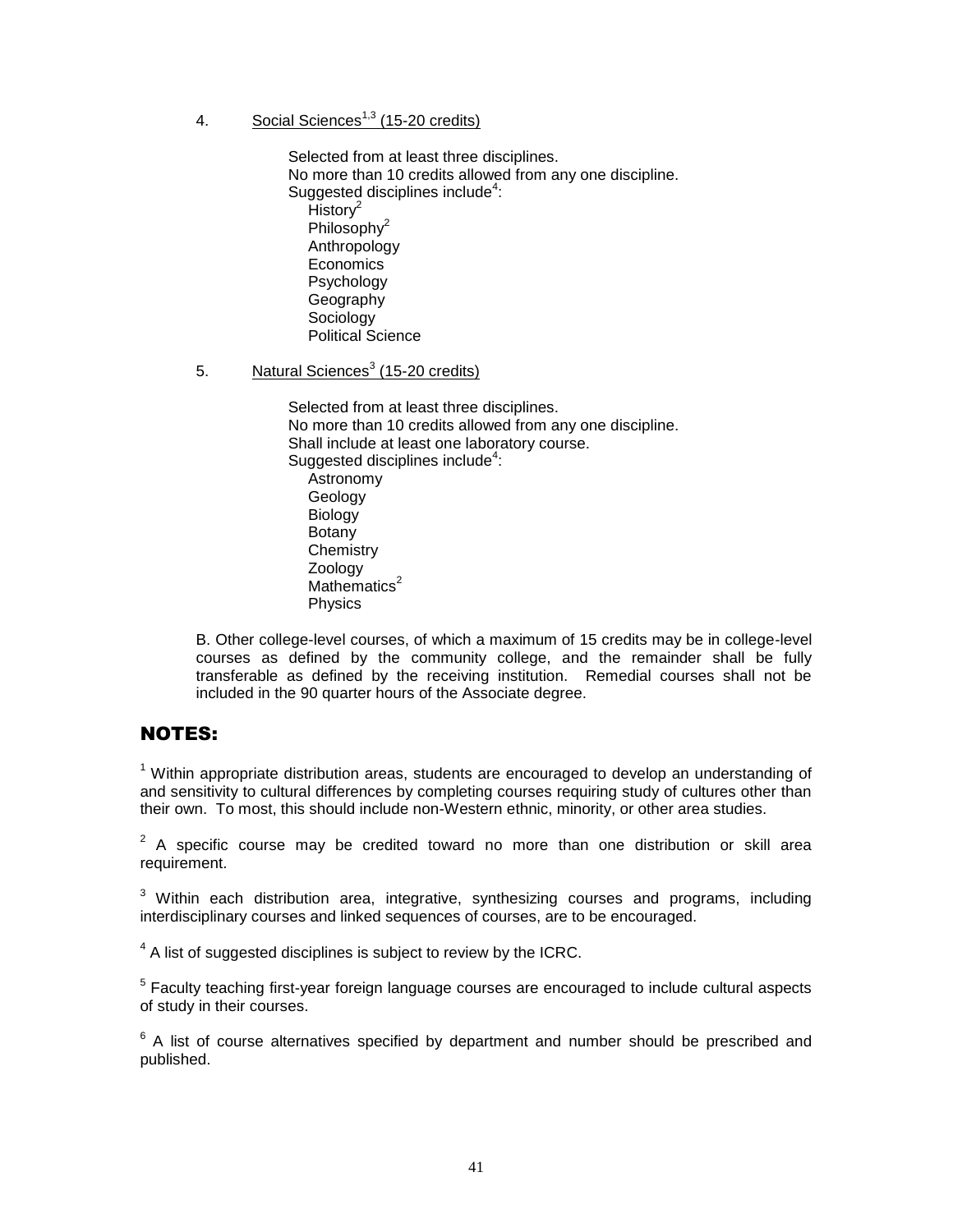# CLARIFICATIONS:

- A. Associate degrees meeting the distribution system in these Guidelines represent but one model for valid general education programs. Community colleges and baccalaureate institutions are encouraged to develop models, including interdisciplinary core requirements or vertical general education requirements with courses at the upper division level. Institutions using such alternative approaches are further encouraged to develop individual interinstitutional transfer agreements.
- B. In various institutions, general education requirements are referred to as General University Requirements, Distribution Requirements, Breadth Requirements, or other similar designations.
- C. The voluntary agreements suggested by these Guidelines provide mutual guarantees of institutional integrity and are consistent with the high level of voluntary cooperation that has become traditional in Washington higher education.
- D. The Associate Degree will provide for the fulfillment of college and university general education requirements only, and it is not intended that this agreement should cause modification of unique requirements (religion, philosophy, etc.). Further, it should be clearly understood that agreements based upon these guidelines in no way alter admission criteria established by baccalaureate institutions.
- E. The Associate Degree will normally provide the transferring student with at least 90 quarter (60 semester) credits upon entry to a baccalaureate institution.
- F. The transfer student who has earned a degree covered by the Associate Degree Guidelines is normally assured of junior-level standing upon entrance.
- G. An Associate degree agreement applies specifically to general education requirements. Students who transfer within these agreements must still meet lower division requirements in major, minor, and professional programs.
- H. Community colleges should strictly enforce stated requirements without undue use of waivers, substitutions, or exceptions.
- I. Institutions developing mutual agreements must clearly identify degree titles and effective dates in order to provide clarity for students and their advisers and for transcript evaluation.
- J. Community colleges agree to develop precise language concerning their direct transfer Associate degree and to publish this information with all degree requirements information, explaining for which students each degree is intended and which is the direct transfer degree.
- K. Community colleges agree to state in their catalogs the maximum of CLEP credit allowable toward the direct transfer degree for general and/or subject exams, including the percentile score for which credit will be granted. Baccalaureate institutions agree to publish in their catalogs their practices in regard to acceptance of CLEP exams, including limitations on credit, percentile scores required, whether both general and subject exams are allowed, whether exam scores are required directly from CLEP, and whether credit will be treated as transfer work when included in an Associate degree only, or whether it is fully transferable.
- L. Periodic review of such agreements will provide a meaningful process of inter-institutional communication and ensure the student's orderly progression toward completion of degree requirements.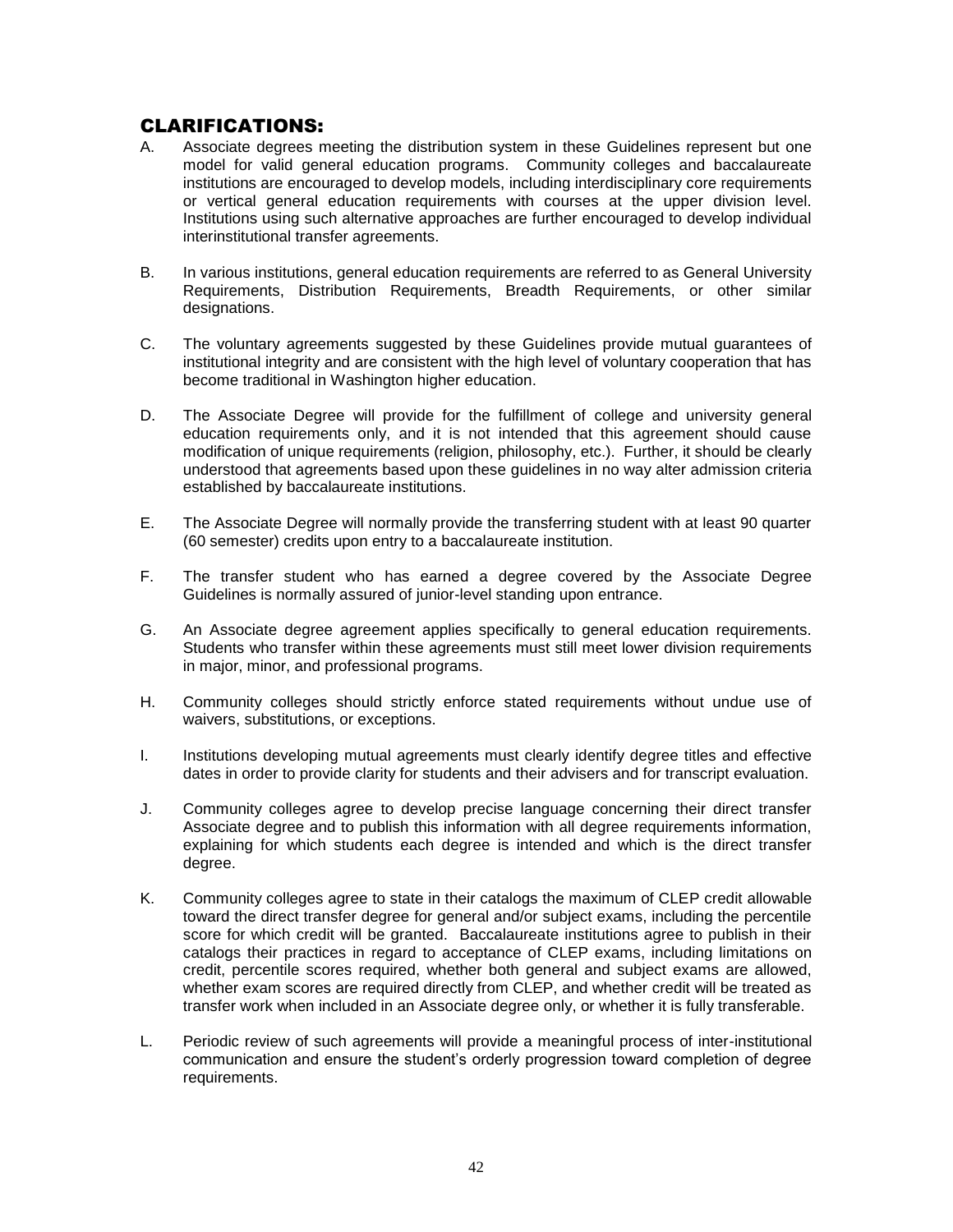# APPENDIX I DTA ASSOCIATE DEGREE GUIDELINES (Approved by ICRC October 10, 1996 – Effective Fall 1998)

For the purpose of these Guidelines, the Direct Transfer Agreement (DTA) Associate degree (sometimes called the Associate in Arts, Associate in Arts and Sciences, etc.) is defined as that degree awarded by a community college to students who have completed a transfer curriculum. In order to fulfill most general education requirements for a baccalaureate degree, the Associate degree should possess the following characteristics:

- III. Be issued only to students who have earned a cumulative grade point average of at least 2.00, as calculated by the degree awarding institution.
- IV. Be based on 90 quarter hours of transferable credit including:
	- B. A minimum of 60 quarter hours of general education courses distributed as follows:
		- 2. Basic Requirements
			- c. Communication Skills (10 credits)

Must include at least two courses in English composition which total to at least six credits. Remaining credits, if any, may be an additional composition course or designated writing courses or courses in basic speaking skills (e.g., speech, rhetoric, or debate).

- d. Quantitative/Symbolic Reasoning Skills (5 credits)
	- 6. One of the following (5 credits)
		- (3) Symbolic reasoning course
		- (4) Quantitative reasoning course in computer science, statistics, mathematics, or other discipline for which intermediate algebra is a prerequisite.
	- 7. Intermediate Algebra Proficiency

All students must be proficient in intermediate algebra. May be satisfied by completion of high school mathematics through second year algebra, by course challenge or other examination demonstrating mastery of intermediate algebra skills, or by completion of an intermediate algebra course (to be numbered below 100) or a mathematics course for which intermediate algebra is a prerequisite.

2. Distribution Requirements

Within the distribution requirements, integrative, synthesizing courses and programs, including interdisciplinary courses and linked sequences of courses, are to be encouraged, especially for colleges requiring a minimum of two disciplines per area.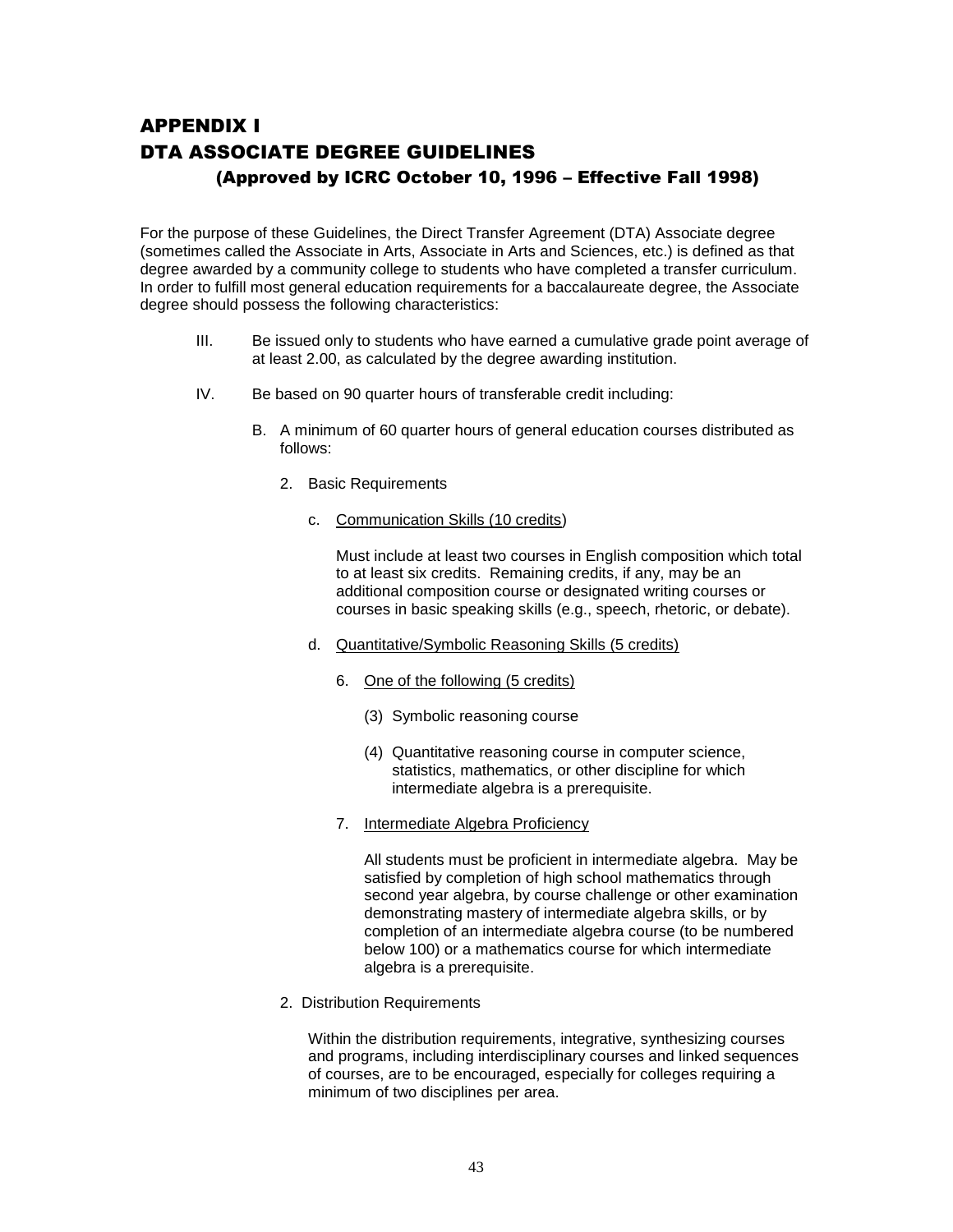### d. Humanities<sup>1</sup> (15 – 20 credits)

Selected from at least two disciplines.

No more than 10 credits allowed from any one discipline. (No more than 5 credits in foreign language at the 100 level.)

No more than 5 credits in performance/skills courses are allowed.

Suggested disciplines include $^3$ :

- Art Music Histor $v^2$ Foreign Language/American Drama/Theater Sign Language<sup>4</sup> **Literature** 
	- Philosophy<sup>2</sup> Speech
- e. Social Sciences<sup>1</sup> (15 20 credits)

Selected from at least two disciplines.

No more than 10 credits allowed from any one discipline.

Suggested disciplines include $^3$ :

History $2$ Economics Psychology Geography **Sociology** 

Philosophy<sup>2</sup> Anthropology **Political Science** 

f. Natural Sciences (15 – 20 credits)

Selected from at least two disciplines.

No more than 10 credits allowed from any one discipline.

At least 10 credits in physical, biological and/or earth sciences.

Shall include at least one laboratory course.

Suggested disciplines include $^3$ :

Astronomy Geology Botany **Physics** Chemistry Zoology

Biology Mathematics<sup>2</sup>

8. Electives

Other college-level courses, of which a maximum of 15 credits may be in college-level courses as defined by the community college and the remainder shall be fully transferable as defined by the receiving institution. Where appropriate, preparation courses for the major should be included in this course work.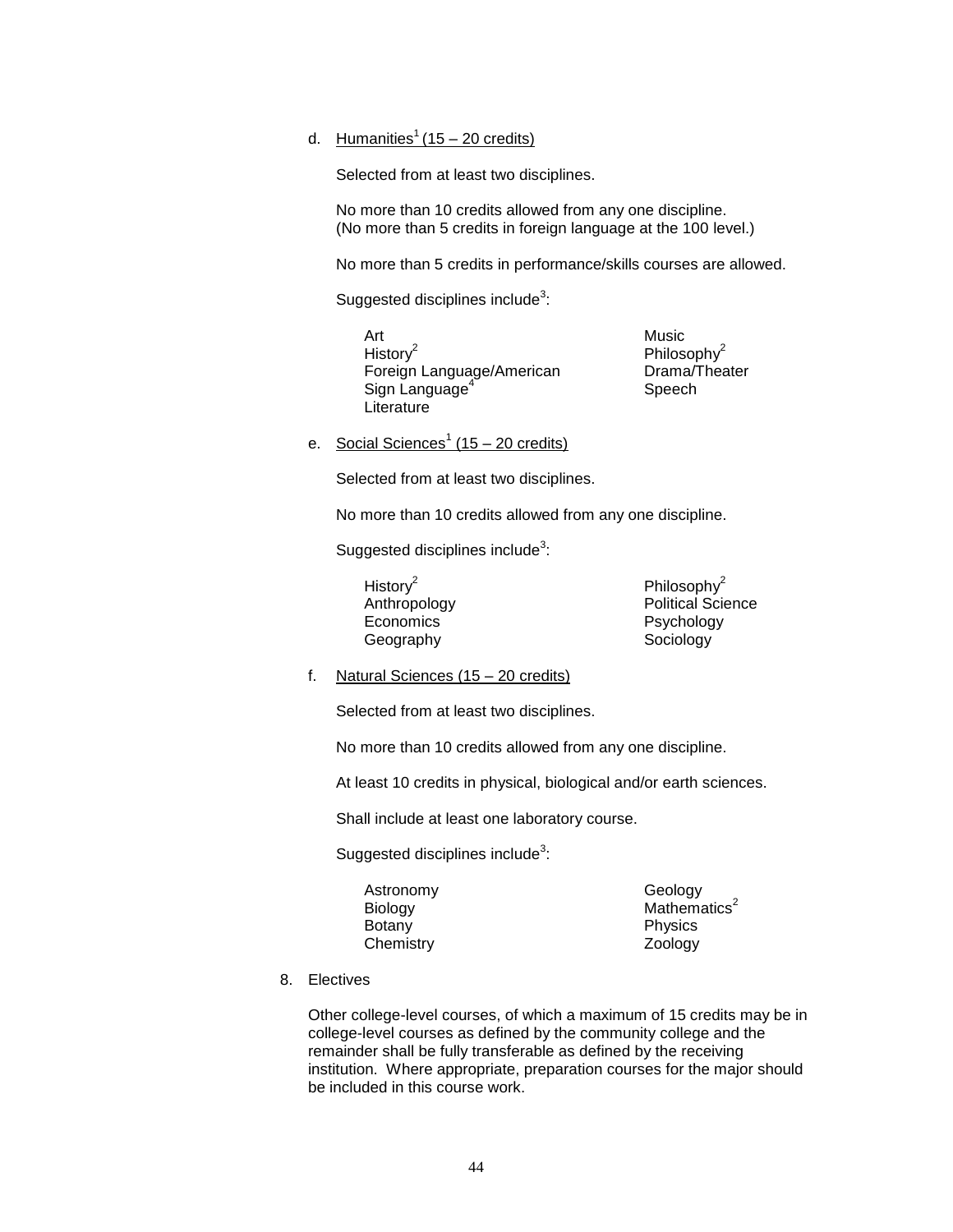#### NOTES:

<sup>1</sup>Within appropriate distribution areas, colleges are encouraged to develop curriculum which provides students with an understanding of and sensitivity to cultural differences by completing courses requiring study of cultures other than their own. To most, this may include minority, non-Western ethnic, or other area studies.

 $2$ A specific course may be credited toward no more than one distribution or skill area requirement.

 $3$ A list of suggested disciplines is subject to review by the ICRC.

<sup>4</sup>Faculty teaching first-year language courses are encouraged to include cultural aspects of study in their courses.

### CLARIFICATIONS:

- J. Associate degrees (DTA) meeting the distribution system in these Guidelines represent but one model for valid general education programs. Community colleges and baccalaureate institutions are encouraged to develop models, including interdisciplinary core requirements or vertical general education requirements with courses at the upper division level. Institutions using such alternative approaches are further encouraged to develop individual interinstitutional transfer agreements.
- K. The Associate degree (DTA) agreement will provide for the fulfillment of college and university general education requirements only, and it is not intended that this agreement should cause modifications of unique requirements (religion, philosophy, etc.). Further, it should be clearly understood that agreements based upon these Guidelines in no way alter admission criteria established by baccalaureate institutions.
- L. The Associate degree will generally provide the transferring student with at least 90 quarter (60 semester) credits upon entry to a baccalaureate institution.
- M. Community colleges should strictly enforce stated requirements without undue use of waivers, substitutions, or exceptions.
- N. Institutions developing mutual agreements must clearly identify degree titles and effective dates in order to provide clarity for students and their advisers and for transcript evaluation.
- O. Community colleges agree to develop precise language concerning their direct transfer Associate degree and to publish this information with all degree requirement information. Baccalaureate institutions agree to publish information about the details of their Associate degree agreements.
- P. Remedial courses (courses numbered below 100) shall not be included in the 90 quarter hours of the Associate degree.
- Q. A list of the specific courses which satisfy Associate degree requirements shall be published.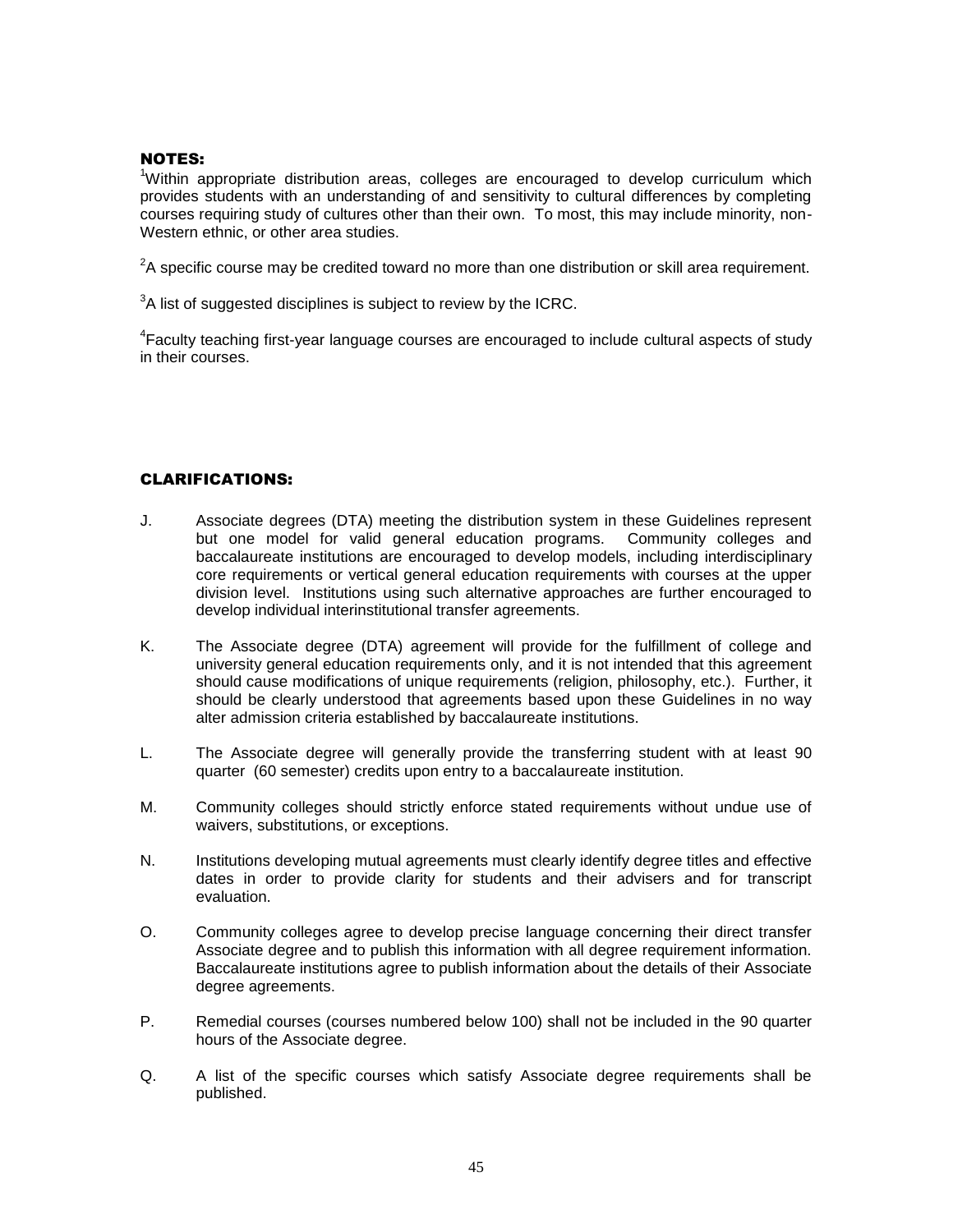R. Community colleges and baccalaureate institutions agree to state their credit-by-exam policies in their catalogs. While accepting the Associate degree, receiving institutions shall grant credit for extra-institutional learning on the same basis for transfer students as for native students.

# APPENDIX I

# TRANSFER TASK FORCE TRANSFER AGREEMENT (Adopted by the Higher Education Coordinating Board June, 1994)

### PRINCIPLES

- It is the purpose of this agreement to ensure that there is a transfer opportunity for all resident Washington community college transfer students who have completed a transferable associate's degree, 90 transferable hours, or who have otherwise progressed as far as they can at the community college.
- Increasing demand and limited resources exacerbate the need for collective approaches to higher education access. The community colleges and the baccalaureate institutions seek to develop cooperative and collaborative solutions to address the issues facing higher education.
- Baccalaureate institutions must maintain a balance of upper and lower division students in order to preserve their mission and goals.
- While this agreement among the public institutions focuses on transfer students, it recognizes that there are many other students with an equal interest in obtaining a baccalaureate education. In order to ensure fair educational opportunities for all students, this agreement must consider their needs.
- An increase in system capacity is essential, and an increase in the capacity and programs offered at the upper division branch campuses is fundamental to the success of this agreement. Increased enrollment and improved retention at the community colleges create transfer pressure at the baccalaureate institutions that should be taken into account when planning for enrollment growth in the system.
- Local agreements among institutions which are consistent with this agreement are encouraged. Nothing in this agreement is meant to interfere with any such local agreement.

### AGREEMENT

- Each baccalaureate institution will maintain its current proportion of community college transfer student admissions. The numbers will be monitored by the HECB. The branch campuses will continue to serve students seeking to continue their education beyond the first two years and, therefore, proportionality does not apply to them.
- Within these proportions of community college transfer students, the baccalaureate institutions will grant priority in admissions to those who have completed an associate's degree, 90 hours or otherwise have progressed as far as they can at the community college over those who may continue to make progress at the community college.
- In order to provide a suitable placement for every qualified community college transfer student, community colleges, baccalaureate institutions and the HECB will design an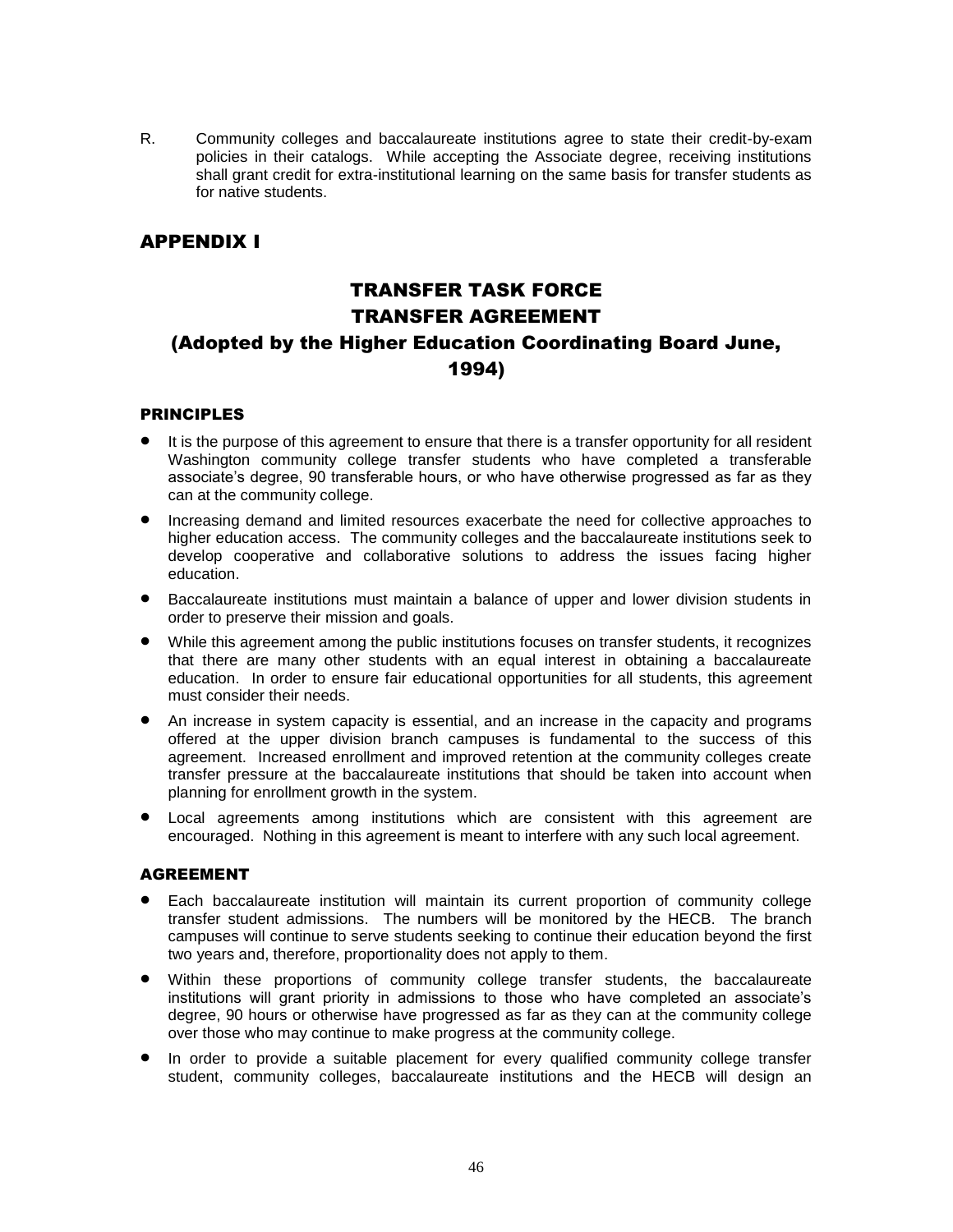effective mechanism to ensure students a suitable transfer placement when they are not admitted to their first choice.

The parties to this agreement will be convened at least annually by the HECB.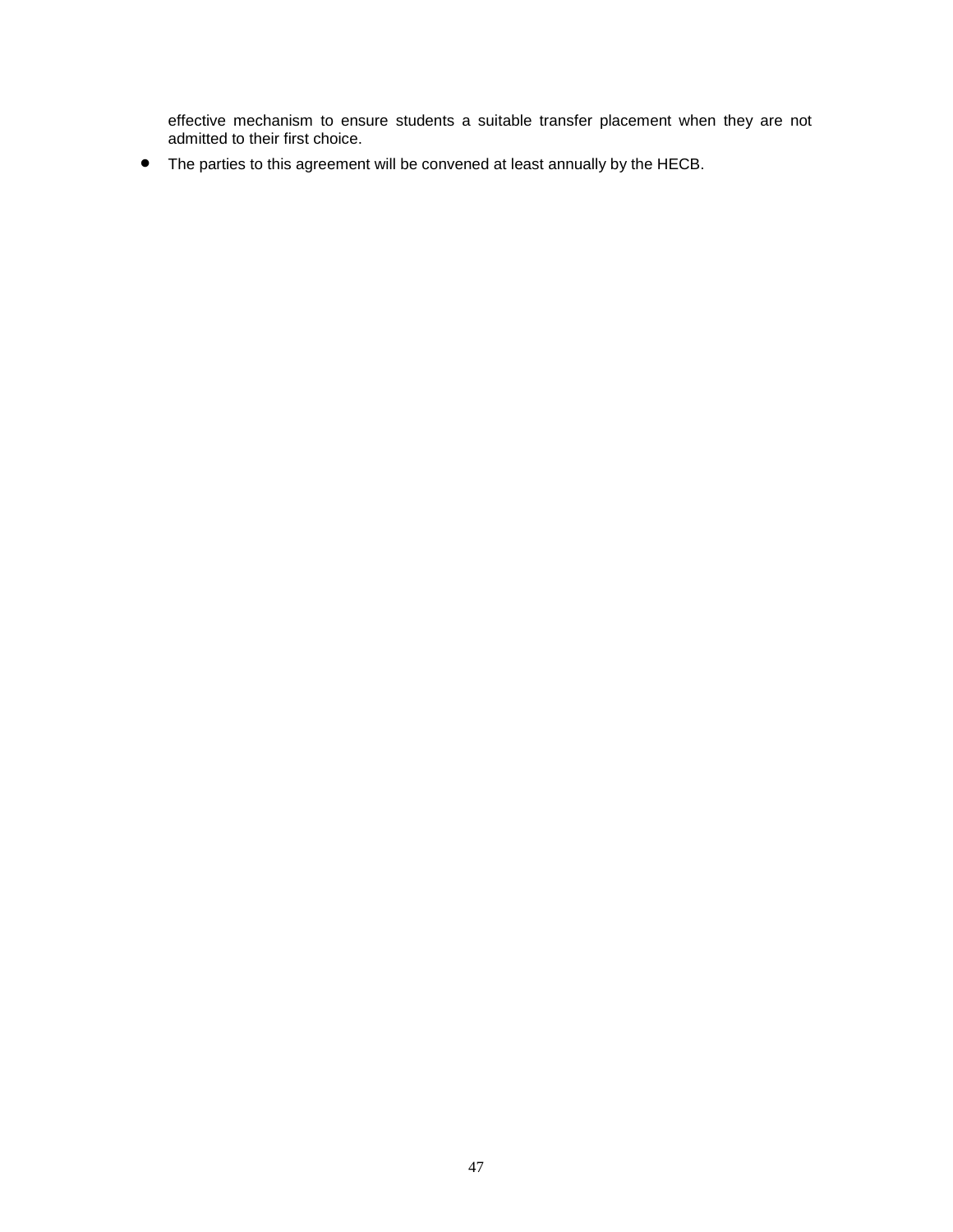# Washington State Board for Community and Technical Colleges

# **GUIDELINES** FOR COLLEGE IN THE HIGH SCHOOL

#### **Preamble**

The state of Washington has a long history of high school-college cooperation dating back to the creation of the community college system in 1967. Since 1990, efforts of education reform have encouraged further development of joint programs including Running Start and Tech Prep to address the needs of advanced students in the junior and senior years of high school. More recent discussion with high school representatives and legislators have strongly encouraged two and four year colleges to consider developing or expanding the programs often referred to as the College in the High School program. This program would address the needs of high school juniors and seniors who are unable to leave the high school campus to participate in higher education classes. Currently, community and technical college boards of trustees may establish such programs in cooperation with local school district boards under the authorization of RCW 28B.50.530, which states:

"Agreements for use of services of facilities between district boards of trustees and school boards. The district boards of trustees and the common school boards are hereby authorized to enter into agreements for the use by either of the other's services, facilities or equipment and for the presentation of courses of either for students of the other where such agreements are deemed to be in the interests of the education of the students involved."

The following recommendations are meant to serve as guidelines in the development of local school and college board agreements. The recommendations consider requirements for transferability of courses to the public university and colleges of the state and the requirements of the Northwest Association of Schools and Colleges.

#### **Purpose and Goals**

College in the High School programs are designed to provide college level courses in high school locations to serve qualified eleventh and twelfth grade students at the high school.

All college courses taken by high school students must be college level, included in the college's catalog or appropriate supplement, and taught as part of the college curriculum.

All college courses taken by high school students must be taught by qualified faculty selected according to college criteria and holding an appropriate appointment at the college. Faculty will be evaluated according to regular college faculty evaluation procedures.

The college offering the course(s) must be regionally accredited.

The course must use the same student grading and transcript policies that apply to courses in the offering college's regular curriculum.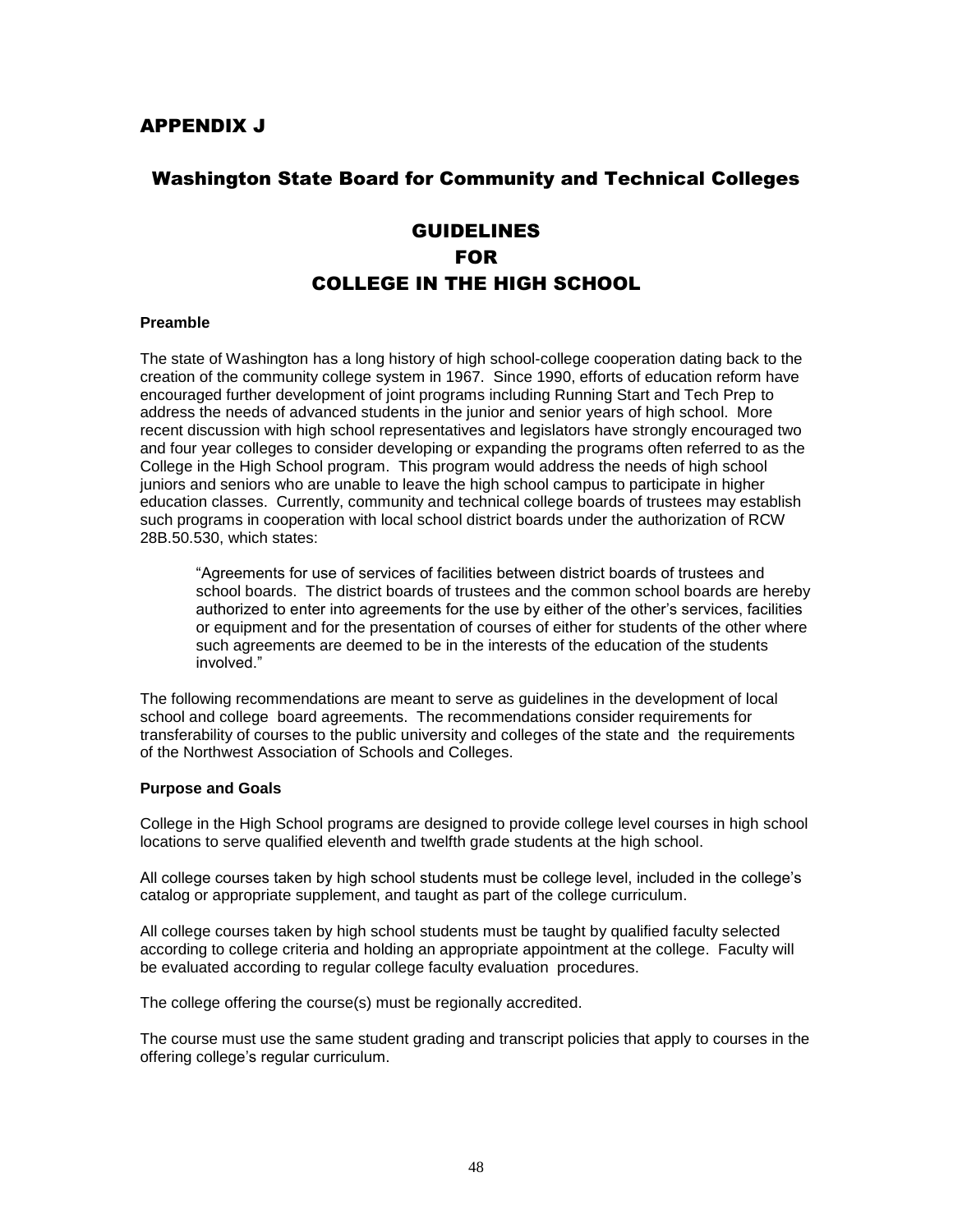The college shall collect sufficient fees to cover the full cost of operating the program. Colleges in adjacent geographic areas are encouraged to establish a similar fee. Within two years, a standard fee or formula will be considered for all two-year colleges.

For College in the High School programs, local college entrance assessment policies will be consistently applied.

Student outcomes in CHP courses will be assessed by the same standards as student outcomes in regular on-campus courses.

Institutions offering a CHP will conduct studies of student outcomes to compare students completing courses in high school and those completing courses in regular college settings.

For the College in the High School program, the K-12 educational district shall be responsible for assuring compliance with federal and state laws concerning reasonable accommodations for disabled students and the development of the individualized education program (IEP).

Library and other learning support services will meet college standards. Local agreements will specify which institution is responsible for providing these individual services.

For students enrolled in a College in the High School program or course, regular college and high school policies and regulations regarding student performance and classroom behavior shall apply. Normally, college student behavior policies will apply to all regular college classroom activities. High school policies will apply for activities outside the college classroom. Within the overall agreement, the local institutions will develop a joint statement to address this issue and include an appeal process to ensure due process for students.

To explore establishment of a College in the High School program, it is expected that school districts will contact their local community or technical college. The local college may provide the service or work with the high school to contact a nearby college that is able to provide the classes.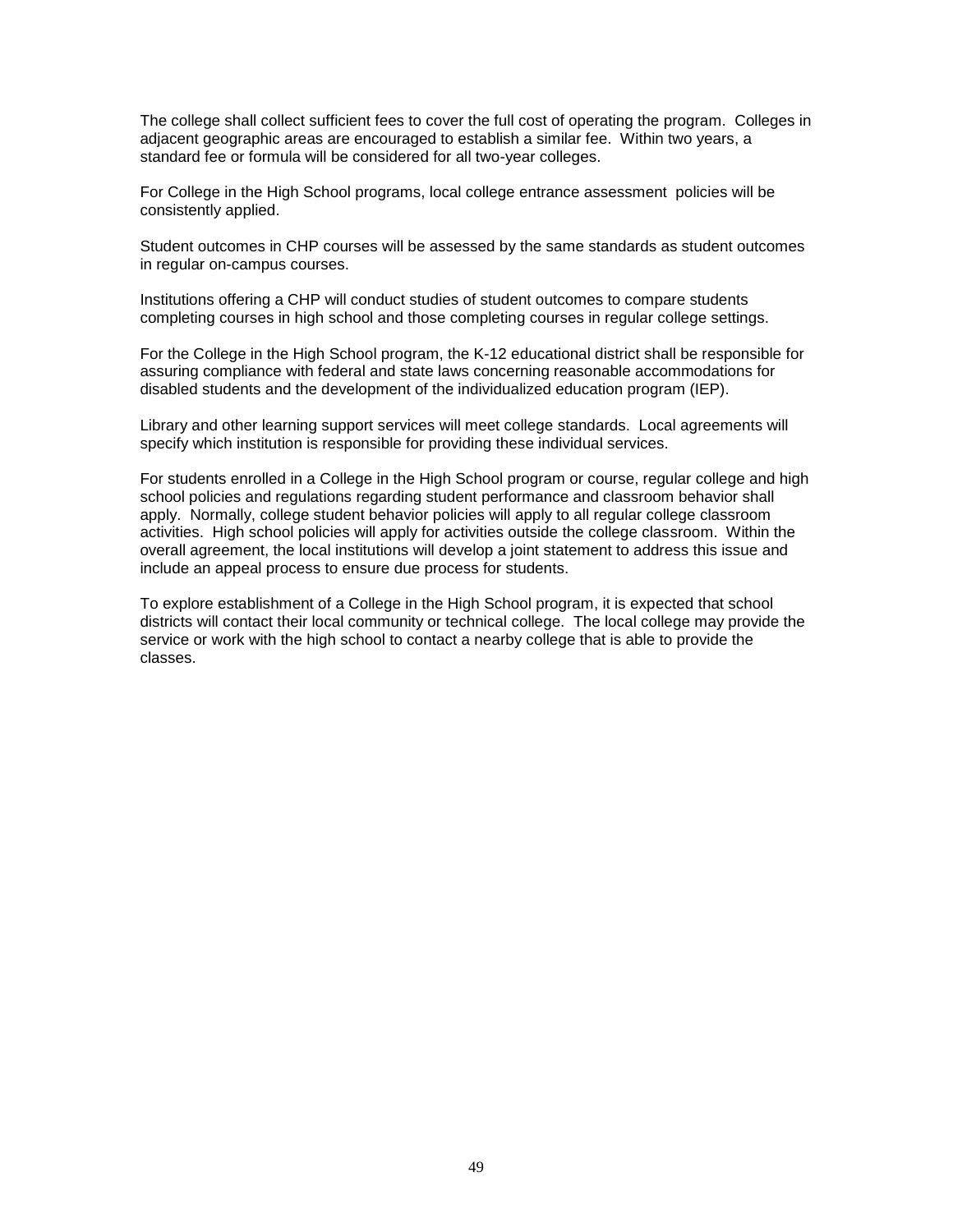# APPENDIX K

# **Associate in Applied Science – Transfer (AAS-T) Degree**

*Approved by the Washington Community and Technical College Association (President's group) March 8, 2002.*

The Associate in Applied Science – T (AAS-T) degree is built upon the technical courses required for job preparation and includes a college-level general education component. The general education courses for the AAS-T degree are drawn from the list of associate degree courses generally accepted in transfer (Appendix B). Awarding the AAS-T is at the option of each community college. Each college determines which degrees are to be so designated; not all technical degrees are appropriate for the AAS-T designation.

# Requirements for the AAS-T Designation

In order to receive the AAS-T designation, the degree must possess the following characteristics.

I. General Education

The general education component of the AAS-T degree is to be comprised of not less than twenty credits of courses generally accepted in transfer (Appendix B). Many AAS-T degrees will have significantly more than the minimum 20 credits of general education courses.

At a minimum, these twenty credits must include the following:

- a. Communication Skills (5 credits) English composition
- b. Quantitative Skills (5 credits) College-level math with intermediate algebra as prerequisite<sup>1</sup>
- c. Social Sciences, Humanities, or Natural Sciences (10 credits) Course selection will vary by field of study in the degree but must be selected from the list of courses in Appendix B.

#### II. Technical Courses

Each degree will include a minimum of 70 credits in the technical field as specified by the industry advisory committee.

### **Notes**

l

Baccalaureate institutions who subscribe to ICRC Guidelines for the DTA Associate degree are not required to accept AAS-T degrees that meet the above criteria. The AAS-T does not fulfill general education requirements for a baccalaureate degree. Transferability of an AAS-T degree to a given baccalaureate institution is neither implied nor guaranteed.

 $1.5$  Should an alternative to the elementary algebra, intermediate algebra, college algebra sequence be developed, the college-level courses in the alternative sequence would meet this requirement.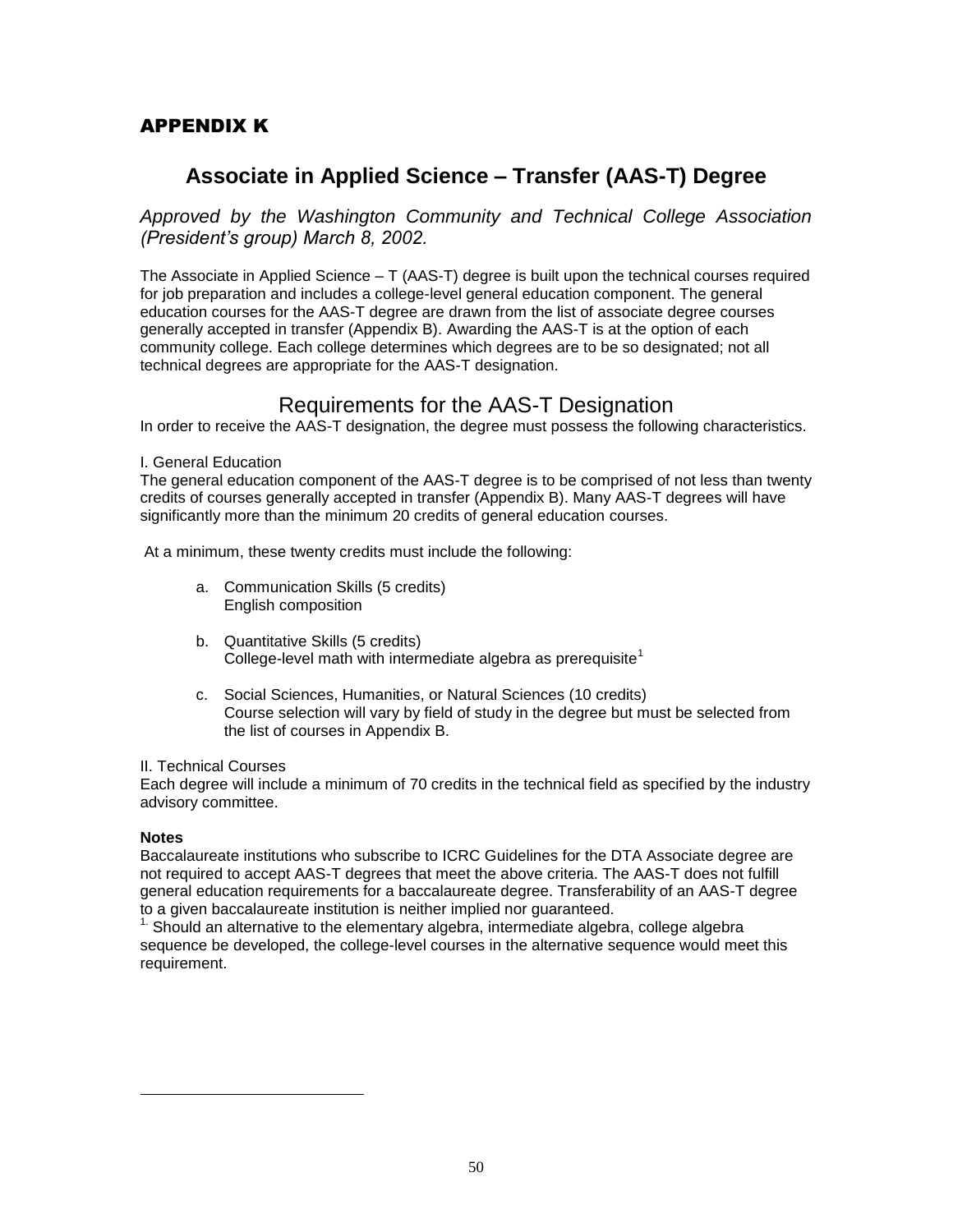# APPENDIX L

# **ASSOCIATE OF SCIENCE TRANSFER DEGREE # 1**

# **Biological Sciences, Environmental/Resource Sciences, Chemistry, Geology, and Earth Science <sup>1</sup>**

(Effective Fall 2000)

The Associate of Science Transfer (AS-T) Degree #1 is designed to prepare students for upper division study in the areas of biological sciences, environmental/resource sciences, chemistry, geology, and earth science. Completing the AS-T degree will prepare students for upper division study; it does not guarantee students admission to the major.

In order to prepare students for upper division study, the Associate of Science Transfer Degree #1 should possess the following characteristics:

- I. Be issued only to students who have earned a cumulative grade point average of at least 2.00, as calculated by the degree awarding institution.
- II. Be based on 90 quarter hours of transferable credit distributed as follows:
	- A. Communication Skills (minimum 5 credits) Minimum 5 quarter credits in college-level composition course.
	- B. Mathematics (10 credits) Two courses (10 credits) required at or above introductory calculus level. (See also D2 below.)
	- C. Humanities and Social Science (minimum 15 credits) Minimum 5 credits in Humanities; and Minimum 5 credits in Social Science; and An additional 5 credits in either Humanities or Social Science for a total of 15 credits.
	- D. Pre-major Program  $(45 50 \text{ credits})$ 
		- 1. Chemistry (for science majors) sequence (15 credits).
		- 2. Third quarter calculus or approved statistics course (5 credits).
		- 3. Biology (for science majors) or physics (calculus-based or noncalculus-based) sequence (15 credits).
		- 4. Additional requirements: 10 -15 credits in physics, geology, organic chemistry, biology, or mathematics, consisting of courses normally taken for science majors (not for general education), preferably in a 2- or 3-quarter sequence.
	- E. Remaining Credits (10-15 credits)

Sufficient additional college-level credits so that total credits earned are at least 90 quarter credits. These remaining credits may include prerequisites for major courses (e.g., pre-calculus), additional major coursework, or specific general education or other university requirements, as approved by the advisor.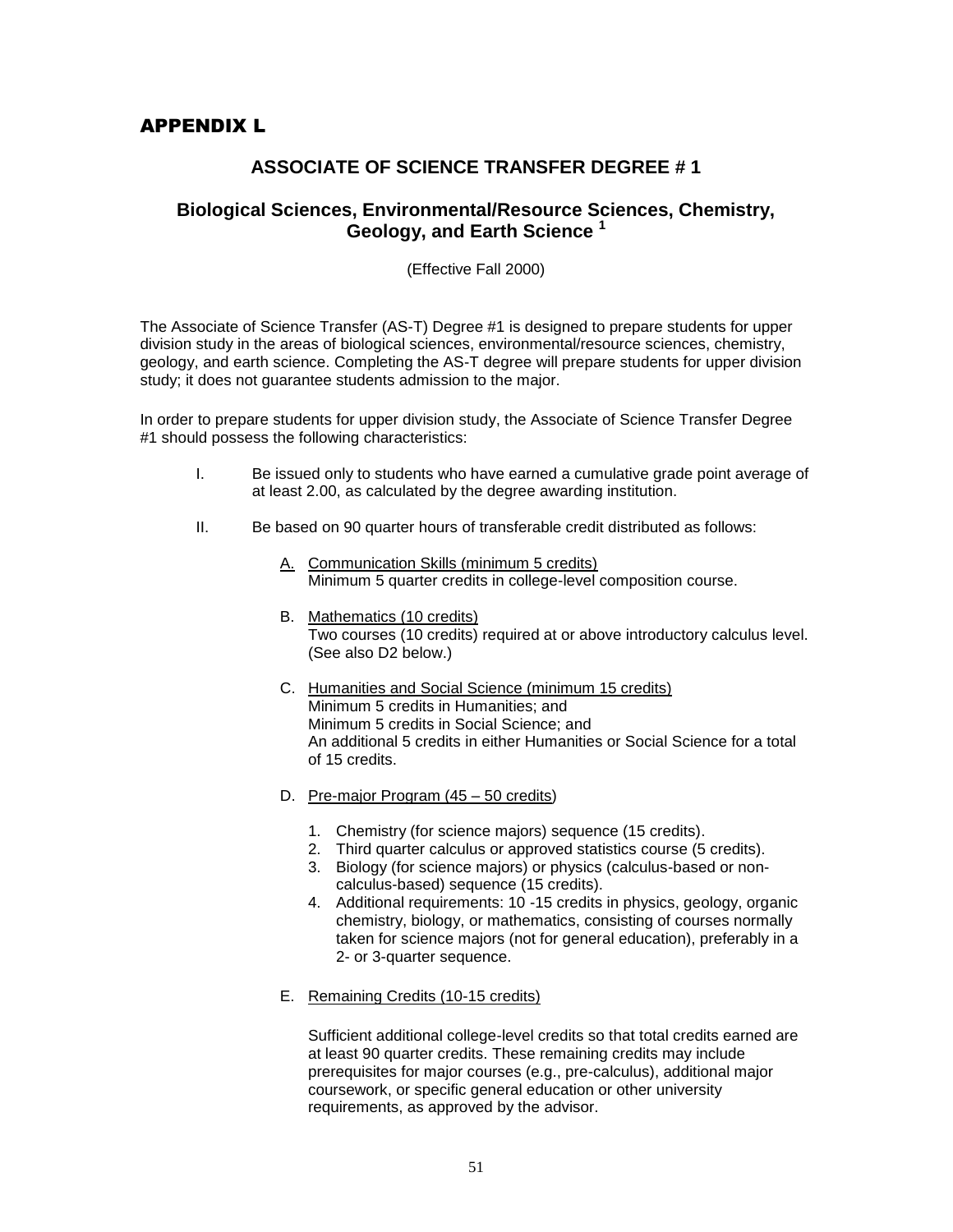### **NOTES:**

<sup>1.</sup> Engineering, Computer Science, Physics, and Atmospheric Sciences majors are referred to the Associate of Science Transfer Degree #2; Mathematics majors are referred to the DTA Associate Degree.

### **CLARIFICATIONS:**

- 1. Students completing this Associate of Science Transfer degree will receive the same priority consideration for admission to the baccalaureate institution as they would for completing the direct transfer associate's degree and will be given junior status by the receiving institution.
- 2. Courses taken under D. above must come from the current ICRC distribution list (Appendix B) in order to count as General Education or General University Requirements (GERs/GURs) at the receiving institution. Additional general educational requirements, cultural diversity requirements, and foreign language requirements, as required by the transfer institution, must be met prior to the completion of a baccalaureate degree.
- 3. Students should be advised that some baccalaureate institutions require physics with calculus to meet D.3.
- 4. Biology majors should select organic chemistry or physics for the D.4. Requirement.
- 5. A maximum of five (5) quarter credits of restricted elective courses (Appendix C) will be accepted in the remaining credits category (E. above).
- 6. Pre-calculus cannot be used to satisfy the mathematics requirement (B. above).
- 7. Students are responsible for checking specific major requirements of baccalaureate institutions in the year prior to transferring.
- 8. Sequences should not be broken up between institutions (e.g., the typical three-quarter physics sequence should be taken entirely at one institution).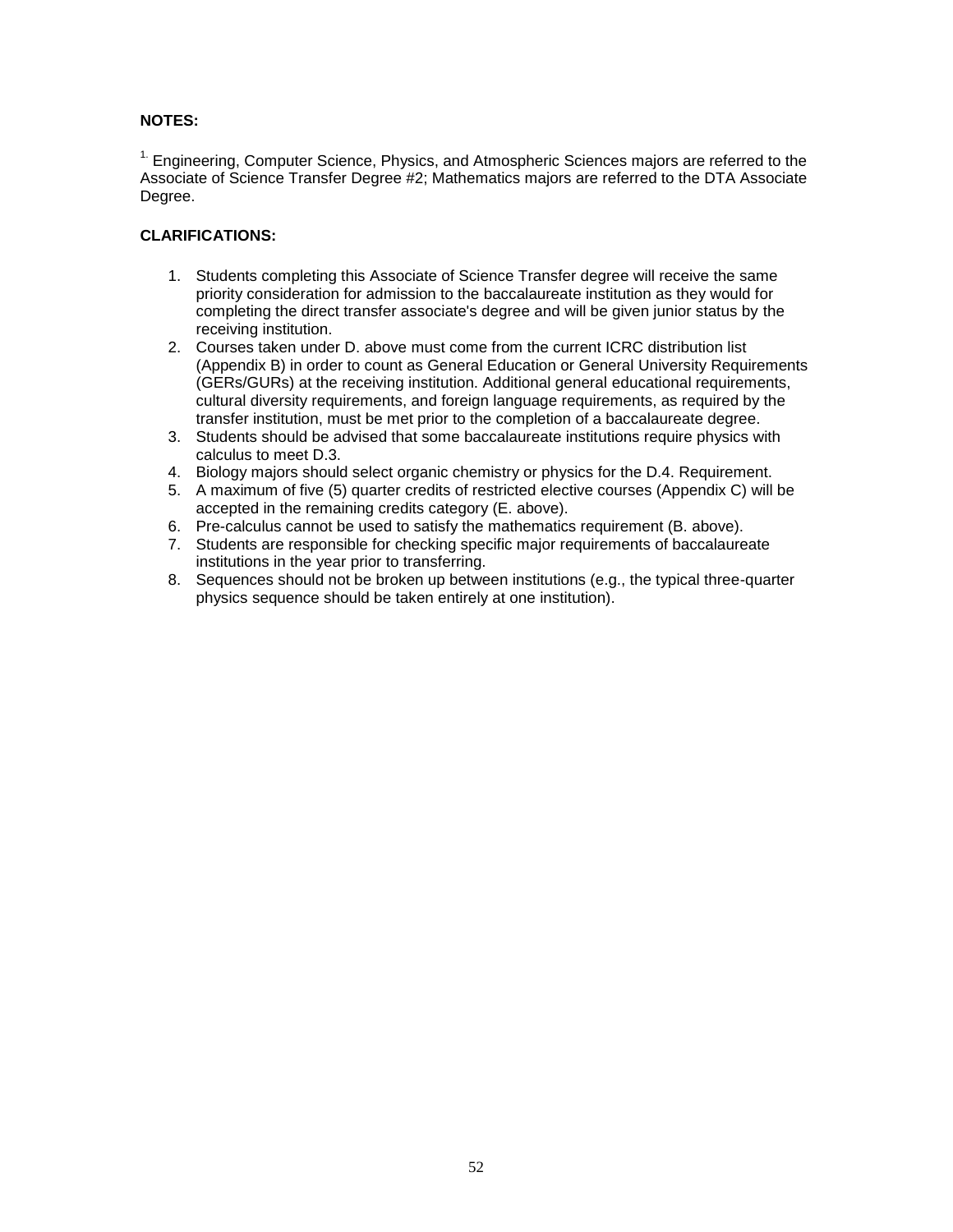# APPENDIX M

# **ASSOCIATE OF SCIENCE TRANSFER DEGREE # 2**

# **Engineering, Computer Science, Physics, and Atmospheric Sciences <sup>1</sup>**

( Effective Fall 2000)

The Associate of Science Transfer (AS-T) Degree #2 is designed to prepare students for upper division study in the areas of engineering, computer science, physics, and atmospheric science. Completing the AS-T degree will prepare students for upper division study; it does not guarantee students admission to the major.

In order to prepare students for upper division study, the Associate of Science Transfer Degree #2 should possess the following characteristics:

- I. Be issued only to students who have earned a cumulative grade point average of at least 2.00, as calculated by the degree awarding institution.
- II. Be based on 90 quarter hours of transferable credit distributed as follows:
	- A. Communication Skills (minimum 5 credits) Minimum 5 quarter credits in college-level composition course.
	- B. Mathematics (10 credits) Two courses (10 quarter credits) required at or above introductory calculus level. (See also D4 below.)
	- C. Humanities and Social Science (minimum 15 credits) Minimum 5 credits in Humanities; and Minimum 5 credits in Social Science; and An additional 5 credits in either Humanities or Social Science for a total of 15 credits.
	- D. Pre-major Program (29 credits)
		- 1. Physics (calculus-based or non-calculus-based) sequence including laboratory (15 credits) (see note 3).
		- 2. Chemistry with laboratory required for Engineering majors (5 credits). Other majors should select 5 credits of science based on advising.
		- 3. Computer Programming: Minimum four (4) credit course in a programming language chosen with the help of an advisor based on the requirements of the specific discipline at the baccalaureate institution the student plans to attend (4 credits).
		- 4. Third quarter calculus or approved statistics course chosen with the help of an advisor based on the requirements of the specific discipline at the baccalaureate institution the student plans to attend (5 credits).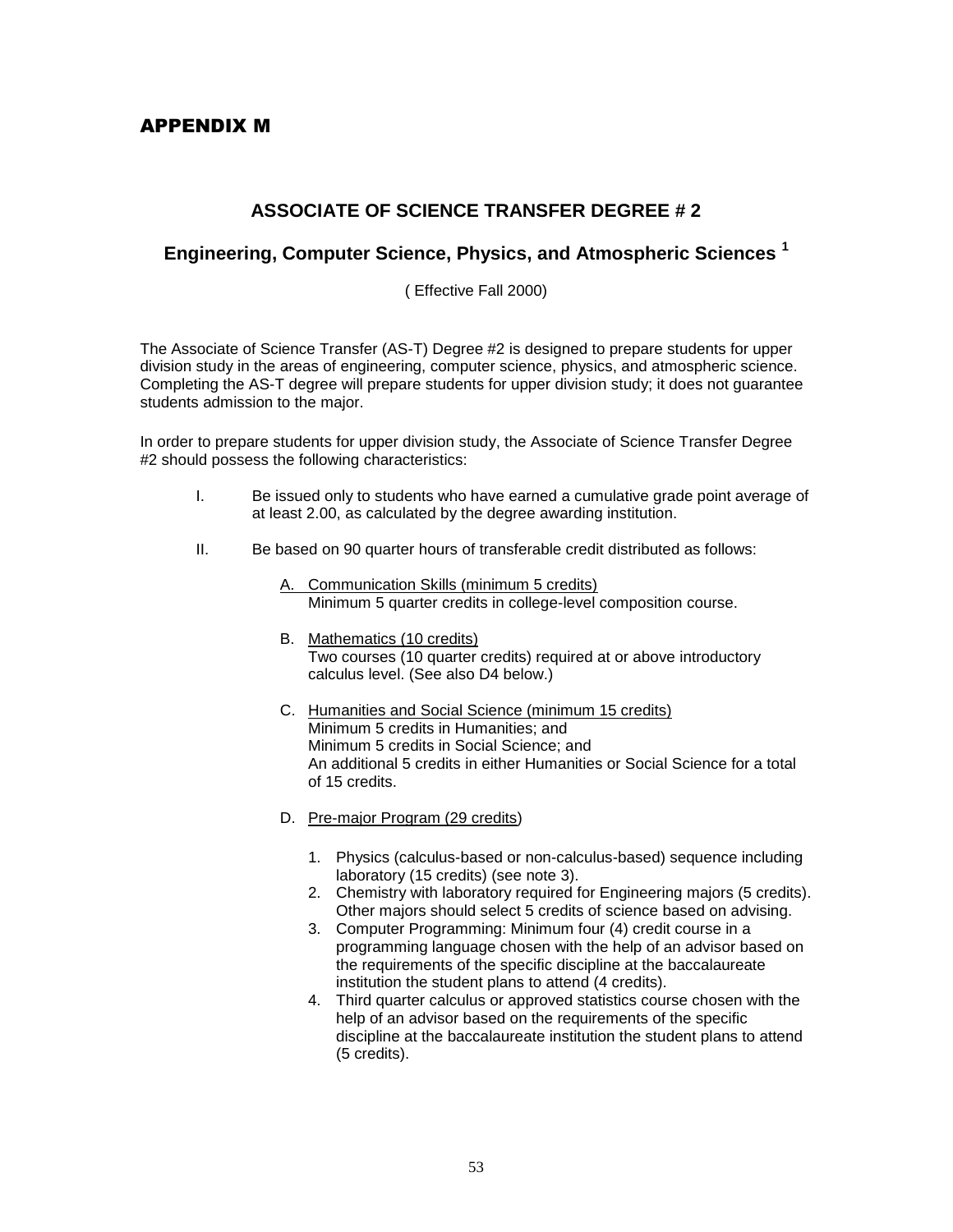#### E. Remaining Credits (31 credits)

The remaining 31 credits should be planned with the help of an advisor based on the requirements of the specific discipline at the baccalaureate institution the student selects to attend. For Engineering disciplines, these credits should include a design component consistent with ABET accreditation standards.

#### **NOTES:**

1. Biological Sciences, Environmental/Resource Sciences, Chemistry, Geology, and Earth Sciences majors are referred to the Associate of Science Transfer Degree #1; Mathematics majors are referred to the Direct Transfer Associate's Degree.

#### **CLARIFICATIONS:**

- 1. Students completing this Associate of Science Transfer degree will receive the same priority consideration for admission to the baccalaureate institution as they would for completing the DTA associate degree and will be given junior status by the receiving institution.
- 2. Courses taken under D. above must come from the current ICRC distribution list (Appendix B) in order to count as General Education or General University Requirements (GERs/GURs) at the receiving institution. Additional general educational requirements, cultural diversity requirements, and foreign language requirements, as required by the transfer institution, must be met prior to the completion of a baccalaureate degree.
- 3. Students should be advised that some baccalaureate institutions require physics with calculus to meet D.1.
- 4. A maximum of five (5) credits of restricted elective courses (Appendix C) will be accepted in the remaining credits category (E. above).
- 5. Students are responsible for checking specific major requirements of baccalaureate institutions in the year prior to transferring.
- 6. Sequences should not be broken up between institutions (e.g., the typical three-quarter physics sequence should be taken entirely at one institution).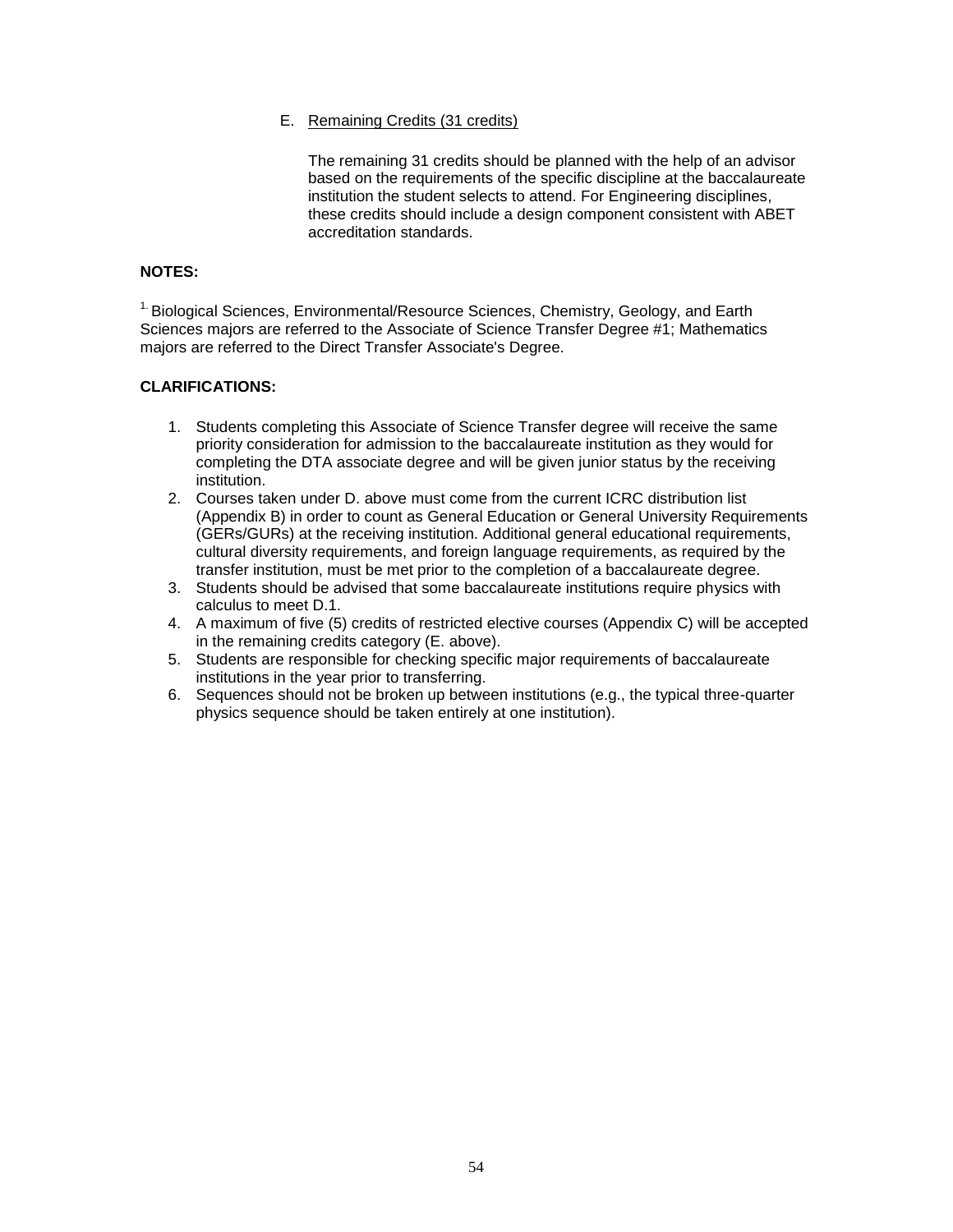# APPENDIX N

# **Associate in Business - DTA Articulated Agreement**

*Approved by the Executive Committee of the Instruction Committee of Washington Community and Technical Colleges May 28, 2003. Approved by the Interinstitutional Committee of Academic Officers (ICAO) and the Deans of Business June 27, 2003.*

The Associate in Business - DTA agreement provides a template for colleges that wish to develop degrees for students who desire to transfer in the area of business. Degrees developed under this agreement meet and follow the Direct Transfer Agreement (DTA) Guidelines and all of its provisos outlined in section VI of this Handbook. This transfer agreement ensures that a student who completes a Washington community college's qualifying Associate in Business - DTA degree will have satisfied the lower division general education (or core) requirements and lower division business requirements at the baccalaureate institutions, subject to the provisos listed in this Handbook.

In order to fulfill most general education requirements for a baccalaureate degree and lower division business requirements, the Associate in Business - DTA degree should possess the following characteristics:

- I. Be issued only to students who have earned a cumulative grade point average of at least 2.0, as calculated by the degree awarding institution. Please see "Business School Admission" section below.
- II. Be based on 90 quarter hours of transferable credit including:
	- C. A minimum of 60 quarter hours of general education courses distributed as follows:
	- 1. Basic Requirements
		- a. Communication Skills 10 credits

\*10 quarter credits - English composition

b. Quantitative/Symbolic Reasoning Skills – 5 credits

5 credits - \*Calculus or \*Calculus for Business and Economics  $<sup>(1)</sup>$  for EWU & CWU requirements, see note below.</sup>

2. Distribution Requirements

a. Humanities – 15 credits

 $\frac{1}{2}$  for WSU requirements, see note below.

<sup>(3)</sup> International business majors or students entering the University of Washington, see note below.

b. Social Sciences – 15 credits

\*Microeconomics – 5 credits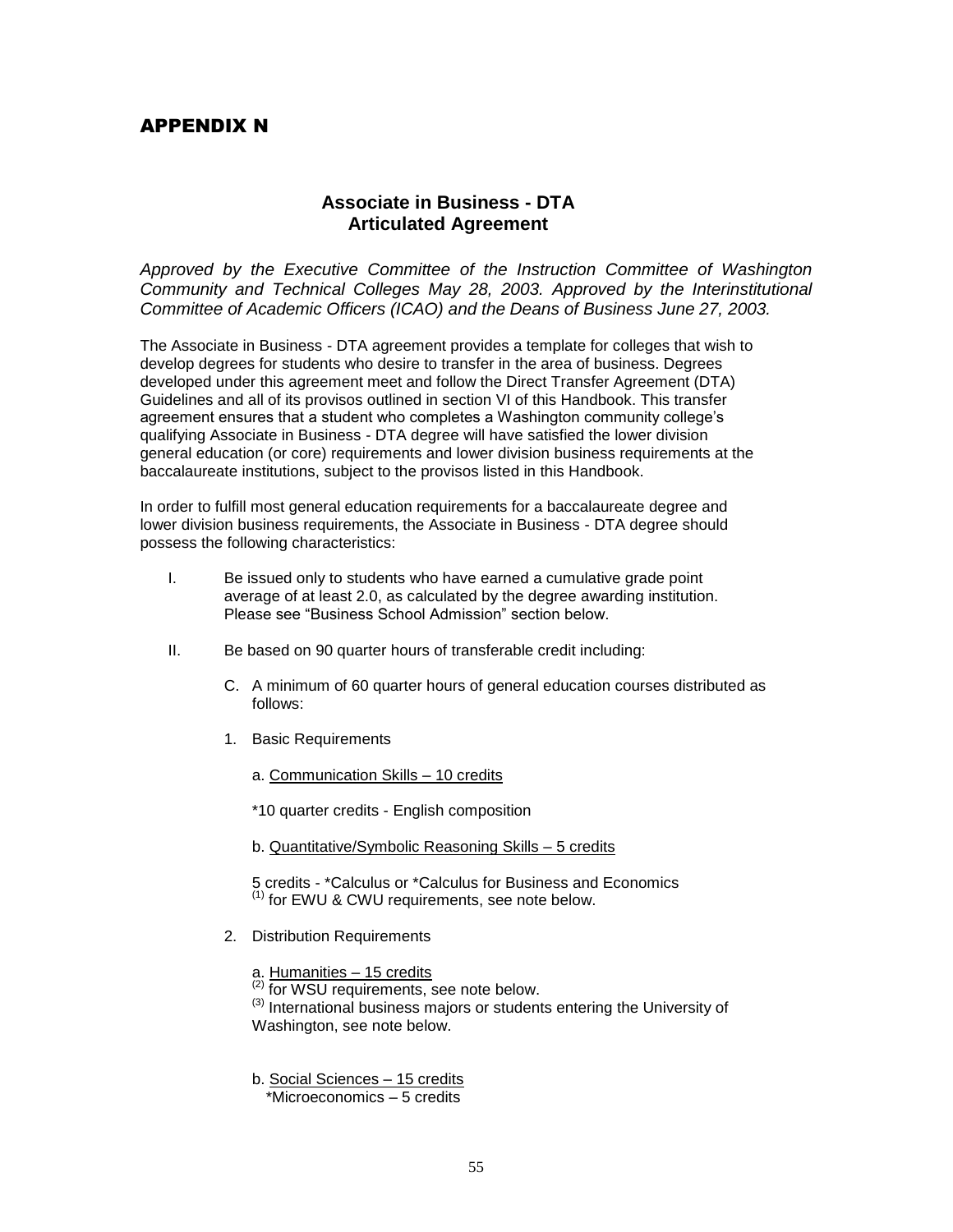\*Macroeconomics – 5 credits

(4) for WSU and UW Tacoma requirements related to the additional 5 credits, see note below.

c. Natural Sciences – 15 credits At least 10 credits in physical, biological and/or earth sciences. Shall include at least one laboratory course

\*Statistics (stats for business or math based course) – 5 credits  $<sup>(5)</sup>$  for WSU requirements, see note below.</sup> (6) for WWU requirements see note below.

3. Business Specific Courses - 20 credits

\*Introduction to Financial Accounting – 5 credits \*Financial Accounting II – 5 credits \*Managerial Accounting – 5 credits \*Business Law or Introduction to Law  $(7)$  (see note below) – 5 credits

4. General Electives - 10 credits

 $^{(3)}$  Foreign Language course (see note below)

#### **NOTES:**

- (1) EWU's business program requires Math 200 Finite Math. EWU will also accept a course equivalent to EWU's Math 115, Math Reasoning, courses equivalent to EWU's Math 105 and 106, Pre-calculus I and II, or a course equivalent. CWU requires course equivalents to Finite Math, business Statistics, and Business Calculus or Business Pre-Calculus (MATH 130, BUS 221, and MATH 170 or MATH 153).
- (2) WSU's business school requires 5 quarter credits of pubic speaking; transferable courses must include formal, coached public speaking instruction with written and oral feedback; students must have multiple opportunities for presentations and at least one-half of a course must include those components in order for it to be acceptable for transfer
- (3) For admission to UW Seattle, Bothell and Tacoma, two years of high school foreign language or two quarters of college level foreign language are required. Students not admitted to the Business School at UW Seattle and selecting an alternate major from the College of Arts and Sciences will be required to demonstrate foreign language proficiency (Grade of 2.0 in third quarter of foreign language.) Students interested in International Business should consult each four-year institution to determine the level of foreign language required for admission and graduation.
- (4) ) WSU's business school requires a political science courses for admission to the program and encourages prospective transfers to take 5 credits in psychology or sociology; UW Tacoma's business school encourages prospective transfers to take 5 credits in psychology, sociology or anthropology.
- (5) WSU's business school requires computers course comparable to MIS 250 (Managing Information Technology (The role of managing information systems in business.)
- (6) WWU's Manufacturing Management requires Intro Chem. and Intro Physics.
- (7) University of Washington requires Introduction to Law (MGMT 200); EWU requires a course equivalent to EWU's Accounting 261; WWU requires a course equivalent to MGMT 271; CWU requires a course equivalent to Business Law (BUS 241);either course will satisfy the requirements at UW Bothell, UW Tacoma, and WSU.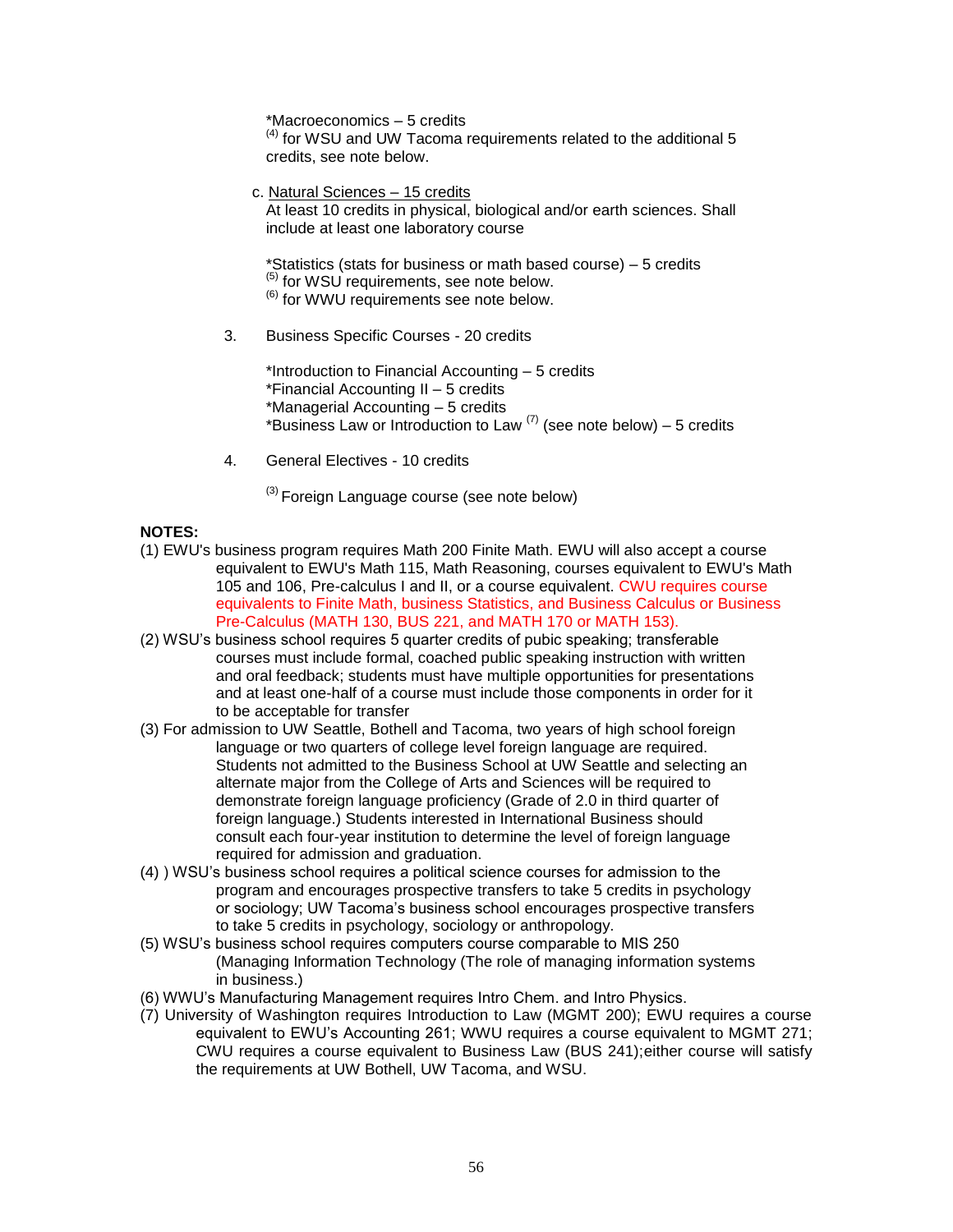### CLARIFICATIONS

- A. This articulated AB-DTA agreement is specific to public institutions, however since the degree follows the statewide DTA agreement and DTA is designated in the title on the transcript; it will be accepted for admission to private institutions in the same manner as any other DTA degree.
- B. For program planning purposes, students are advised that the lower-division requirements for individual Washington public university business schools may vary.
- C. Admission to Washington public baccalaureate business schools is not guaranteed to students holding an Associate in Business – DTA Degree. Please note that admission for many business schools is competitive, and higher gradepoint averages and course grades are often required. It is strongly recommended that students contact the baccalaureate-granting School of Business early in their Associate in Business – DTA program to be advised about additional requirements (e.g., GPA) and admissions procedures.
- D. The minimum grade for business courses is a 2.0. These courses are denoted by an asterisk (\*).
- E. UW Bothell requires a minimum of 2.0 in all prerequisite courses.
- F. See also Clarifications and Provisos, section VI.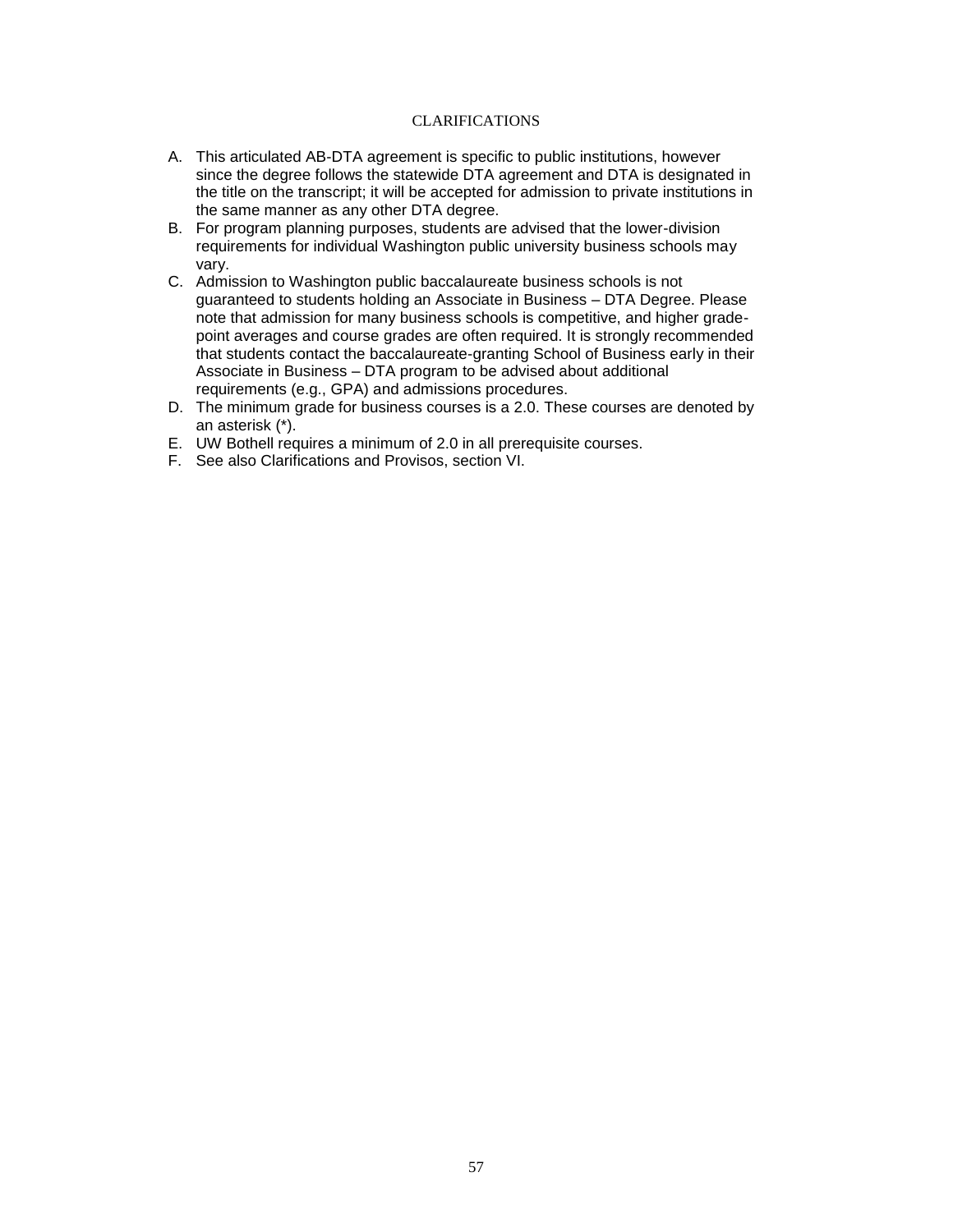# APPENDIX O

#### **Process for Revisions and Changes to the Statewide Transfer Associate Degree Agreements Revised 5/5/2011**

#### **Policy**

The procedures involving the transfer of students and the credits they have earned are governed by the statewide transfer policy and agreement titled "Policy on Intercollege Transfer and Articulation Among Washington Public Colleges and Universities," commonly known as the "umbrella transfer policy." This Higher Education Coordinating Board policy is outlined in the ICRC Handbook and states that

*Each college and university has the responsibility and the authority to determine the requirements and course offerings of its programs in accordance with its institutional mission. These requirements and course offerings shall be published and communicated to students and the public. Colleges and universities shall treat transfer students and native students on an equitable basis. In particular, all students shall be expected to meet equivalent standards for regular admission to programs and to satisfy comparable program requirements.* 

Once changes in lower division baccalaureate degree course requirements have been adopted and published, baccalaureate institutions shall allow a grace period of two years before the changes become effective for transfer students. This policy applies to lower division course requirements of all subdivisions of an institution (schools, colleges, departments, etc.).

*Baccalaureate institutions shall notify community colleges of changes in lower division course requirements for baccalaureate degrees two years prior to their implementation for transfer students, and shall consult with community college academic officers when significant changes are under consideration.* 

In accordance with the policy stated above, it is agreed that a "significant change" to the Direct Transfer Agreement, Associate in Science-Transfer Agreements (track 1 and 2), and Major Related Program agreements is defined as:

*a change in lower-division course requirements for entrance to a baccalaureate degree program (major program of study) or institution that could negatively impact a community and technical college student's eligibility for entrance or timely progress to degree completion.* 

The two-year grace period for significant changes begins when written notification is received by the Joint Transfer Council (JTC)1. HECB and SBCTC staff members will distribute notice of significant change to all Washington colleges, universities and groups involved in transfer. At the end of the two-year grace period, all transfer students are expected to meet the new requirements of receiving institutions.

1 The Joint Access Oversight Group (JAOG) was renamed Joint Transfer Council effective October 2011 to reflect more clearly its purpose – consideration of statewide transfer issues, recommendation of policy strategies for transfer, and communication strategies related to transfer.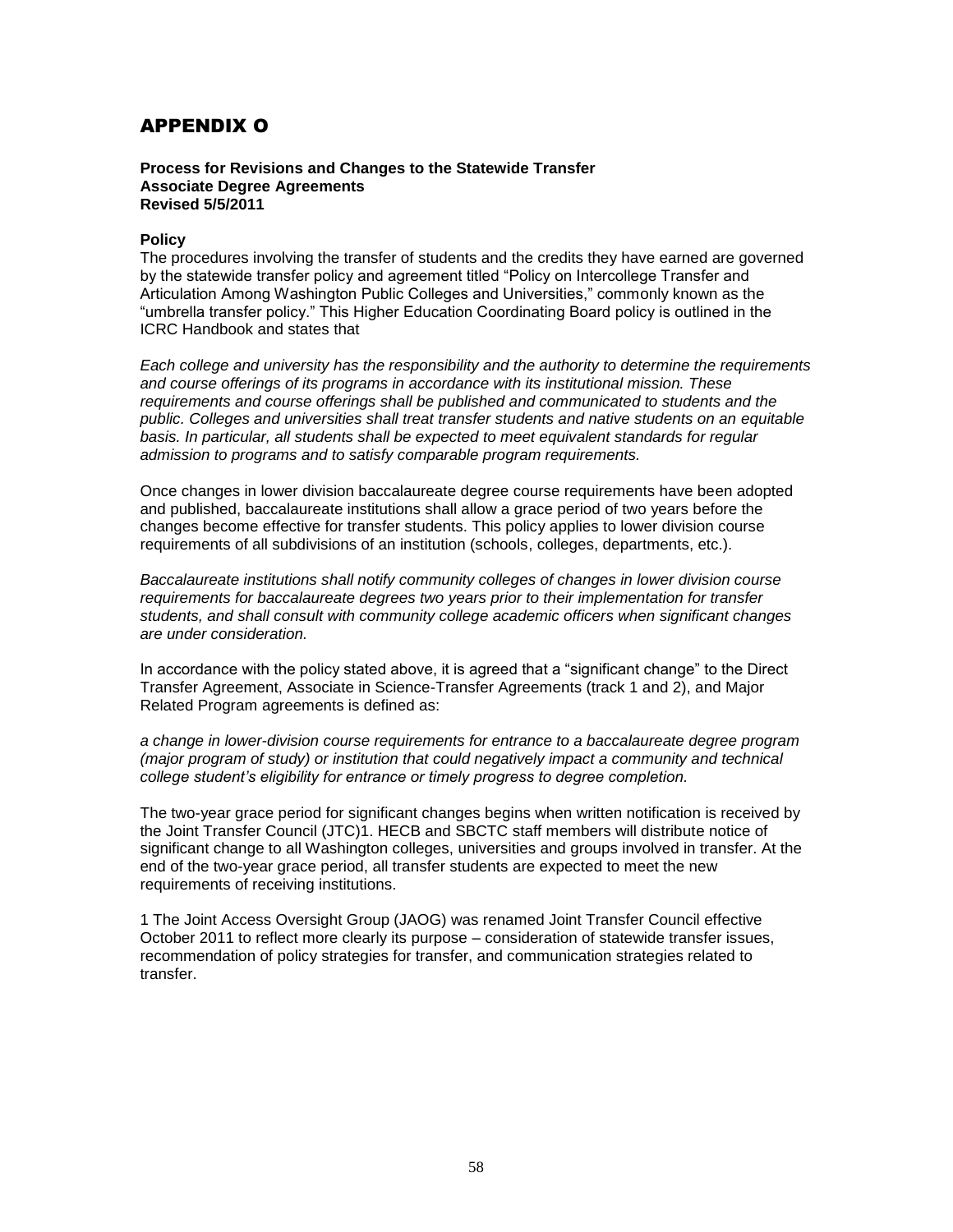#### **Process for implementing change to transfer degrees and Major Related Programs**

1. Raise as a JTC issue: Anyone with a proposed revision to statewide transfer associate degree agreements (the DTA or AS-T agreements) may ask a JTC member to place that idea or proposal on the JTC agenda.

- JTC discussion: JTC will make a determination about the following issues:
- How should the proposal go forward for broad discussion? Who needs to be informed of the potential change? Is the proposed change a "significant modification?"
- How much time for discussion is needed?
- Does the change conform to other transfer policy?
- On what date, or by what term and year, would the change go into effect?

3. Provide written notice of intent to make a significant change to the HECB and SBCTC transfer policy staff members. The date written notification is received by the HECB and SBCTC begins the two-year notification time frame.

4. Broad discussion among stakeholders: JTC will define a process and timeline for discussions within and among institutions, ICRC, and others, including faculty, staff, and students with interests related to the proposed change.

5. Loop back to JTC and further broad discussion (if needed)

6. Share draft final recommendation among stakeholders indicating what input was or was not included in the final proposed change.

7. JTC recommendation: If the discussions result in support for a recommended change, JTC will recommend that the academic leadership of the state's public and independent institutions party to the agreement under consideration approve the proposed changes to the agreement effective by the date set by JTC.

8. Academic leadership approvals: The CTC Instruction Commission (IC), the Interinstitutional Committee of Academic Officers (ICAO) and representatives of the academic leadership of each independent institution party to the agreement will transmit their approval of the proposed change(s) to JTC to ensure a coordinated response.

HECB Adoption: By virtue of HECB staff participation in JTC and official notification of proposed significant changes to transfer agreements, the HECB will be updated on the policy discussion as the issue moves through these steps. After step 6, JTC will advise the ICAO, IC and ICW of the community's agreement on the proposed change(s) and will assist those leadership groups in forwarding a recommendation to the HECB for adoption of the proposed change. Policies adopted by Board resolution at a regularly scheduled meeting become effective on the date of adoption, or other date if so specified in the resolution.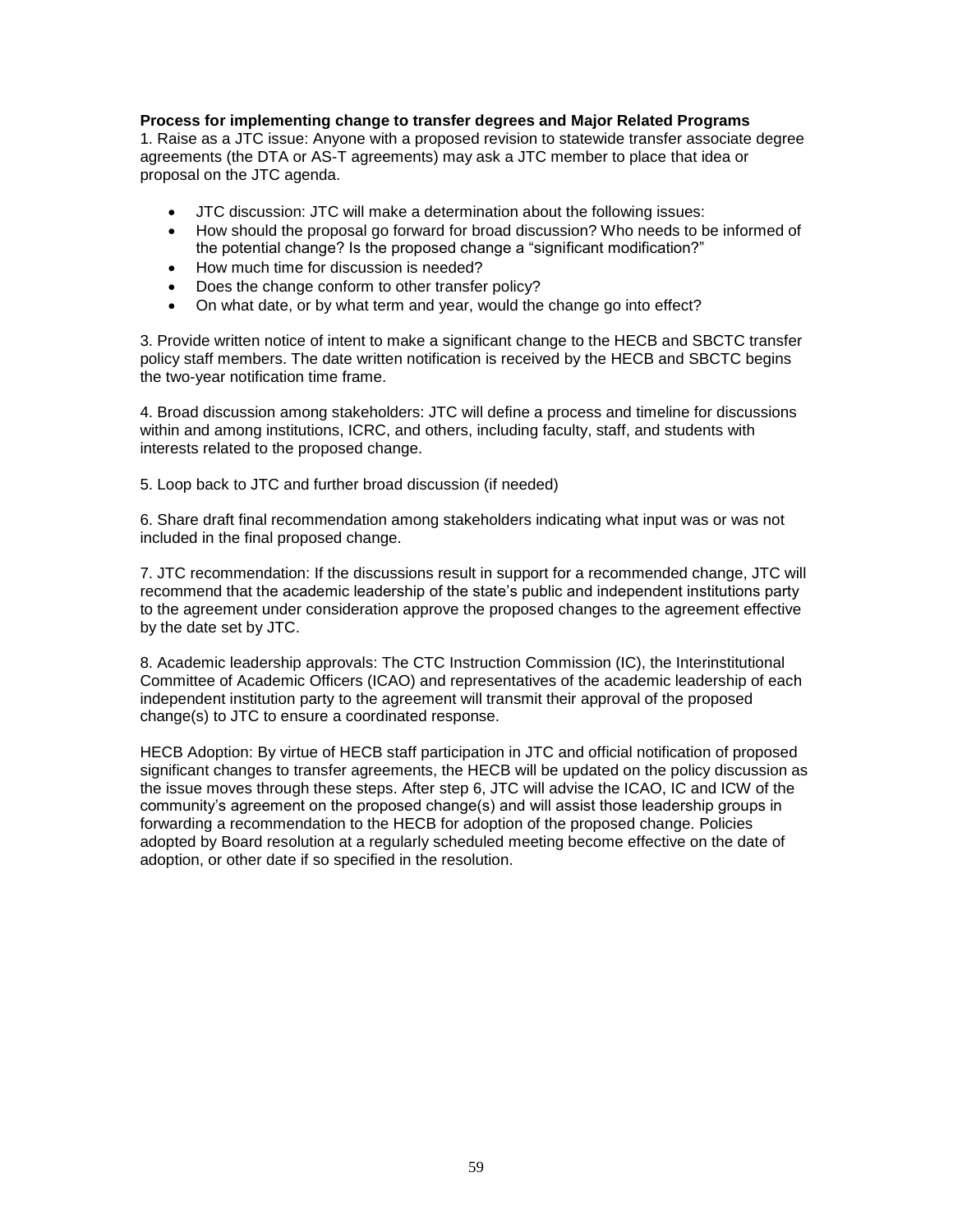**MRP agreements:** Major Related Program agreements are degree pathways that follow one of the two statewide transfer agreements (DTA or AS-T agreements). The MRPs are based on negotiated agreements by MRP workgroups and may be updated or altered via the following process:

1. Alert the institution's or sector's JTC member of the need for a change. When the proposed change will make a significant change to the pre-requisites to majors and thus affect lower division course taking, the JTC member will bring the issue to the group's attention. The institution seeking change will provide written notice to HECB and SBCTC transfer policy staff members. The date written notification is received by HECB and SBCTC staff begins the two-year notification time frame.

2. Upon discussion, JTC will establish an appropriate review process for updating the MRP agreement. In a process consistent with the initial process for development and approval of the statewide MRP agreements, changes to the agreements that affect lower-division course taking will require review by JTC and approval by those institutions signatory to the agreement.

3. If the changes under review by JTC alter the published transfer associate degrees, JTC will establish an implementation timeline appropriate to the type of proposed change with a goal of minimizing impact on students already enrolled and progressing under the existing agreement.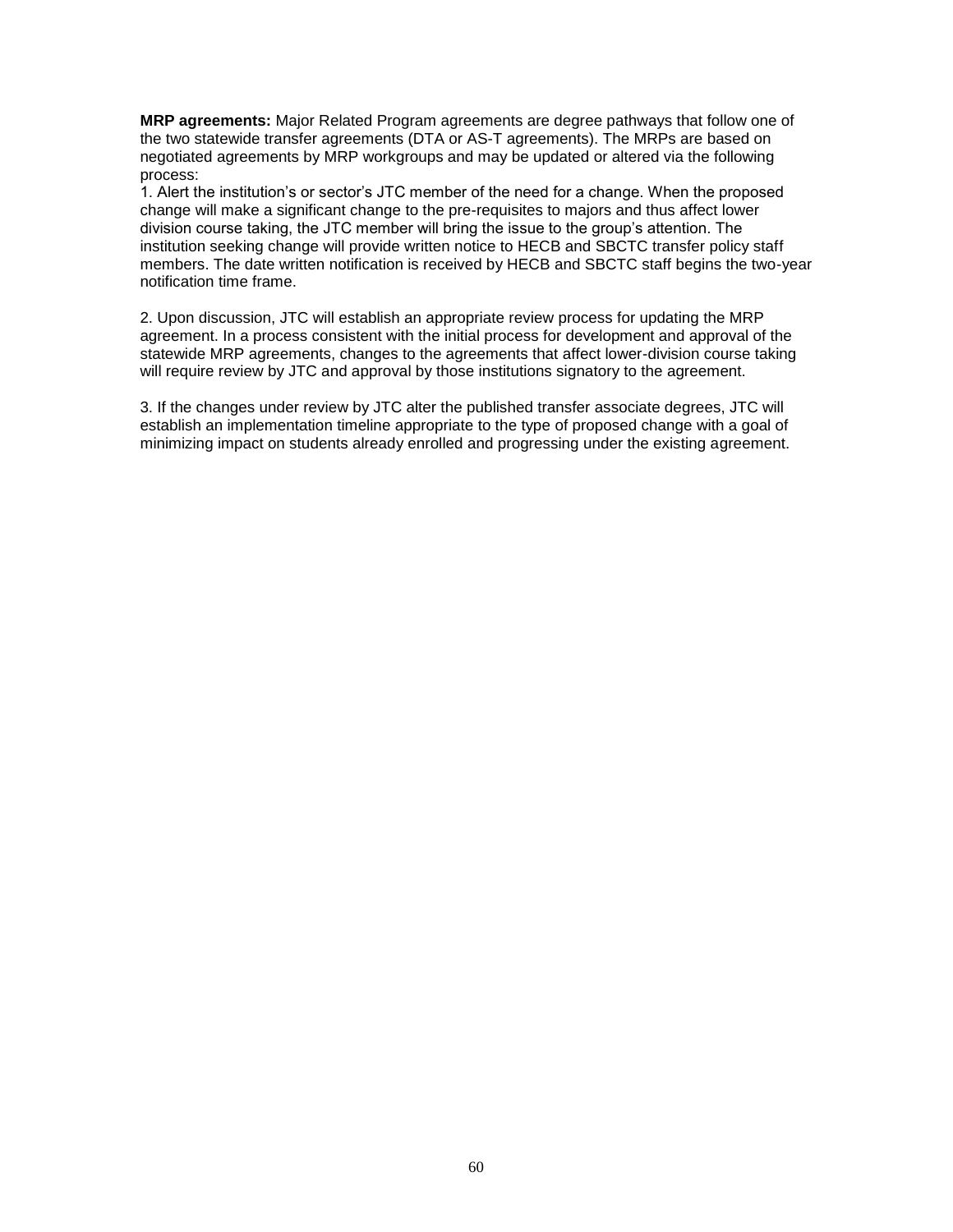# APPENDIX P

# ACRONYMS USED IN WASHINGTON HIGHER EDUCATION

| AAS-T                     | Associate of Applied Science - T                                                                                                                                                                                                                                                                                                                                                       |
|---------------------------|----------------------------------------------------------------------------------------------------------------------------------------------------------------------------------------------------------------------------------------------------------------------------------------------------------------------------------------------------------------------------------------|
| <b>AB-DTA</b>             | <b>Associate in Business Direct Transfer Agreement</b>                                                                                                                                                                                                                                                                                                                                 |
| <b>ARC</b>                | <b>Admissions and Registration Council,</b><br>Registrars and Admissions officers of the CTC,s                                                                                                                                                                                                                                                                                         |
| AS-T                      | Associate of Science - Transfer                                                                                                                                                                                                                                                                                                                                                        |
| <b>ATC</b>                | <b>Articulation and Transfer Council</b><br>Council of the IC focusing on transfer issues (formerly ATG)                                                                                                                                                                                                                                                                               |
| ВΙ                        | <b>Baccalaureate Institutions</b><br>Baccalaureate members of the ICRC                                                                                                                                                                                                                                                                                                                 |
| <b>COP</b>                | <b>Council of Presidents</b><br>The Presidents of the Public Baccalaureates                                                                                                                                                                                                                                                                                                            |
| <b>CTC</b>                | <b>Community and Technical Colleges</b><br>The 34 Public two year colleges of Washington                                                                                                                                                                                                                                                                                               |
| <b>DTA</b>                | <b>Direct Transfer Agreement</b>                                                                                                                                                                                                                                                                                                                                                       |
| DTA-B                     | Direct Transfer Agreement - Business Majors                                                                                                                                                                                                                                                                                                                                            |
| <b>HECB</b>               | <b>Higher Education Coordinating Board</b><br>Established by the 1985 Washington legislature to identify the state's higher<br>education goals, objectives and priorities; develop role and mission statements<br>for the public baccalaureate institutions and community colleges; and review and<br>recommend operating budget requests, tuition standards, and legislative actions. |
| IC                        | <b>Instruction Commission</b><br>Chief Academics Officers of the CTC's                                                                                                                                                                                                                                                                                                                 |
| <b>ICAO</b>               | <b>Interinstitutional Committee of Academic Officers</b><br>Chief Academic Officers of public baccalaureate institutions.                                                                                                                                                                                                                                                              |
| <b>ICORA</b>              | Intercollege Organization of Registrars and Admissions<br>Registrars and Admissions Officers of the Baccalaureates                                                                                                                                                                                                                                                                     |
| <b>ICRC</b>               | Intercollege Relations Commission, a commission of WCHSCR                                                                                                                                                                                                                                                                                                                              |
| <b>ICUS</b><br><b>ICW</b> | Interinstitutional Committee on Undergraduate Studies<br>ICRC members from the public baccalaureate institutions who report to ICAQ.<br><b>Independent Colleges of Washington</b>                                                                                                                                                                                                      |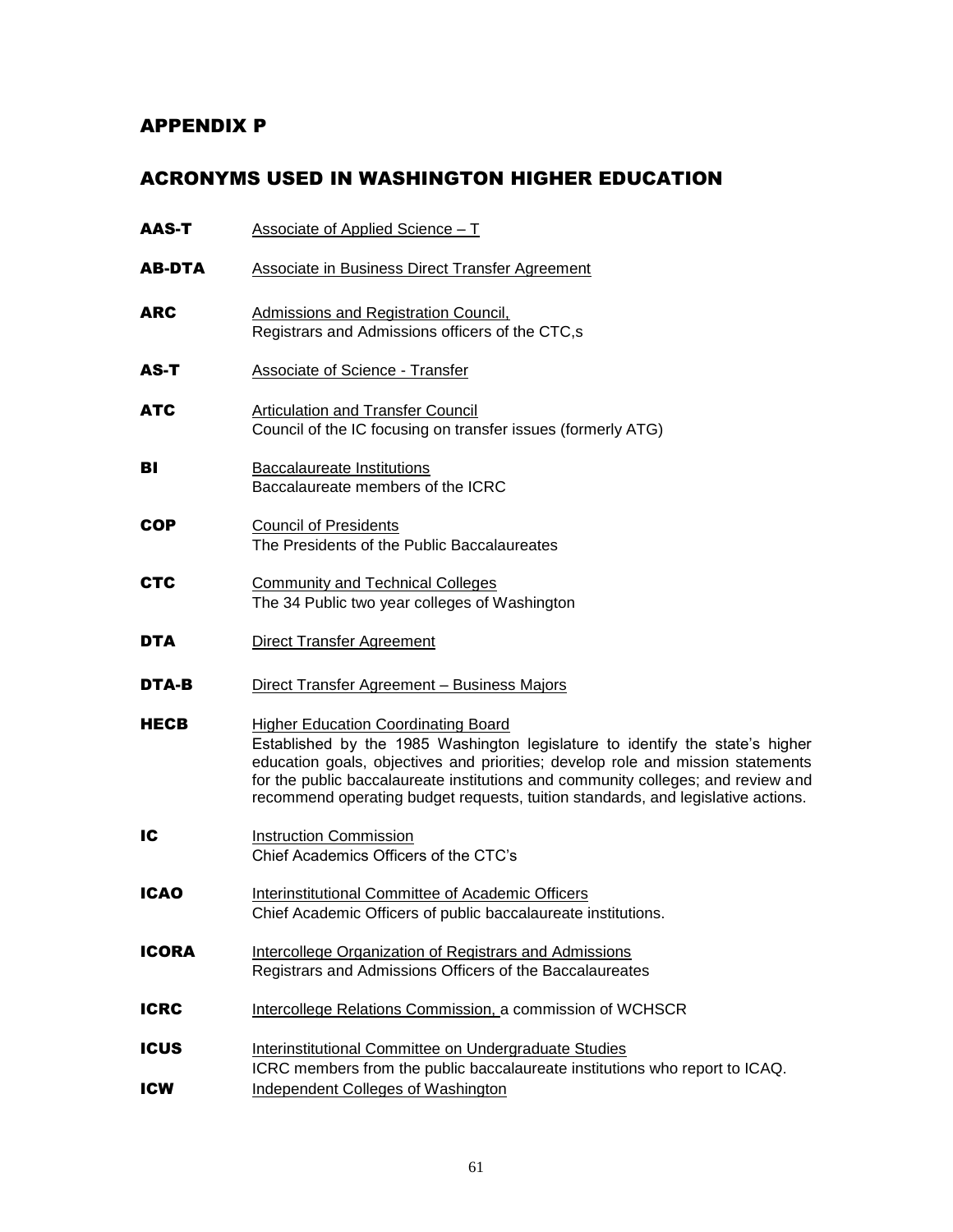| <b>JAOG</b>   | Joint Access Oversight Group<br>The JAOG was established on 2003 by the two-year and four-year public<br>institutions to work on transfer issues. The group was expanded to include the<br>independent institutions in spring, 2004. The JAOG considers statewide transfer<br>issues and recommends policy strategies. The JAOG convenes the work groups<br>that develop Major Related program agreements. JAOG works in collaboration<br>with and has formal communications with the Executive committee of ICRC. |
|---------------|--------------------------------------------------------------------------------------------------------------------------------------------------------------------------------------------------------------------------------------------------------------------------------------------------------------------------------------------------------------------------------------------------------------------------------------------------------------------------------------------------------------------|
| MRP           | Major-Related Program<br>Degree programs, which are specific variations of DTA and AST degrees<br>designated for transfer to specific majors at baccalaureate institutions.                                                                                                                                                                                                                                                                                                                                        |
| OAR           | <b>Ongoing Articulation Review Committee</b><br>A standing committee organized by ICRC to review the compliance of community<br>colleges and baccalaureate institutions in the State of Washington to the ICRC<br>Associate Degree Guidelines.                                                                                                                                                                                                                                                                     |
| <b>PROW</b>   | <b>Private Registrars of Washington</b><br>Registrars at independent baccalaureate institutions                                                                                                                                                                                                                                                                                                                                                                                                                    |
| <b>SBCTC</b>  | <b>State Board for Community and Technical Colleges</b><br>The Governing Board for the CTC's                                                                                                                                                                                                                                                                                                                                                                                                                       |
| TAG           | <b>Transfer and Articulation Group</b><br>A committee of ICOA to address access, demographics, major pathways and<br>other transfer related issues                                                                                                                                                                                                                                                                                                                                                                 |
| <b>WACTC</b>  | Washington Association of Community and Technical Colleges<br>The President of the CTC's                                                                                                                                                                                                                                                                                                                                                                                                                           |
| <b>WCHSCR</b> | Washington Council on High School-College Relations                                                                                                                                                                                                                                                                                                                                                                                                                                                                |
|               | The Washington Council for High School-College Relations is an association of<br>collegiate institutions, high schools, professional associations, educational<br>organizations and honorary members throughout the state of Washington. The<br>council is organized to enable all Washington students to successfully access<br>and engage post-secondary opportunities.                                                                                                                                          |
| <b>WSSSC</b>  | <b>Washington State Student Services Commission</b><br>The Chief Student Affairs officers of the CTC's                                                                                                                                                                                                                                                                                                                                                                                                             |